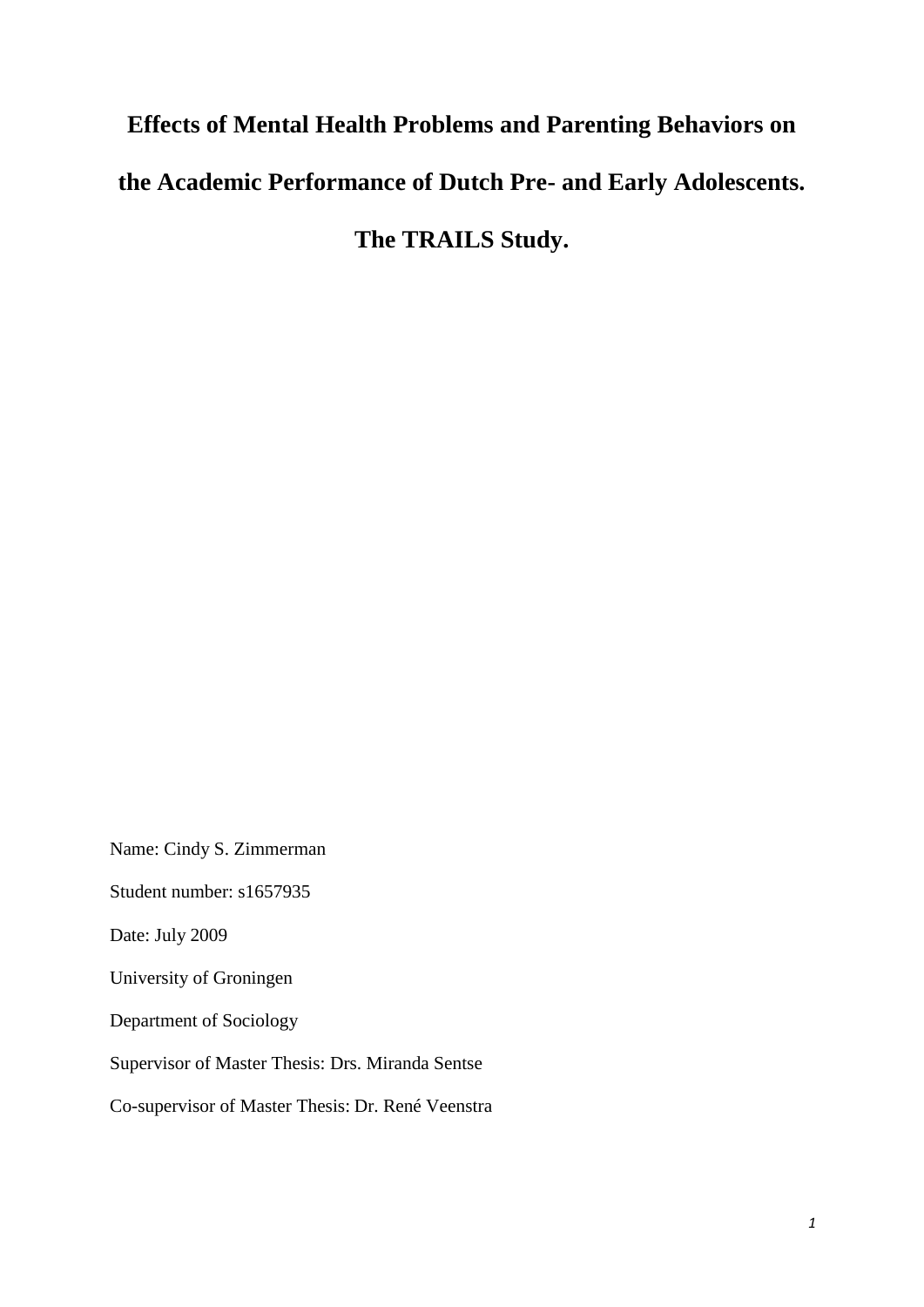#### Abstract

This study examined the possible effects of mental health problems on academic performance in pre- and early adolescence, with perceived parental overprotection, rejection, and emotional warmth as possible moderators for these relations. Furthermore, it was explored whether the effects were different for boys and girls. Data came from a large longitudinal Dutch population sample of pre- and early adolescents (T1:  $n = 2230$ ; M age = 11.09; 50.8% girls. T2:  $n = 2149$ ; M age = 13.55; 51.2% girls). Moderation was only found for girls. The findings show that during preadolescence the effects of internalizing problems were related to higher academic performance for girls perceiving little parental overprotection, whereas the opposite pattern was found for girls high on overprotection and for girls low on perceived parental rejection. The impact of mental health problems and parenting behaviors on early adolescents' academic performance 2.5 years later showed that internalizing problems led to higher academic performance for girls low on parental rejection, and externalizing problems led to lower academic performance for girls low on parental overprotection and for girls high on parental emotional warmth. Implications of the results are discussed and directions for future research are given.

KEY WORDS: academic performance, mental health problems, parenting behaviors, preadolescence, early adolescence, gender differences.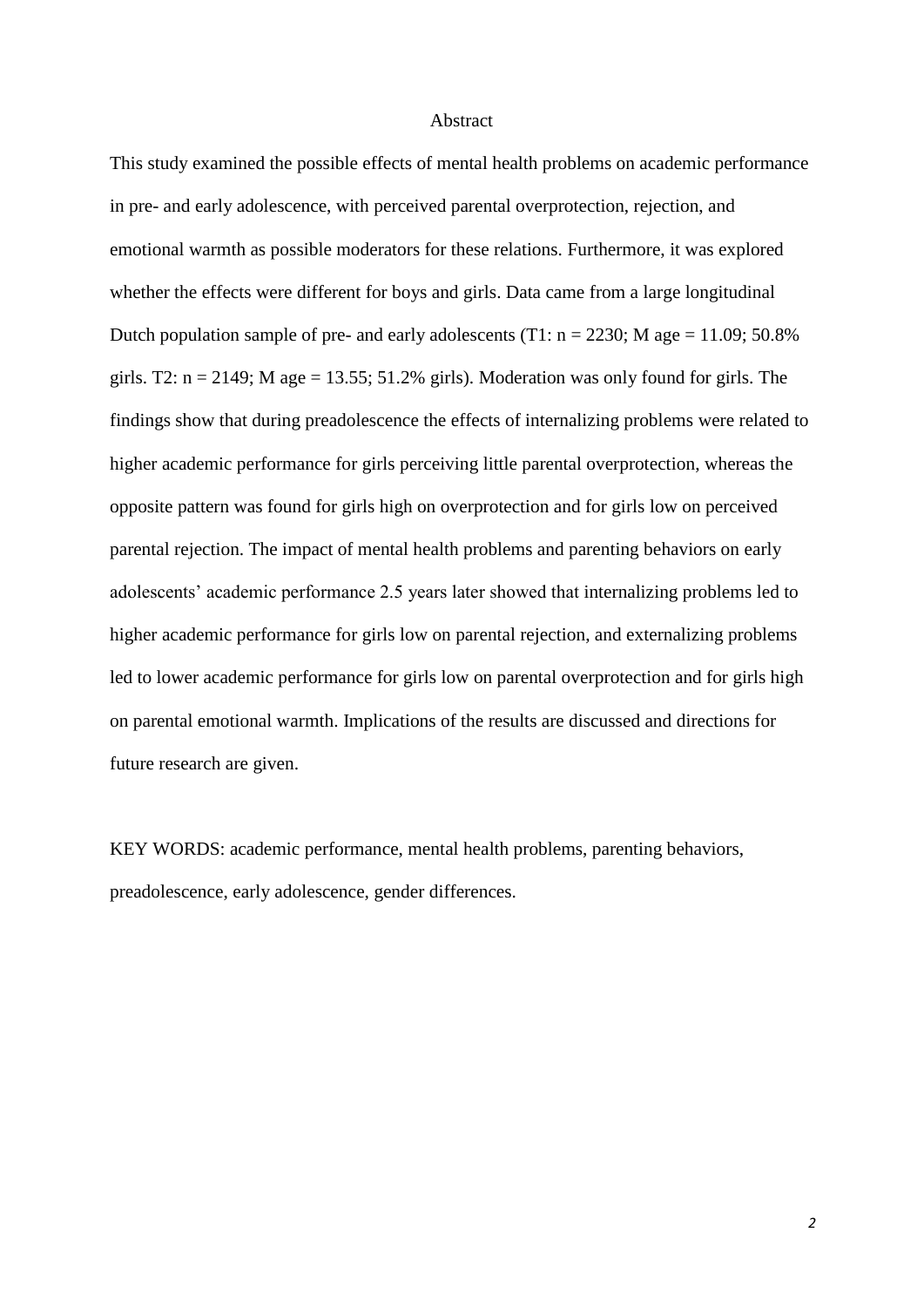Effects of Mental Health Problems and Parenting Behaviors on the Academic Performance of Dutch Pre- and Early Adolescents. The TRAILS Study.

Early academic problems predict a variety of subsequent emotional and behavioral difficulties that emerge in later adolescence (Roeser et. al., 1998), like drop out of school (e.g. Cairns et. al., 1989) and delinquent behavior (e.g. Patterson et. al., 1989). Because of this, it is important to monitor academic performance to prevent problems later in life. Therefore, we want to know which factors can influence academic performance. Important personal factors that influence the academic performance in unfavorable ways are mental health problems among children and adolescents. They can cause diminishing in academic functioning (Roeser et. al., 1998) and poorer educational attainment (McLeod & Fettes, 2007).

Parents are essential in dealing with academic problems because they have much influence on their children and maintain their influences on the academic performance of their children from childhood up to adolescence (Baumrind, 1991). They also play an important role in the effects mental health problems of their children could have. For example, when parents of children with mental health problems, like aggressive behavior, are inconsistent in handling these children, this aggressive behavior may extend to the school environment. Academic failure can be a result of this behavior (Ary et. al., 1999). Adolescents raised in unengaged families are most prone to internalizing and externalizing problems, whereas the opposite is true for adolescents perceiving positive parenting (Lamborn et. al., 1991). It is the behavior of the parents in dealing with mental health problems of their children that could increase or decrease the effects of mental health problems on academic performance. Therefore not only personal factors like mental health problems are related to academic performance, parents as their social environment do as well (Dornbusch et. al., 1987; Bronstein et. al., 1993; Melby & Conger, 1996; Amato & Fowler, 2002; Spera, 2005).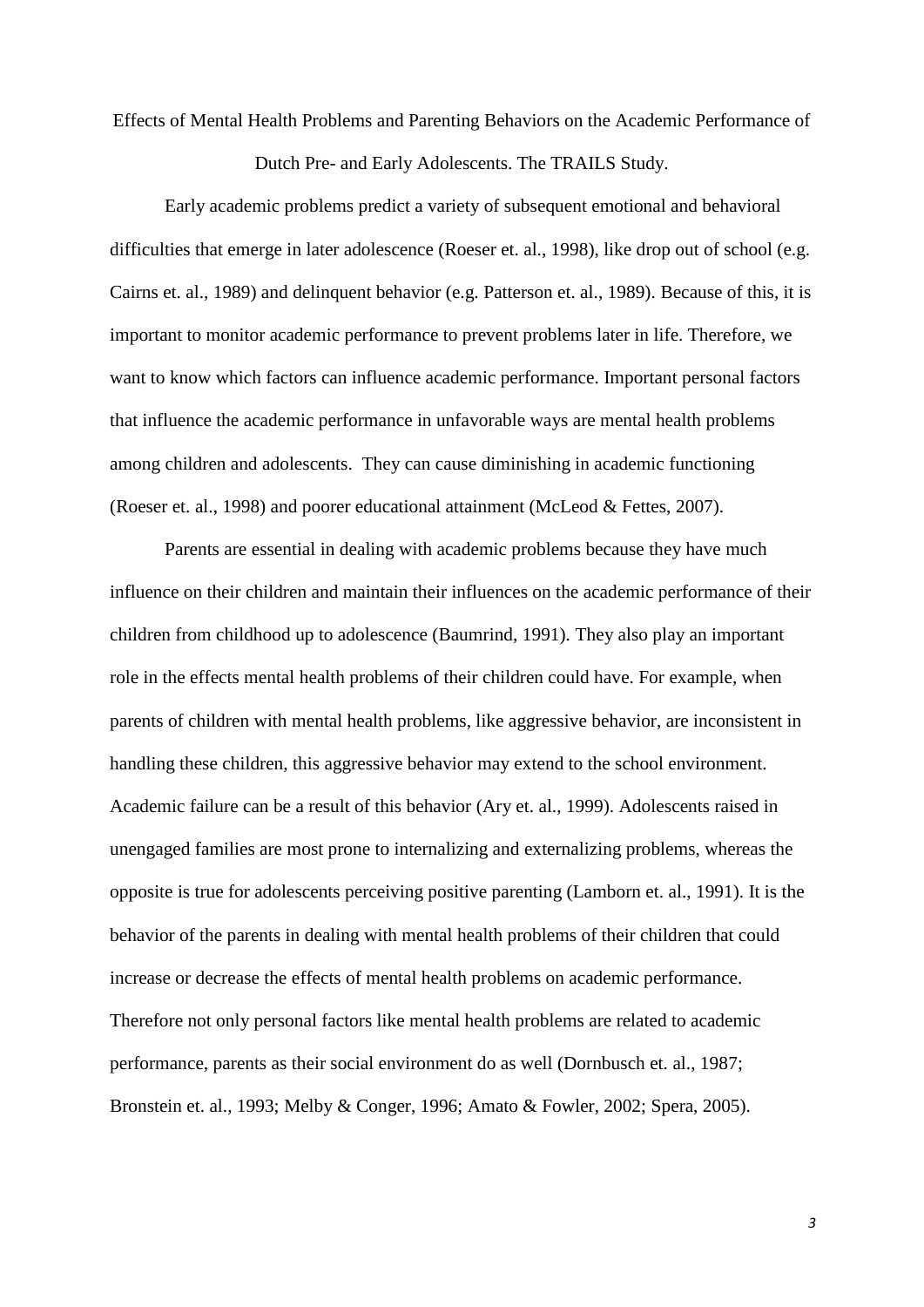Although some studies have dealt with the influences of mental health problems on the academic performance of adolescents (e.g. Roeser et, al, 1998) and on parenting behaviors and mental health problems among adolescents (e.g. Scaramella et. al., 1999), less is known about the interaction effects between mental health problems and parenting behaviors on academic performance. It is this gap in the literature that asks for studies that examine the personal factors (like mental health problems), as well as the social environment (like family factors) in explaining academic performance. In addition, many studies have focused on elementary school children (Hess & McDevitt, 1984; Grolnick & Ryan, 1989) or middle and late adolescents (Dornbusch et. al., 1987; Lamborn et. al., 1991; Steinberg et. al., 1992; Melby & Conger, 1996; Lee et. al., 2006) to predict academic performance with mental health problems or family factors. Fewer studies have been done with the focus on preadolescents and early-adolescents (Steinberg et. al. 1989; Roeser et. al., 1998; McLeod & Fettes, 2007). Although adolescence is an important period in children's lives when many changes happen, in the context of academic performance the transition from elementary school to secondary school is too. Therefore we will examine the academic performance of pre- and early adolescents.

In short, the goal of this study is a better understanding of the influences of mental health problems among pre- and early adolescents on academic performance and the effects of perceived parenting behaviors on this relation*.* We want to discover if children with mental health problems in combination with diverse parenting behaviors run more or less risk of school failure. The first aim of this study was to examine the possible effects of mental health problems at age 11 on academic performance at age 11 and age 13.5. The second aim of this study was to examine the possible relations between perceived parenting behaviors and academic performance. The third aim was to examine if the relation between mental health problems and academic performance was moderated by perceived parenting behaviors.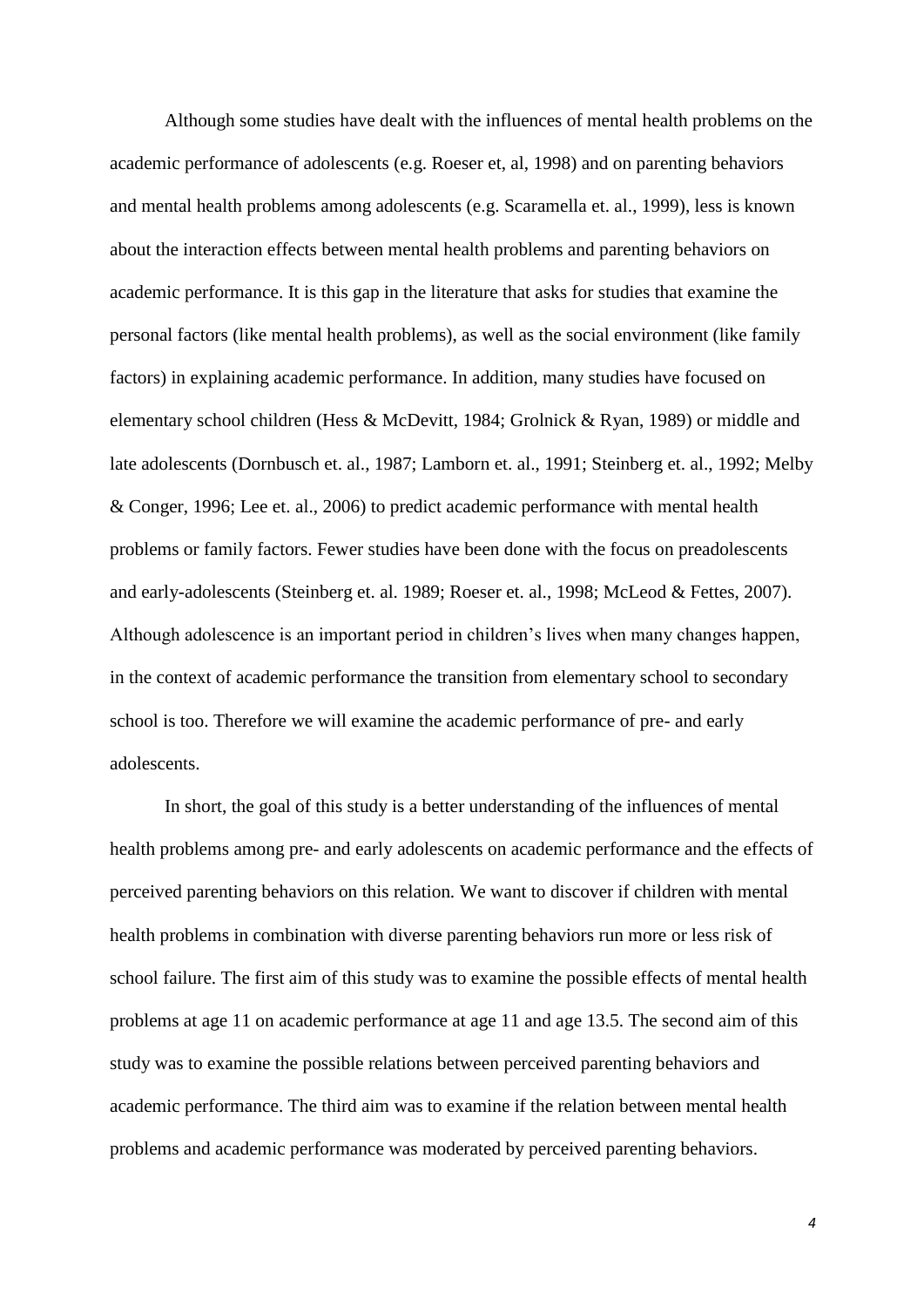#### Theory and Hypotheses

#### *Mental Health Problems*

In the present study mental health problems among pre- and early adolescents play a major role. These mental health problems can be divided into internalizing problems and externalizing problems. Internalizing problems are characterized by anxiety, depression, and withdrawal, whereas aggressive and rule-breaking behavior is typical behavior for someone with externalizing problems (Achenbach, 1991a; Verhulst & Achenbach, 1995). According to Sentse et. al. (2009) a distinction between these two conducts is important because they are likely the result of different antecedents.

In choosing this focus, we look at the ways mental health problems influence the academic performance of pre- and early adolescents. To this end, we look at the ability to learn when mental health problems are present and how mental health problems affect academic performance. More specifically, we refer to two specific ways in which mental health problems affect cognition, and as a result of that affect children's learning and performance in school: the activation of memory biases as well as attentional biases (Roeser et. al., 1998). When a child is in a learning situation, negative emotions can influence the child's academic performance through achievement-related beliefs that are activated in memory. These memories can be about past academic difficulties or failures. Activating this kind of memories could lead to avoidance behavior and self-protection which in turn could cause even more academic failures (Roeser et. al., 1998). In addition, activation of the attentional biases means that in a learning setting these biases lead to high levels of anxiety, which results in focusing too much on potential future failure and too little on the school tasks. Poor academic performance becomes the result of this (Roeser et. al., 1998). The memory and attentional biases can be activated due to the low expectations youths with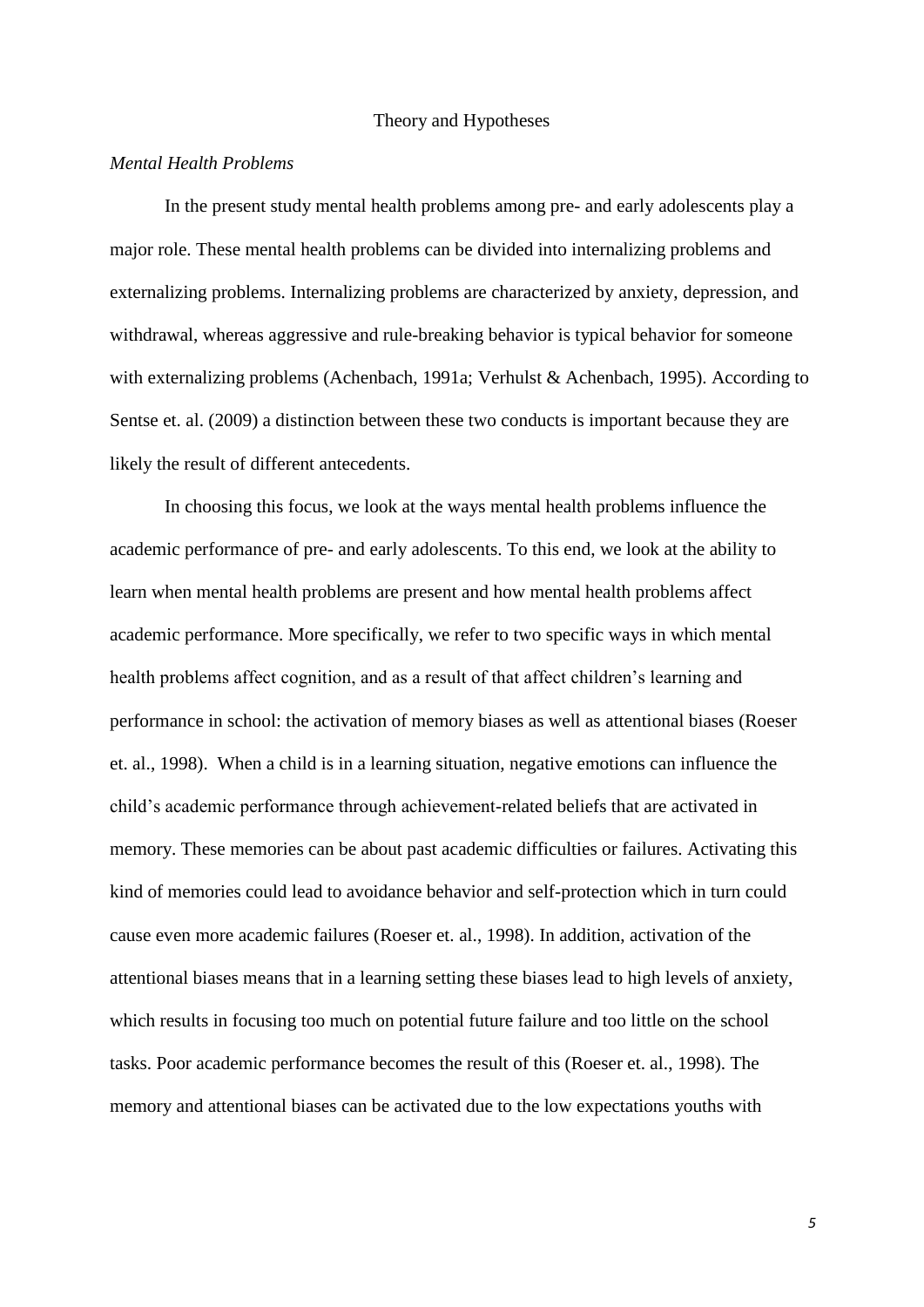mental health problems in general hold for themselves. These lower expectations can jeopardize their academic performance (McLeod & Fettes, 2007).

The effects of mental health problems on academic performance begin at an early stage. Academic failure appears in the form of relatively low grades in elementary and middle school and extends through high rates of course failure in high school (see McLeod & Fettes, 2007). Research showed that those youths who have high levels of mental health problems in either childhood or adolescence have poorer educational attainment than other youths (McLeod & Fettes, 2007). McLeod and Fettes also found that mental health problems influenced educational attainment almost regardless of when they occurred. In line with this, we hypothesize that having internalizing and/or externalizing problems is concurrently related to lower academic performance in preadolescence (Hypothesis 1).

Research shows that children with internalizing and externalizing problems fail to achieve expected educational outcomes even when their problems diminish over time (McLeod & Fettes, 2007). Besides that, youths who experience high levels of internalizing or externalizing problems in childhood or adolescence, were significantly less likely to complete high school than youths with stable low levels of these problems. This means that the timing of the problems is inconsequential in predicting high school completion. Because of that, mental health problems could affect academic performance on the long term too. According to this, we also predict a long term effect of mental health problems on academic performance. We hypothesize that having internalizing and/or externalizing problems in preadolescence leads to lower academic performance in early adolescence, controlled for academic performance in preadolescence (Hypothesis 2).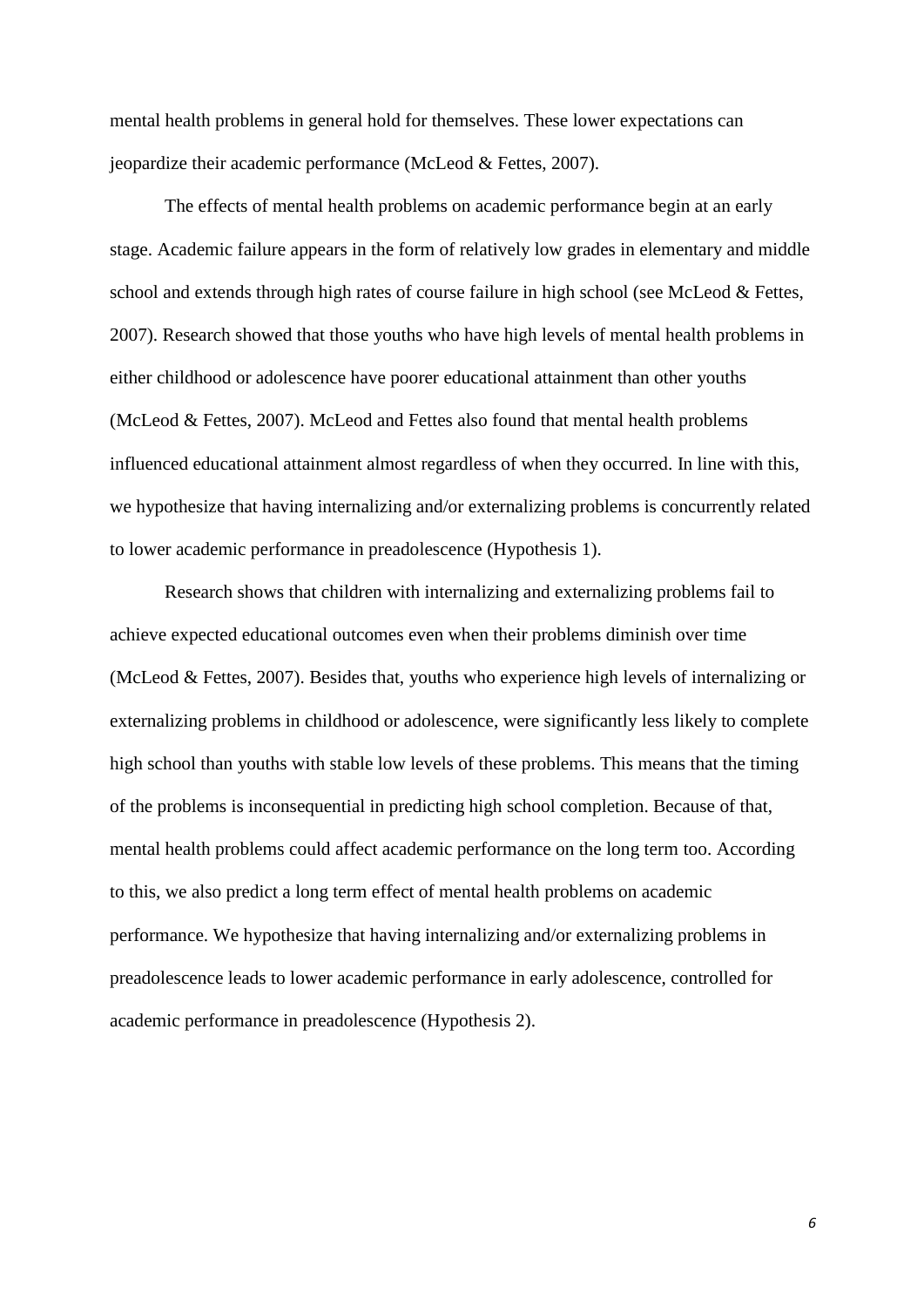#### *Parenting Behaviors*

Parenting has been recognized as an important predictor for numerous outcomes of children. For example, warm and supportive parenting behavior has been associated with children's higher educational achievement, fewer behavioral problems, and better mental health (Roeser et. al., 1998; Amato & Fowler, 2002; Spera, 2005; McLeod & Fettes, 2007). Whereas negative parenting behavior has been related to juvenile conduct problems, delinquency, children's lower educational achievement, more behavioral problems and mental health problems (Loeber & Stouthamer-Loeber, 1986; Ary et. al., 1999; Scaramella et. al, 1999; Spera, 2005). These findings suggest that parenting behaviors can change the course of academic performance in favorable or unfavorable directions.

In the present study we focused on the perceived parenting behaviors overprotection, rejection, and emotional warmth. Overprotection can be described as fearfulness and anxiety for the child's safety, guilt engendering and intrusiveness. In early adolescence children's striving for autonomy increases. Controlling behaviors of the parents thwarts the need for preand early adolescents' autonomy. As a result of this, their parents' behavior will hinder the child's needs to develop self-regulation, self-reliance, identity, and self-direction (Grolnick & Ryan, 1989; Steinberg et. al., 1989). When parents grant their children autonomy, these children get confidence in their ability to act independently and effectively. It provides them with opportunities to impact outcomes and strengthen self-efficacy (Fulton & Turner, 2008). These needs and characteristics have a positive influence on academic performance, and therefore it is important for a child to develop them. Research showed that granting autonomy was positively related to academic performance, perceptions of control of academic outcomes, school grates and achievement, math and reading scores (Hess & McDevitt, 1984; Grolnick & Ryan, 1989; Steinberg et. al., 1989; Steinberg et. al., 1992; Ginsburg & Bronstein, 1993; Bronstein et. al., 2005; Lee et. al., 2006; Fulton & Turner, 2008). According to these studies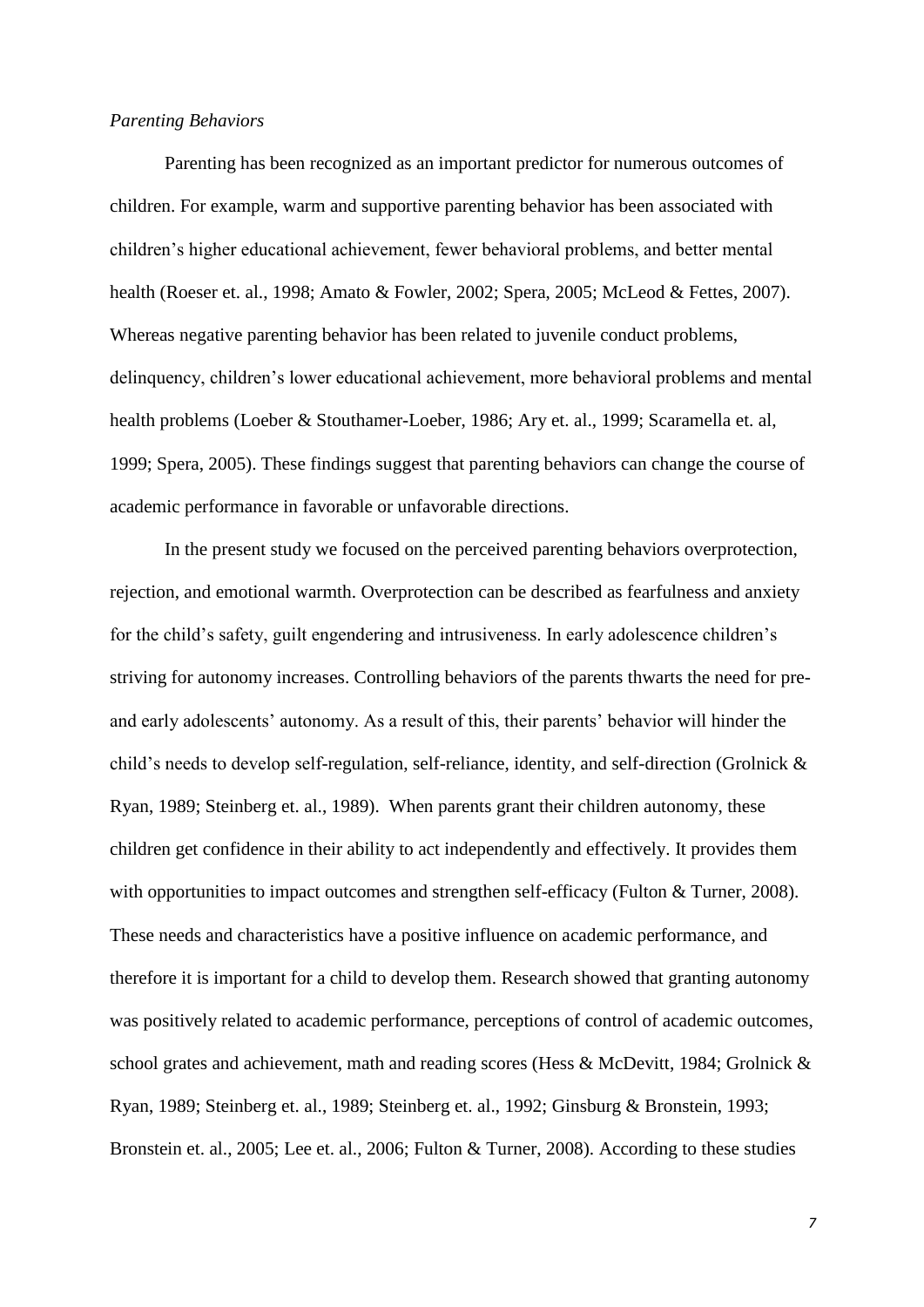we assume that this parenting behavior is negatively related to academic performance, meaning that perceiving parental overprotection is related to lower academic performance in pre- and early adolescence (Hypothesis 3).

Rejection can be characterized by hostility, punishment, derogation, and blaming of the child. Adolescents who feel that they have been rejected by their parents, show diminishing in their self-confidence and increases in their distress (Lamborn, et. al., 1991). They do not feel confident about their abilities and their competence of their achievement at school. These feelings could lead to learning problems (Roeser et. al., 1998). Parental rejection will jeopardize academic performance by creating tensions between parent and adolescent, increasing stress in the adolescent's life and decreasing adolescent acceptance of parental influence attempts (Melby & Conger, 1996). Diverse studies have showed that children who perceive parental rejection have lower grades, math and reading scores, lower academic performance and decreased adolescents' subsequent academic performance (Dornbusch et. al., 1987; Lamborn et. al., 1991; Ginsburg & Bronstein, 1993; Melby & Conger, 1996; Lee et. al., 2006). In line with the results of these studies, we hypothesize that perceiving parental rejection is also related to lower academic performance in pre- and early adolescence (Hypothesis 4).

Emotional warmth can be characterized as giving children special attention, praising for approved behavior, unconditional love, and being supportive and affectionately demonstrative. Perceiving parental warmth will foster academic achievement by setting appropriate standards for adolescent behavior, monitoring adherence to those standards, and recognize academic achievement (Melby & Conger, 1996). Due to this positive parenting behavior adolescents feel confident about their abilities and their competence of their achievement at school (Lamborn et. al., 1991). Their academic capability beliefs and motivation to succeed in school will also increase because of this parenting behavior (Juang &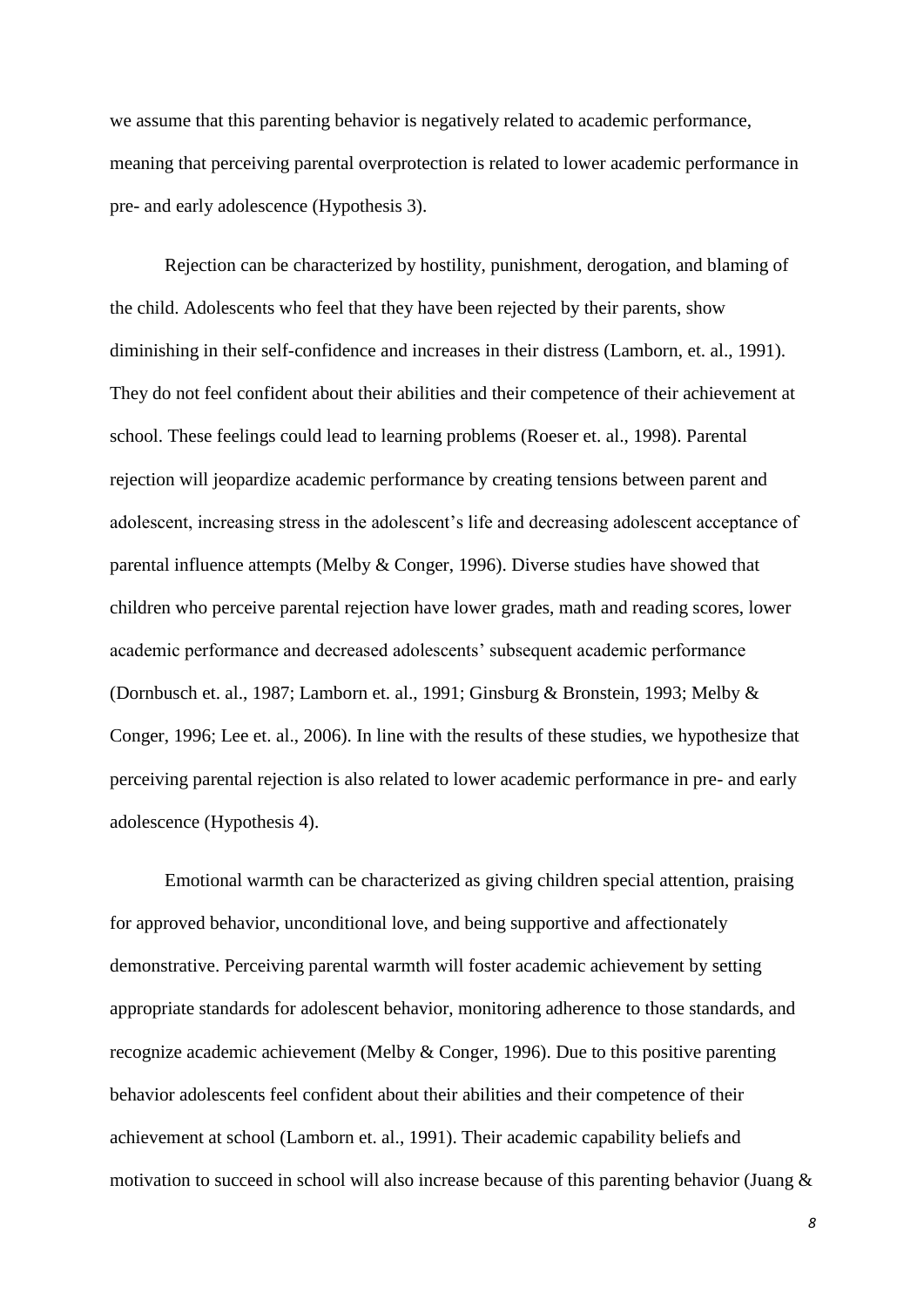Silbereisen, 2002). These feelings of interest, academic valuing, and academically competence can lead to better academic performance. Parents, who demonstrated more warmth, had adolescents with higher positive academic capability beliefs (Steinberg et. al. 1989; Juang & Silbereisen, 2002; Fulton & Turner, 2008) and higher academic performance (Ginsburg & Bronstein, 1993; Melby & Conger, 1996; Chen et. al., 2000). According to earlier research we hypothesize that perceiving parental emotional warmth is related to higher academic performance in pre- and early adolescence (Hypothesis 5).

#### *Gender Differences*

In exploring the predictors for our study, we found gender differences in mental health problems and the way adolescents react on parenting behaviors. In this section we clarify these gender differences and hypothesize the interaction effects we drawn from these gender differences. We expect that the moderations differ for boys and girls. We therefore hypothesized three-way interactions with gender.

Earlier research showed gender differences in the way mental health problems occur. Adolescent boys display more aggression, are more frequently acting out and have more externalizing problems than girls, whereas girls are more prone to internalizing problems and exhibit a significantly higher level of depressive symptoms than boys (Leadbeater et. al., 1999; Aunola et. al., 2000; MacPhee & Andrews, 2006; Hale III et. al., 2008; Sentse et. al., 2009). We therefore suppose that it is more likely for boys that their externalizing problems affect their academic performance, and for girls that their internalizing problems affect their academic performance. Besides this, the way internalizing and externalizing problems affect their behavior at school also show differences. Externalizing problems, which are more common among boys, are strongly associated with aggressive behavior in the class (e.g. yelling at the teacher) en negatively related to classroom withdrawal behavior (e.g. trying not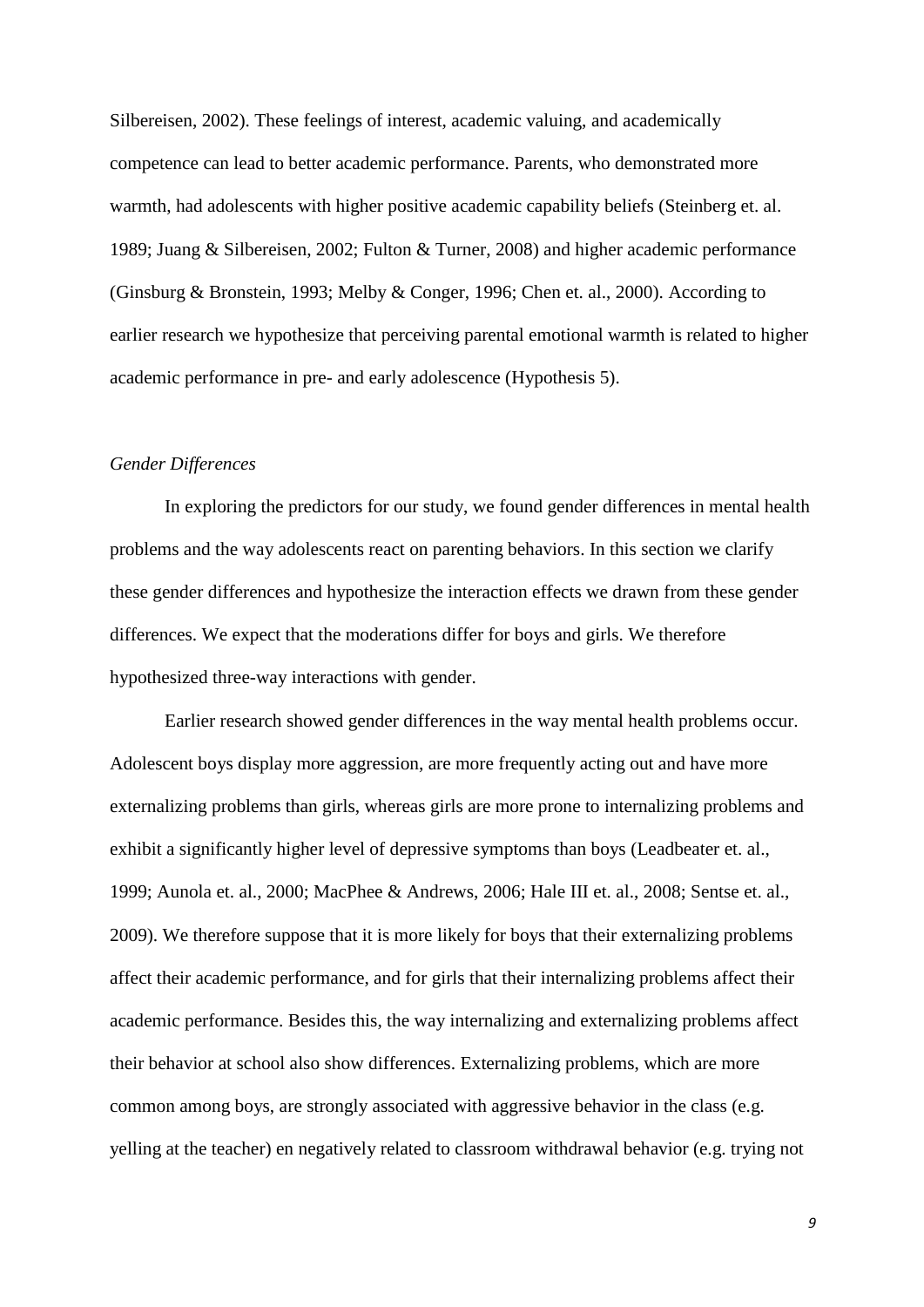to be called in by the teacher, staying out of whole class discussions). Internalizing problems, which are more common among girls, are strongly associated with classroom resistance behavior like failing to complete assignments and missing class (Roeser et. al., 1998).

Earlier studies also found gender differences in sensitivity and the ways boys and girls react on the behavior of their parents. We discuss these findings of gender differences in perceived parental overprotection, rejection and emotional warmth and the way they work on boys and girls. In general, boys perceive more negative parenting behaviors than girls (Markus et. al., 2003; Oldehinkel et. al., 2006). Perceived parental overprotection is such a negative parenting behavior where girls reported significantly lower parental control, than boys did (Chen et. al., 2000). A study of Deslandes et. al. (1998) also showed that psychological autonomy-granting was only a predictor for the school grades of boys, not of girls. According to these results we suggest that parental control is more of a bother for boys than for girls. Parental control is seen by youngsters as an intrusion on their privacy and an undermining of their independence (Loeber & Stouthamer-Loeber, 1986). This especially counts for boys because they feel easily restricted in their personal autonomy (Sentse et. al., in press). These boys may feel angry when they are given too little autonomy (Roeser et al. 1998) which in turn affects their externalizing problems. This could mean that parental overprotection triggers externalizing problems among boys. Therefore the combination of externalizing problems with parental overprotection can strengthen the effects on academic performance in an unfavorable way.

With regard to perceiving parental rearing behavior, girls demonstrate more internalizing problems when they perceive negative parental behavior than boys do (Ge et. al., 1994; Liu, 2003). This could be because boys tend to foster independent activity over affiliation more than girls (Oldehinkel et. al., 2006). Therefore boys are less sensitive to parental rejection compared to girls. Other research showed that the correlation between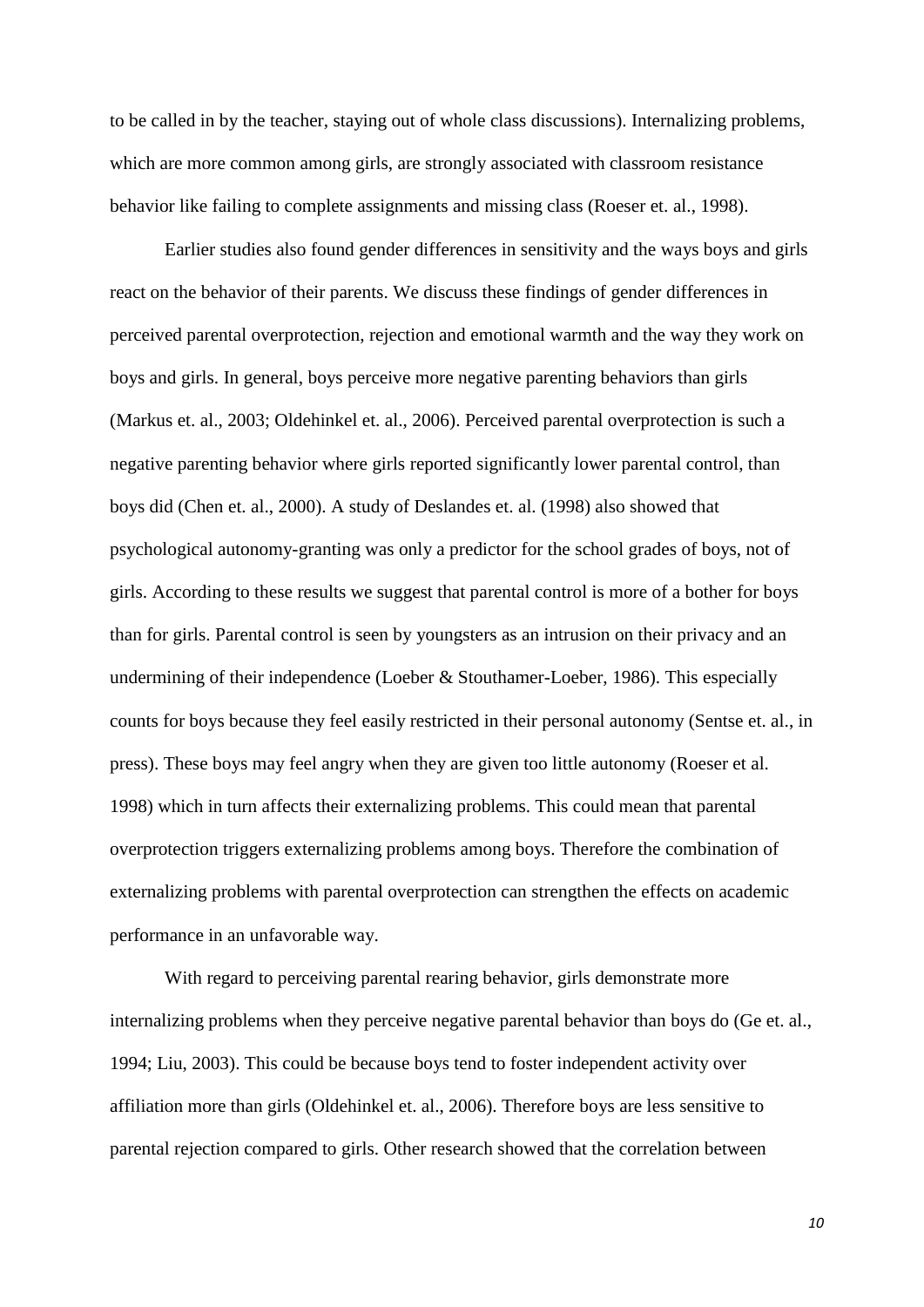perceived parental rejection and internalizing problems was significantly higher for girls than for boys (Hale III et. al., 2008). Also low parental warmth is a predictor for internalizing problems among girls not boys (Hipwell et. al., 2008). This could be because girls have a greater preference for close emotional communication, intimacy, and responsiveness within interpersonal relationships, which makes them more sensitive to perceived parental emotional warmth as compared to boys (Oldehinkel et. al. 2006). A study of Deslandes et. al. (1998) showed that parental warmth was only for girls a predictor for school grades, not for boys. Earlier research suggests that internalizing problems in combination with parental rejection or a lack of parental emotional warmth have more affect on girls than on boys. This means that parental rejection or a lack of parental emotional warmth could enhance the negative effect internalizing problems have on the academic performance of girls.

Taking into account the gender differences in mental health problems and perceived parenting behaviors we hypothesize that for boys, having externalizing problems in combination with perceiving parental overprotection is associated with lower academic performance in pre- and early adolescence (Hypothesis 6). For girls we hypothesize that having internalizing problems in combination with perceiving parental rejection or lack of emotional warmth is associated with lower academic performance in pre- and early adolescence (Hypothesis 7). See Figure 1 for an overview of the hypotheses.

#### Method

#### *Sample*

This study is part of the Tracking Adolecents' Individual Lives Survey (TRAILS), an ongoing prospective cohort study based on a sample representative of the Dutch population, investigating the development of mental and physical health from preadolescence into adulthood. The present study uses data from the first  $(T1)$  and the second  $(T2)$  assessment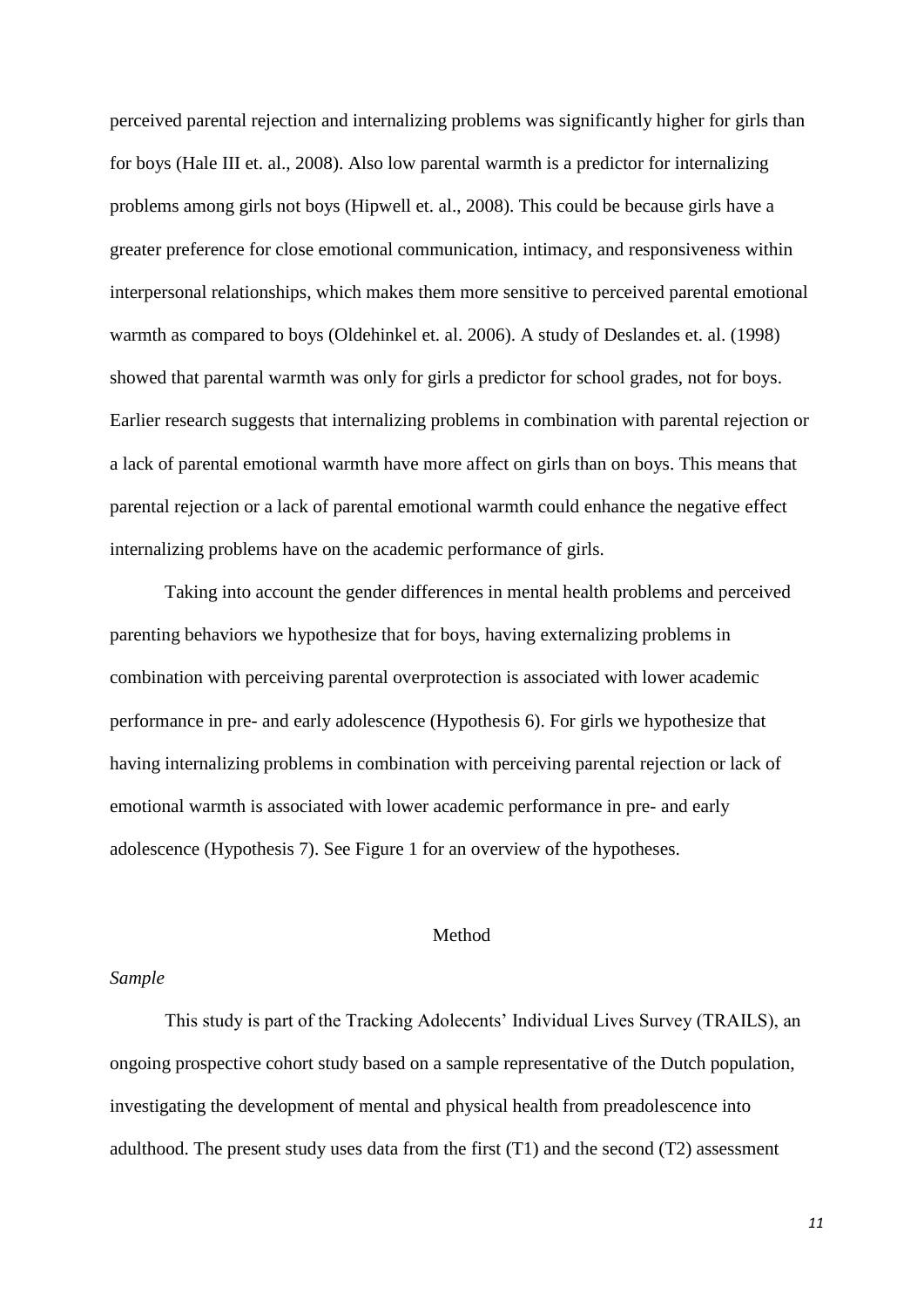wave of TRAILS, which ran from March 2001 to July 2002, and September 2003 to December 2004, respectively.

Sample selection involved in two steps. First, five municipalities in the North of the Netherlands, including both urban and rural areas, were requested to give names and addresses of all habitants born between 10-01-1989 and 09-30-1990 (first two municipalities) or 10-01-1990 and 09-30-1991 (last three municipalities), yielding 3483 names. Simultaneously, primary schools (including schools for special education) within these municipalities were approached with the request to participate in TRAILS; that is, provide information about TRAILS participants' behavior and performance at school and allow class administration of questionnaires and individual testing at school. Of the 135 primary schools within the municipalities, 122 (90.4% of the school accommodating 90.3% of the children) agreed to participate in the study.

Second, if schools agreed to participate, parents received a brochure for themselves and for their children with information about the TRAILS study. Shortly thereafter they were contacted by telephone to ask whether they and their child were willing to participate. If both parents and children agreed to participate, parental written informed consent was obtained after the procedures had been fully explained. Of all children approached for enrollment in the study, 76.0% participated, resulting in a sample size of 2230 (i.e., both the child and the parent agreed to participate). The mean age of the children at T1 was 11.09 years (*SD =* 0.55); 50.8% were girls; 10.3% were children who had at least one parent born in a non-Western country; and 32.6% had parents with a low educational level (elementary education or lower tracks of secondary education). Of the 2230 first wave  $(T1)$  participants, 96.4%  $(n = 2149)$ participated in the second wave (T2). At T2, the mean age of the children was 13.55 years  $(SD = 0.54)$  and 51.2% were girls. A detailed description of the study design, sampling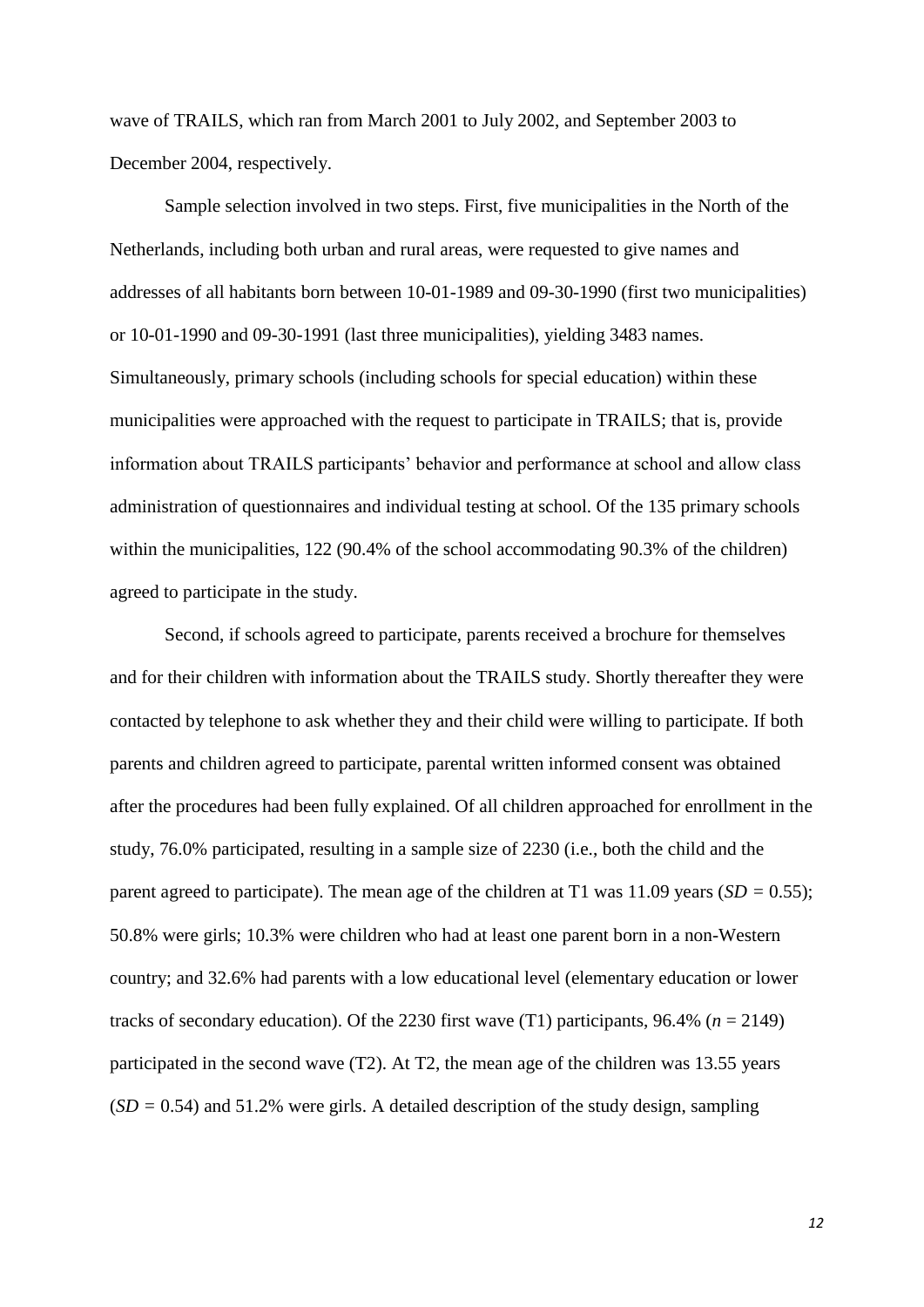procedures, data collection, and measures of the TRAILS study can be found in De Winter et al. (2005) and Huisman et. al. (2008).

#### *Measures*

*Academic performance.* Academic Performance was assessed at T1 and T2 by two different scales. Academic performance of children at T1 was measured by a scale which contained 5 items with an internal consistency of .85. The teacher of the children gave answers on the questions with  $1 =$  often not true to  $5 =$  often true. The scale exist of the items; 'This student has a good work speed', 'This student shows a good commitment', 'This student performs under his/her own level'. On the items: 'The current school results of this student concerning the Dutch language' and 'The current school results of this student concerning mathematics', the teacher answered with  $1 = \text{failure to } 5 = \text{excellent}$ . The scale exists of the mean of the individual items.

At T2 this scale was completed with four extra items because the children went from elementary school to secondary school where they had more subjects. Three of the four extra items were about the current school results of the subjects: other languages, geography and history, and physics, chemistry and biology. The fourth item was a question about the academic performance in general: 'What do you in general think of the school performance of this student?'. The teacher of the child answered on these items with  $1 = \text{failing to } 5 =$ excellent. The internal consistency of the scale at T2 was .90. The scale exists of the mean of the individual items.

*Mental health problems.* Internalizing and externalizing problems were assessed at T1 by the Dutch version of the Child Behavior Checklist (CBCL) and the self-report version of this questionnaire, the Youth Self-Report (Achenbach, 1991a; Achenbach, 1991b; Verhulst & Achenbach, 1995). It contains a list of 112 behavioral and emotional problems, which parents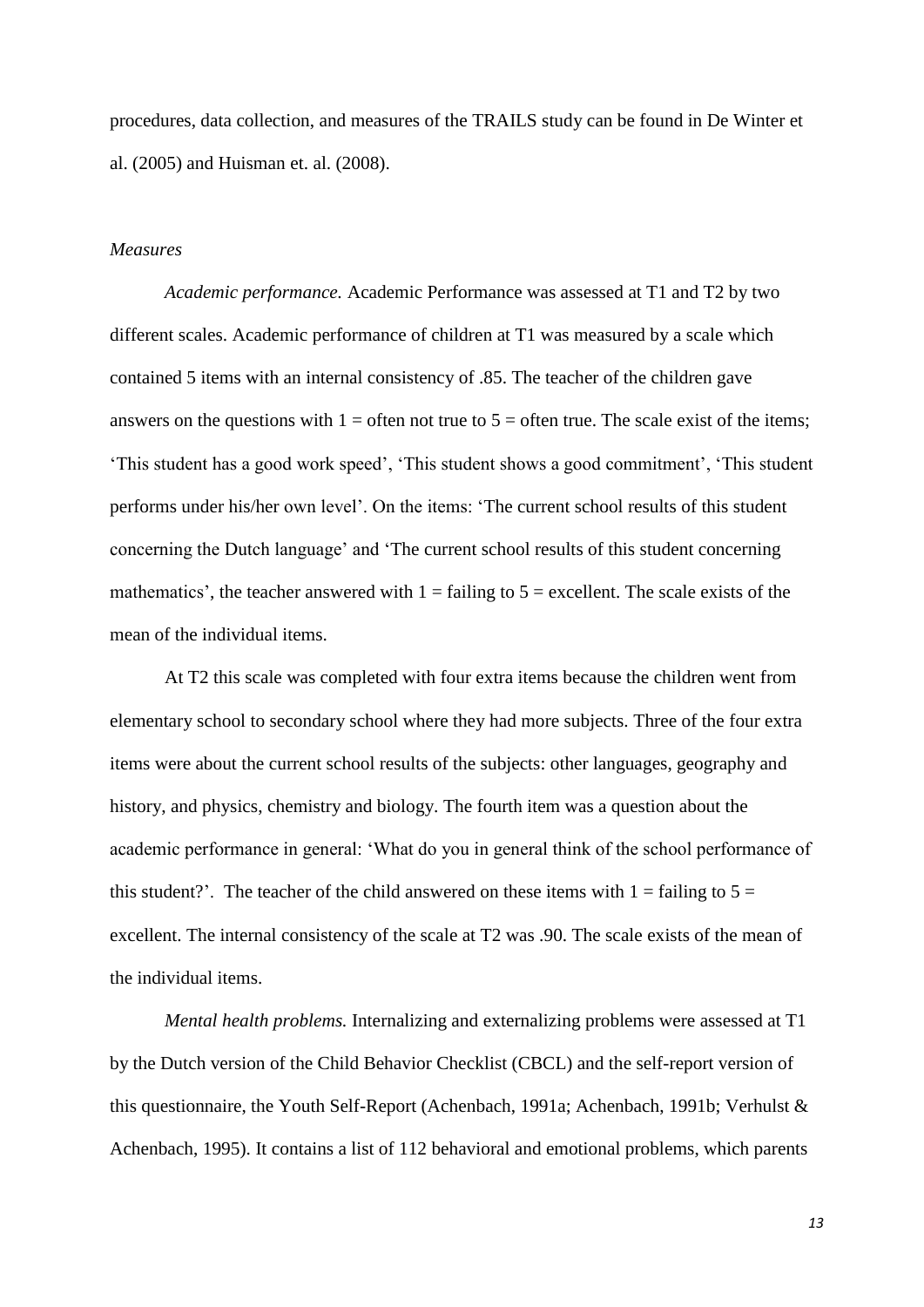can rate as  $0 =$  not true,  $1 =$  somewhat or sometimes true, or  $2 =$  very or often true in the past six months. We constructed the scale Externalizing Problems from items corresponding to Aggressive Behavior and Rule-Breaking Behavior. The scale Internalizing Problems was constructed from the items corresponding to Anxious/Depressed, Withdrawn/Depressed, and Somatic Complaints (cf. Achenbach, 1991a). Consistent with other reports (e.g., Achenbach, McConaughy, & Howell, 1987; Veenstra et al., 2006; Verhulst & Van der Ende, 1992), the agreement between parent-reported and child-reported problems was only moderate (*r*s = .41 and .39 for externalizing and internalizing problems). However, problem behavior that is rated as present by both parent and child is assumed to be more severe (more generalized) than problems rated by only one informant. Based on this assumption, we used the mean of the standardized parent and child scores as measures of externalizing and internalizing problems in this study.

*Perceived parenting behaviors.* Because research shows that children are influenced by the parental behavior through their mental representation of this behavior, is it important to capture the child's perception of the rearing (Markus et. al., 2003). To assess the perception of actual parental rearing by preadolescents at T1 we used The Egna Minnen Beträffande Uppfostran (My Memories of Upbringing) for Children [EMBU-C] (Markus, Lindhout, Boer, Hoogendijk, & Arrindell, 2003). The original EMBU-C contained 81 items. Markus et al. (2003) developed a shorter version, which we used, though dropping the Favoring Subject factor prior to administration because it was a weak scale (an internal consistency below .60). The EMBU-C scale exists of the factors Overprotection, Rejection, and Emotional Warmth.

The scale for Overprotection contained 12 items with an internal consistency of .70 for fathers and .71 for mothers. Overprotection is characterized by fearfulness and anxiety for the child's safety, guilt engendering, and intrusiveness. An example item is: 'Do you feel that your parents are extremely anxious that something will happen to you?'. The scale for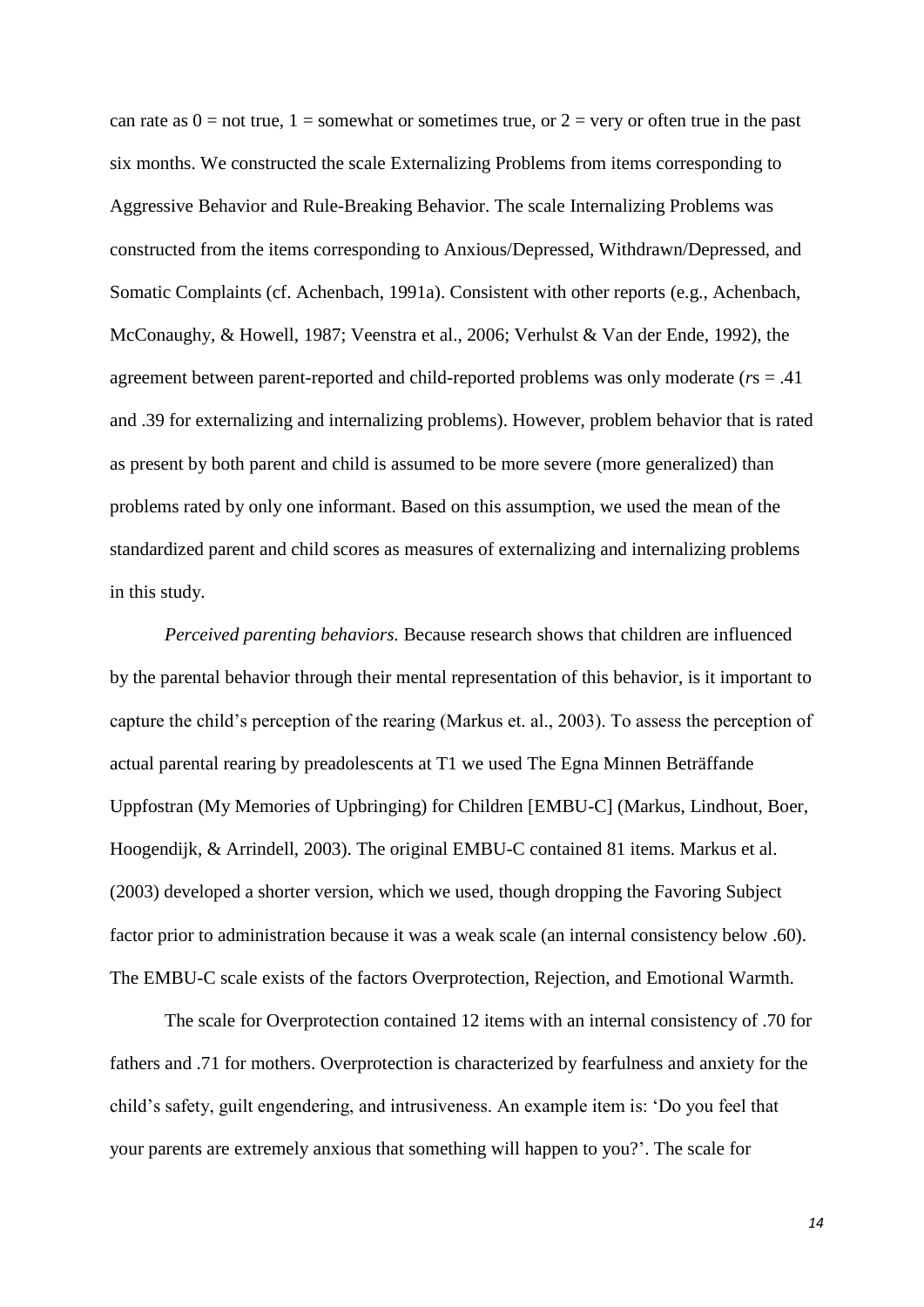Rejection contained 12 items with an internal consistency of .84 for fathers and .83 for mothers. Rejection is characterized by hostility, punishment (physical or not, abusive or not), derogation, and blaming of subject. An example item is: 'Do your parents sometimes punish you even though you haven't done anything wrong.' The scale for Emotional Warmth contained 18 items with an internal consistency of .91 for both fathers and mothers. Emotional Warmth is characterized by giving special attention, praising for approved behavior, unconditional love, and being supportive and affectionately demonstrative. An example of an item is: 'Do your parents make it obvious that they love you.' Children could rate the EMBU-C as  $1 = no$ , never,  $2 = yes$ , sometimes,  $3 = yes$ , often,  $4 = yes$ , almost always. Each item was asked for both the father and the mother. The answers for both parents were highly correlated (*r*s = .81 for Overprotection, *.*67 for Rejection, and .79 for Emotional Warmth), so we felt it was justified to combine them.

#### *Analyses*

Gender differences in academic performance, mental health problems and perceived parenting behaviors will be examined by means of t-tests. Associations between the variables will be tested by means of Pearson correlations. Because the hypotheses for boys are different from the hypotheses for girls, we will split the dataset into two groups and thus perform the analyses for boys and girls separately. Multiple linear regression analyses were used to test the main and interaction effects of mental health problems and perceived parenting behaviors on academic performance. We controlled for age when we used measures of academic performance in pre- and early adolescence. When we tested academic performance in early adolescence, we controlled for academic performance in preadolescence to rule out that mental health problems and perceived parental behaviors are consequences rather than causes for academic performance. Specifically, two models were tested for each time academic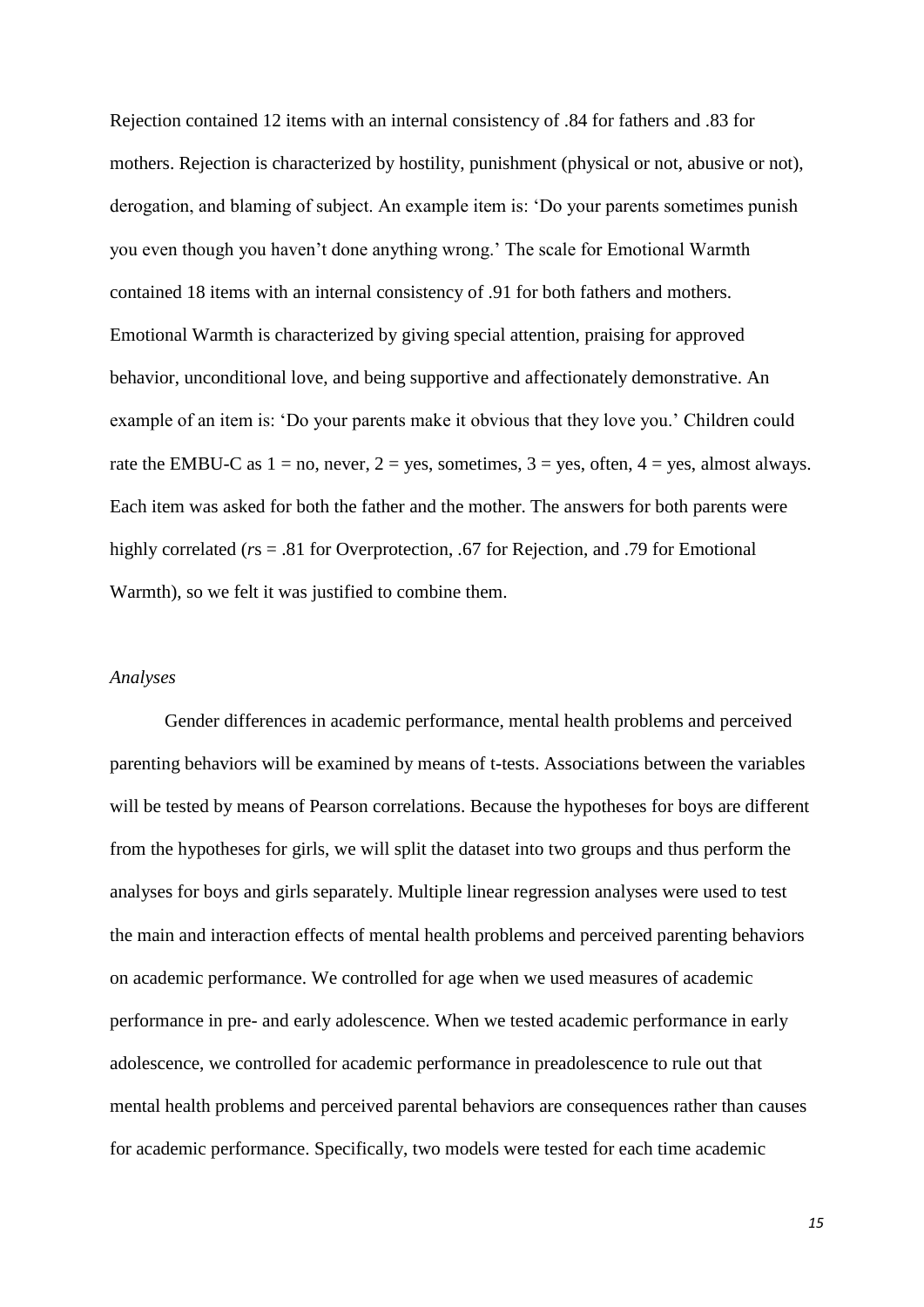performance was measured (T1 and T2). The control variables will be entered in the first step. At the second step the main effects of mental health problems and perceived parenting behaviors will be entered. The interaction effects of mental health problems and perceived parenting behaviors will be entered in a third step. We will put all the interaction effects in one model. After that, we put the significant interaction effects in a new model. We will report the results of this model. To provide an impression of the effect size and to facilitate the interpretation of the interaction effect, we wrote out multiple equations using simple slope analysis (Aiken & West, 1991), with low and high levels of the predictors indicating one standard deviation below and above the mean, respectively, while holding all variables to their sample means. A p-value smaller than .05 was considered statistically significant.

#### Results

#### *Descriptive Analyses*

Gender differences in academic performance, mental health problems and perceived parenting behaviors were examined by means of t-tests. Means and standard deviations of predictors and outcome variables are reported in Table 1, for boys and girls separately. The means of the variables need to be understood in the theoretical range of the variables (1-5 for academic performance T1 and T2, 1-4 for parenting behaviors). Because the variables of mental health problems were based on standardized parent and self reports, the means of these variables are close to 0. All variables included in the present study showed significant gender differences. Compared to girls, boys engaged more in externalizing problems, and perceived more overprotection and rejection by their parents. Compared to boys, girls had higher scores on their academic performance at T1 and T2, had higher levels of internalizing problems, and they experienced more emotional warmth from their parents.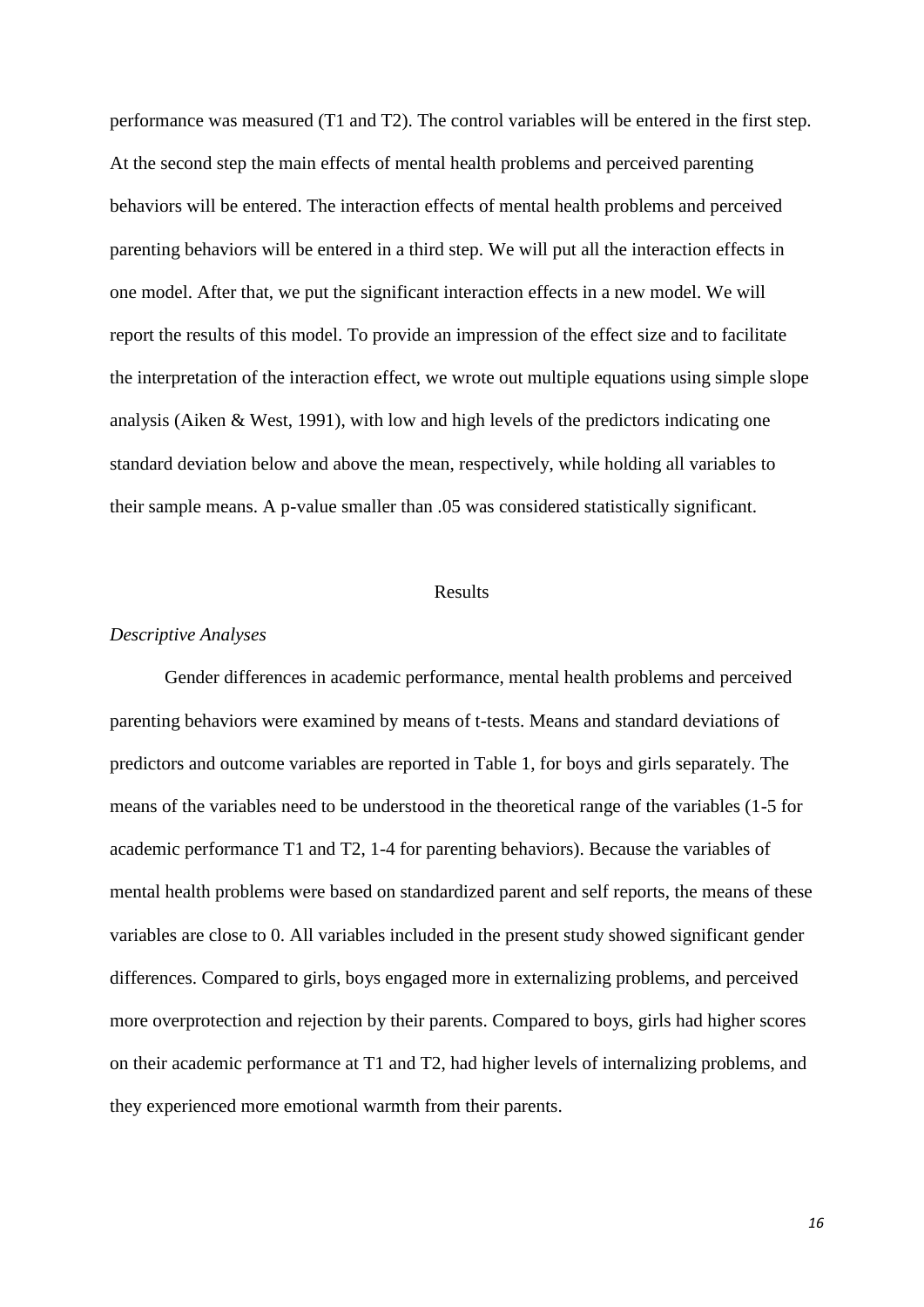Table 2 contains the correlations between the variables involved in the present study. The mental health problems and perceived parental behaviors variables were associated moderate to high with each other. For boys, academic performance T1 and T2 were not correlated with internalizing problems and academic performance T2 was also not associated with parental overprotection and rejection. The other variables were significantly related to academic performance T1 and T2 in the expected directions. Academic performance T1 and T2 were little to moderately negative correlated with externalizing problems and academic performance T1 was moderately positive correlated with emotional warmth. For girls, all variables were associated significantly to academic performance T1 and T2 in the expected directions except for academic performance T2 and internalizing problems. Academic performance T1 and T2 were moderately negative correlated with externalizing problems and academic performance T1 was moderately positive correlated with emotional warmth.

#### *Regression Analyses*

To test our hypotheses, we were interested in main effects as well as interaction effects. The Tables 3 and 4 contain the unstandardized regression coefficients and the standard errors for the control variables, mental health problems and perceived parenting behaviors in the prediction of academic performance T1 and T2. To test the possible influences of mental health problems in combination with perceived parenting behaviors on academic performance, we included interactions of internalizing and externalizing problems with perceived overprotection, rejection, and emotional warmth. The results will be discussed below. In discussing the interaction effects, we took the relevant main effects into account by reporting on the simple slopes for children 1 SD below and above the mean on the predictors involved in the interaction term (cf. Aiken & West, 1991). We reported the results in two different tables, for each time academic performance was measured (T1 and T2).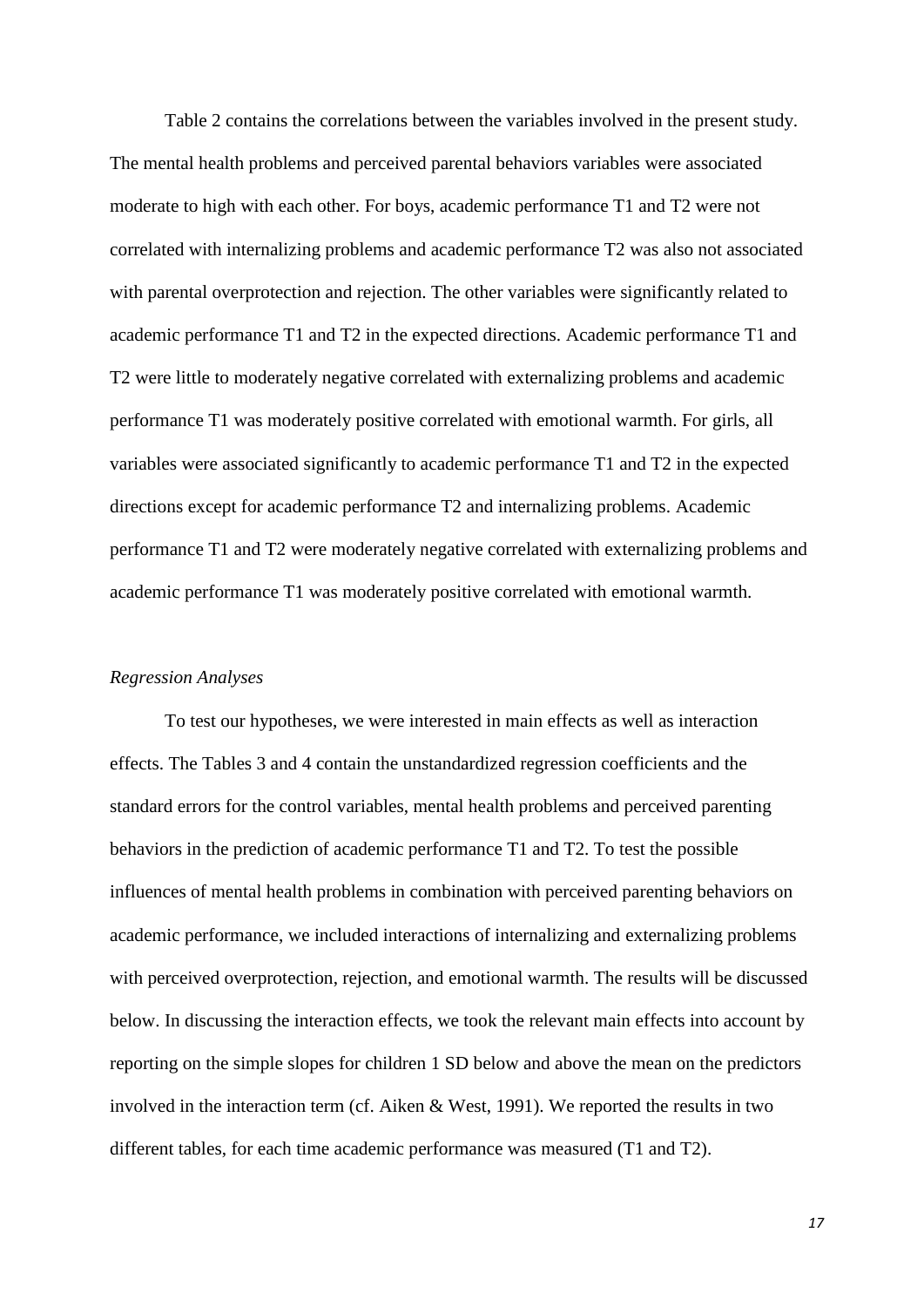*Main Effects on Academic Performance T1.* After controlling for age we can see from Table 3 that, in line with our hypotheses, externalizing problems and perceiving parental overprotection were related to lower academic performance, and perceiving parental emotional warmth was associated with higher academic performance for boys. In contrast to our hypotheses, internalizing problems and perceived parental rejection were positively related to academic performance. When we look at the results for the girls we can see that externalizing problems and perceived parental overprotection were related to lower academic performance and emotional warmth is associated with higher academic performance, which is in line with our hypotheses. Against our hypotheses the results show that perceived parental rejection is associated with higher academic performance. Internalizing problems was not significantly related to academic performance.

*Interaction Effects on Academic Performance T1*. Table 3 shows two interaction effects for the prediction of academic performance in preadolescence for girls. The internalizing problems by overprotection interaction shows that for those perceiving little parental overprotection, having internalizing problems was significantly related to higher academic performance  $(b = .12, t(980) = 2.49, p < .05)$ . For preadolescent girls high on perceived parental overprotection, having internalizing problems was significantly related to a lower academic performance ( $b = -13$ ,  $t(980) = -3.02$ ,  $p < .01$ ). This interaction is plotted in Figure 2. Both results were not in line with our hypotheses for girls.

Secondly, we found an interaction between internalizing problems and rejection. We found that for preadolescent girls low on perceived parental rejection, internalizing problems was statistically (only marginally significant) related to lower academic performance (*b =* - .08,  $t(980) = -1.82$ ,  $p < .10$ ). For those perceiving high parental rejection, having internalizing problems was not statistically related to academic performance ( $b = .07$ ,  $t(980) = 1.58$ ,  $p =$ .12). This interaction is plotted in Figure 3 and is against our hypothesis.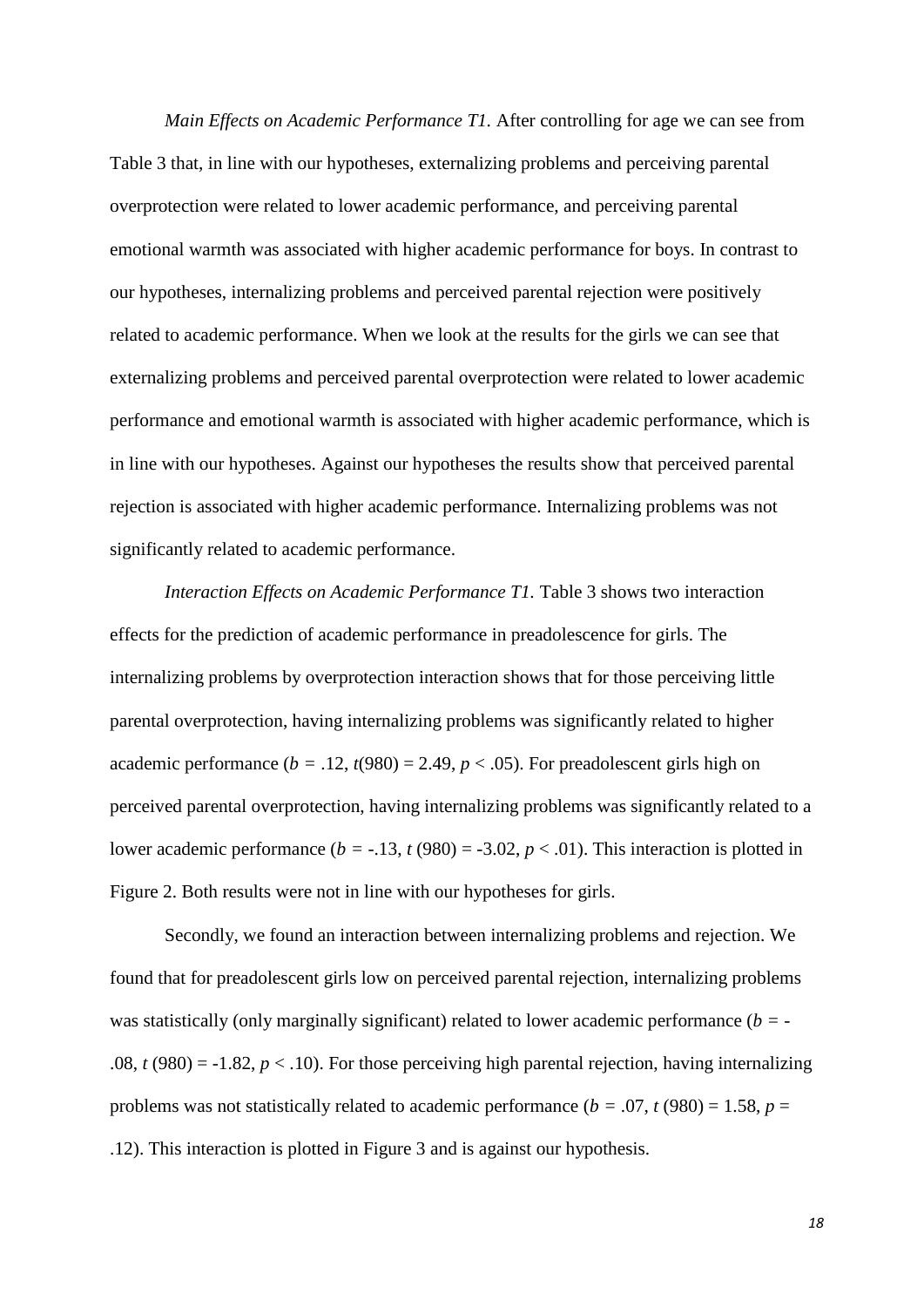Against our hypotheses no interaction effects were found between internalizing problems and emotional warmth for girls, and between externalizing problems and overprotection for boys.

*Main Effects on Academic Performance T2.* After controlling for age and academic performance T1, Table 4 shows that, internalizing problems led to higher academic performance for boys. This result is against our hypothesis. No main effects were found for externalizing problems or parenting behaviors.

Table 4 also demonstrates that, externalizing problems led to lower academic performance whereas internalizing problems led to higher academic performance (this effect was only marginally significant) for girls. The first effect is in line with our hypothesis, while the second effect is contrary to our hypothesis. We found no main effects for parenting behaviors.

*Interaction Effects on Academic Performance T2.* We can see from Table 4 that there were three significant interactions for the prediction of early adolescents' academic performance for girls. We found a significant interaction between internalizing problems and rejection (see Figure 4). Although the interaction effect was only marginally significant, the simple slope of low parental rejection (written out conform Aiken & West, 1991) was highly significant. That is, for early adolescent girls perceiving low parental rejection, internalizing problems led to higher academic performance ( $b = .16$ ,  $t (664) = 2.58$ ,  $p < .05$ ). For those perceiving high parental rejection, internalizing problems did not statistically led to academic performance  $(b = .01, t(664) = .22, p = .83)$ . This result is not in line with our hypothesis.

We found two interaction effects with externalizing problems for girls, whom we did not hypothesized. These interactions are plotted in Figure 5 and 6. The externalizing problems by overprotection interaction shows that for those perceiving low parental overprotection, externalizing problems led to lower academic performance  $(b = -.32, t(664) = -4.29, p < .01)$ .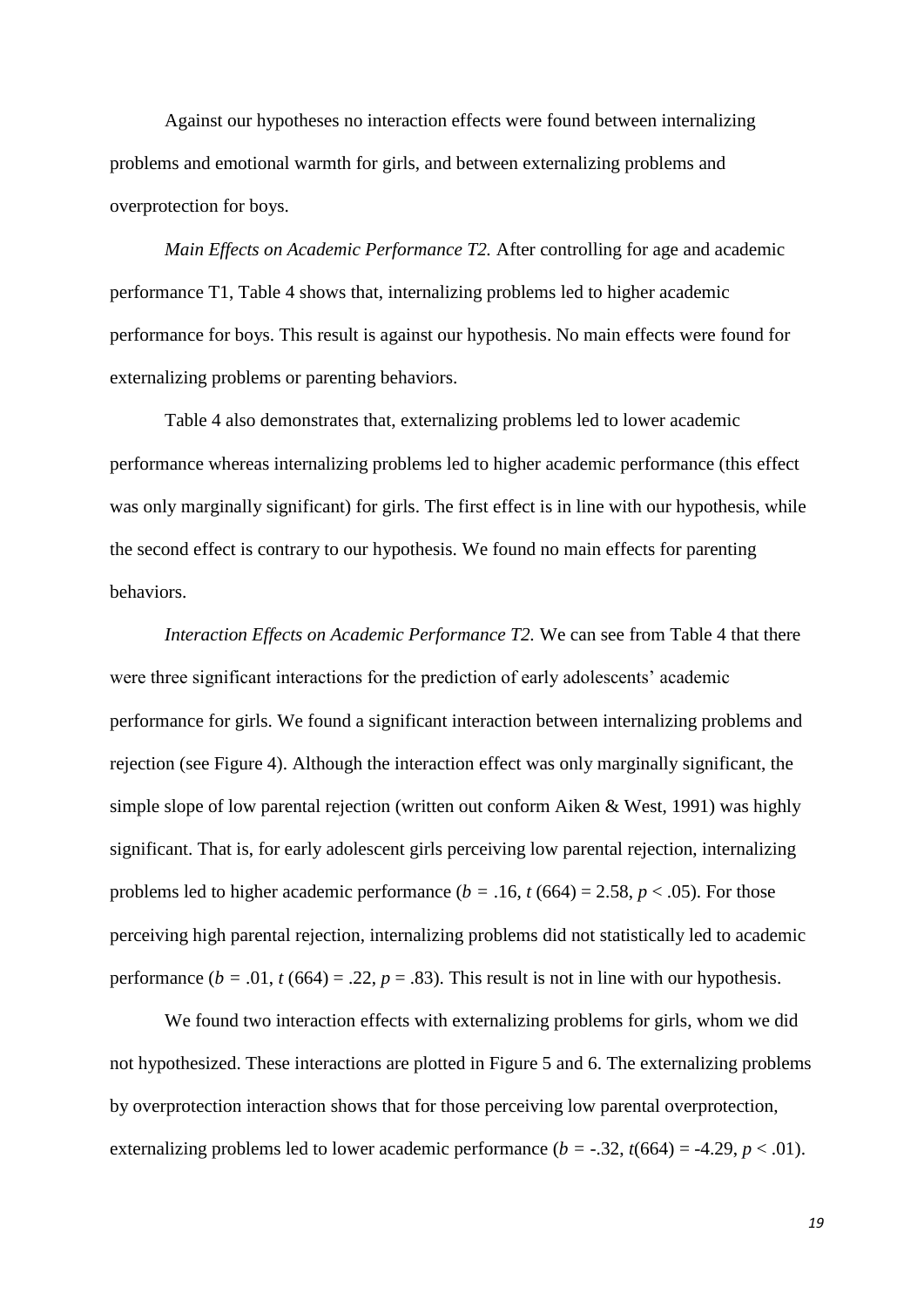For early adolescent girls perceiving high parental overprotection, externalizing problems statistically did not led to academic performance  $(b = -0.06, t(664) = -0.80, p = 0.42)$ . In addition, we found that for those perceiving little parental emotional warmth, externalizing problems did not led to academic performance  $(b = -.10, t(664) = -1.47, p = .14)$ . Whereas for early adolescent girls high on parental emotional warmth, externalizing problems led to lower academic performance  $(b = -.28, t (664) = -4.01, p < .01)$ .

Against our hypotheses, no interactions were found between internalizing problems and emotional warmth for girls, and between externalizing problems and overprotection for boys.

#### Discussion

The findings of the current study underline the interplay between mental health problems and parenting behaviors, in order to understand, prevent, and intervene in the development of academic performance. Our expectations about the relationships between mental health problems, parenting behaviors and academic performance are summarized in Figure 1. Firstly, based on previous research, we hypothesized that mental health problems and parenting behaviors are related to academic performance, in that internalizing problems, externalizing problems, overprotection and rejection are negatively related and emotional warmth is positively related to academic performance. Secondly, previous studies about this topic show gender differences in mental health problems and the way boys and girls are sensitive to perceiving parenting behaviors. We wanted to examine these differences by combinations of mental health problems and parenting behaviors in predicting academic performance.

We hypothesized that (1) having internalizing and/or externalizing problems in preadolescence was concurrently related to lower academic performance in preadolescence and that (2) having internalizing and/or externalizing problems in preadolescence led to a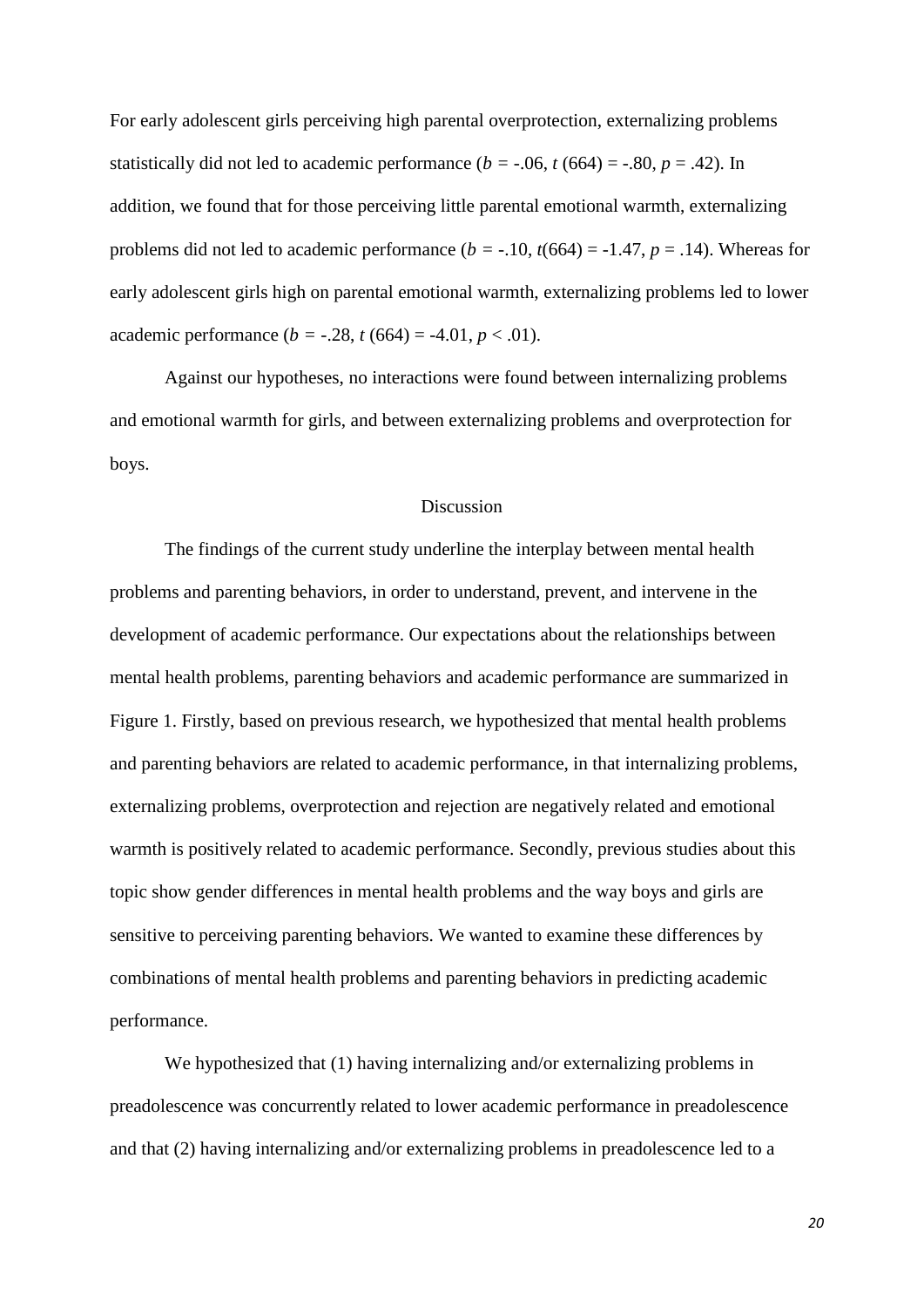decrease in academic performance in early adolescence. In line with our hypotheses and previous research (Hinshaw, 1992; Roeser et. al., 1998; McLeod & Fettes, 2007) we found that having externalizing problems in preadolescence was for both boys and girls related to lower academic performance in preadolescence. Over time externalizing problems predicted lower academic performance only for girls. We found opposite results for the relations between internalizing problems and academic performance. Having internalizing problems was unrelated to a lower academic performance for preadolescent girls, whereas for earlyadolescents girls it led to even higher academic performance. We also found this surprisingly positive effect of internalizing problems on academic performance among pre-and early adolescent boys. These results are not in line with our hypotheses and previous studies (e.g. Kessler et. al., 1995; Roeser et. al., 1998; Van Ameringen et. al, 2003; McLeod & Fettes, 2007; Frojd et. al., 2008), which have shown that having internalizing problems is negatively related to academic performance. The positive effect on academic performance may be explained by characteristics of the school climate. Kuperminc et. al. (2001) found that selfcritical youths who perceived their school as an orderly place where all are treated fairly and have equal opportunities for learning, and where student–student and teacher–student relationships are positive, did not show the same increases in internalizing and externalizing problems as self-critical youth with negative perceptions of school climate. A positive perception of the school climate may thus reduce the negative effect of internalizing problems on academic performance. Further research is required to examine this relation.

We also hypothesized main effects of parenting behaviors on academic performance. We hypothesized that  $(3 \& 4)$  perceiving parental overprotection and rejection were related to lower academic performance in pre- and early adolescence, and that (5) perceiving parental emotional warmth was related to higher academic performance in pre- and early adolescence. In line with our hypotheses and results of other studies we found for preadolescents that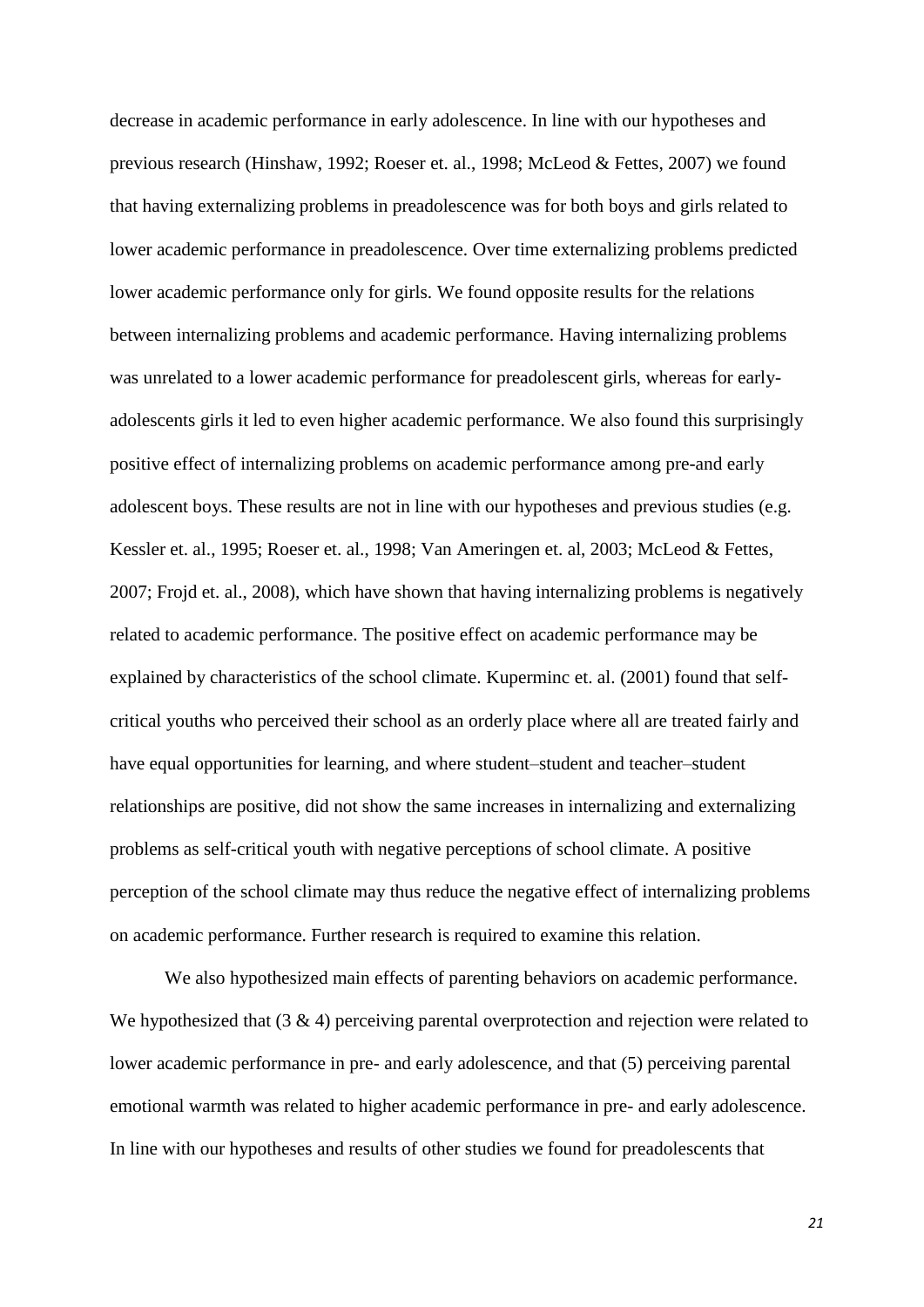perceiving parental overprotection (Heaven et. al., 2002; Bronstein et. al. 2005) was negatively related to academic performance whereas perceiving parental warmth (Melby & Conger, 1996; Scaramella et. al., 1999; Spera, 2005) was positively related to academic performance. Against our hypotheses and previous research (Melby & Conger, 1996; Lamborn et. al., 1991; Harold, 2007) we found that perceiving parental rejection was positively related to academic performance among preadolescent boys and girls. This surprisingly result might be explained by the assumption that children who experience parental rejection have the need to be accepted in another context, like the school environment. We can explain this by the need of children for positive response from their parents. When they do not get this need, they respond emotionally and behaviorally in different ways. These rejected children often increase their bids for positive response of their parents, and become more dependent. Very dependent children are those who have frequent and intense desires for positive response and are likely to make many bids for response (Rohner, 2004). We can translate this thought to our results. These preadolescent boys and girls have the desire for positive response and take many efforts to get this. Performing well at school is one of them; as a result their academic performance gets higher. Another explanation is that children, who have been rejected by their parents, want more appreciation from their parents. Therefore they perform better at school, in the hope that doing that makes their parents accept them more. Against our hypotheses no main effects of parenting behaviors were found in early adolescence, for boys or girls.

Next we hypothesized that parenting behaviors might moderate the effects of mental health problems. Taking into account the gender differences in mental health problems and perceived parenting behaviors we hypothesized for boys, that (6) having externalizing problems in combination with perceiving parental overprotection is associated with lower academic performance pre- and early adolescence. For girls, we hypothesized that (7) having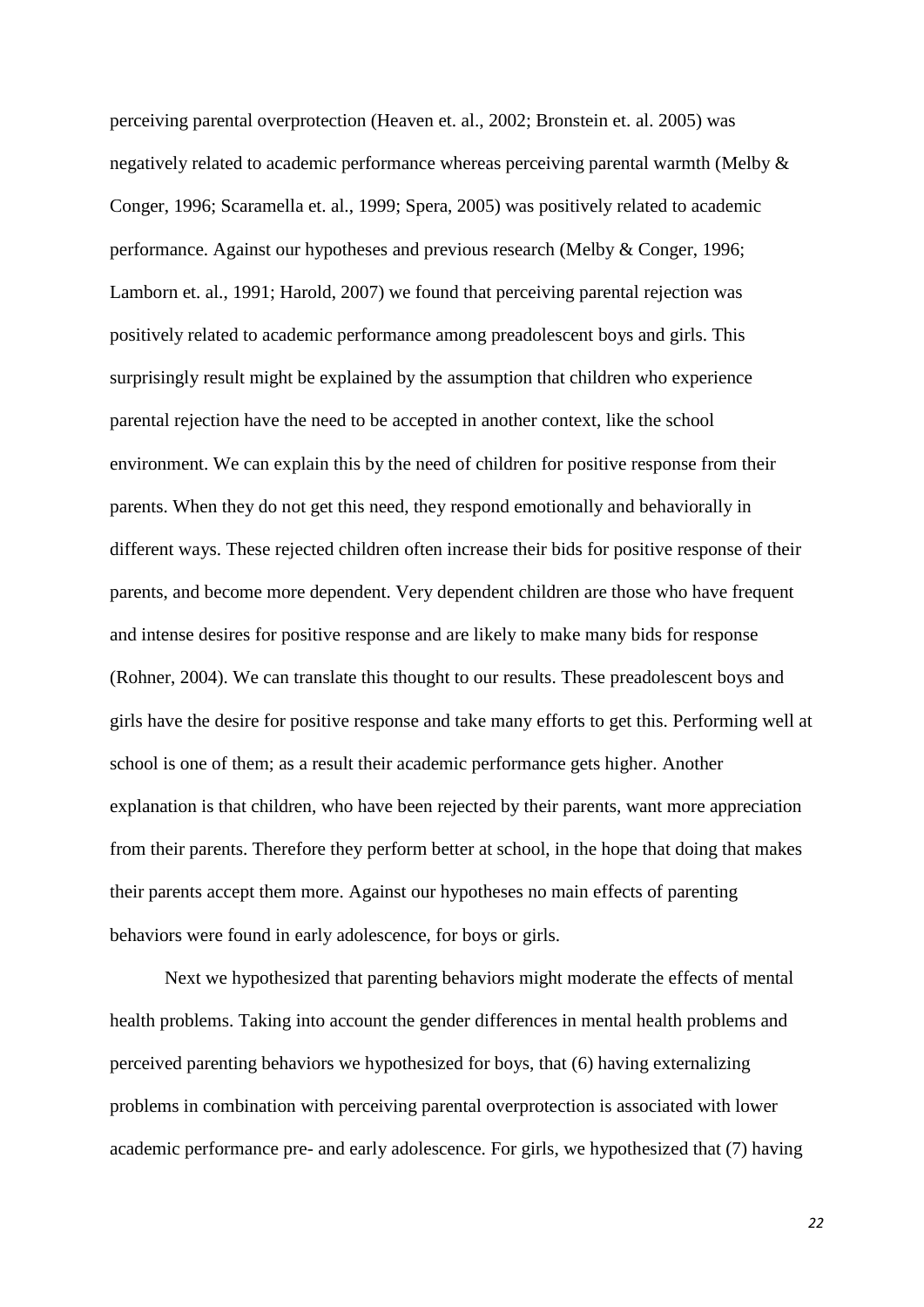internalizing problems in combination with perceiving parental rejection or lack of emotional warmth is associated with lower academic performance in pre- and early adolescence. Surprisingly we only found interaction effects for pre- and early adolescent girls, and not for pre- or early adolescent boys. The effects of internalizing and externalizing problems on academic performance were dependent on the level of perceived parental behavior.

We found that only for preadolescent girls high on perceived parental overprotection, having internalizing problems was significantly related to lower academic performance. Internalizing problems as main effect was not significant for preadolescent girls. In other words, preadolescent girls who have internalizing problems and who have parents that protect them too much, run the risk of lower academic performance. We also found that for preadolescent girls low on perceived parental overprotection, having internalizing problems was related to a significantly higher academic performance. Little protection from parents has thus a positive effect on the academic performance of preadolescent girls with internalizing problems. These results are in line with our expectations for boys and earlier research (Loeber & Stouthamer-Loeber, 1986; Roeser et al. 1998), but we did not hypothesize these effects for girls. These results suggest that in this context, overprotection is more of a bother for girls than for boys.

We also found that for preadolescent girls who perceiving little parental rejection, having internalizing problems was related to lower academic performance. We thought that internalizing problems would be associated with lower academic performance for those perceiving high parental rejection, therefore this result is not in line with our hypothesis and previous research (Akse, 2004; MacPhee & Andrews; Hale III, 2008). These girls, who perceive little parental rejection, do not have to deal with this negative parenting behavior. Therefore their internalizing problems could be more of a bother to them than this parenting behavior. Because of their internalizing problems they can feel academically incompetent,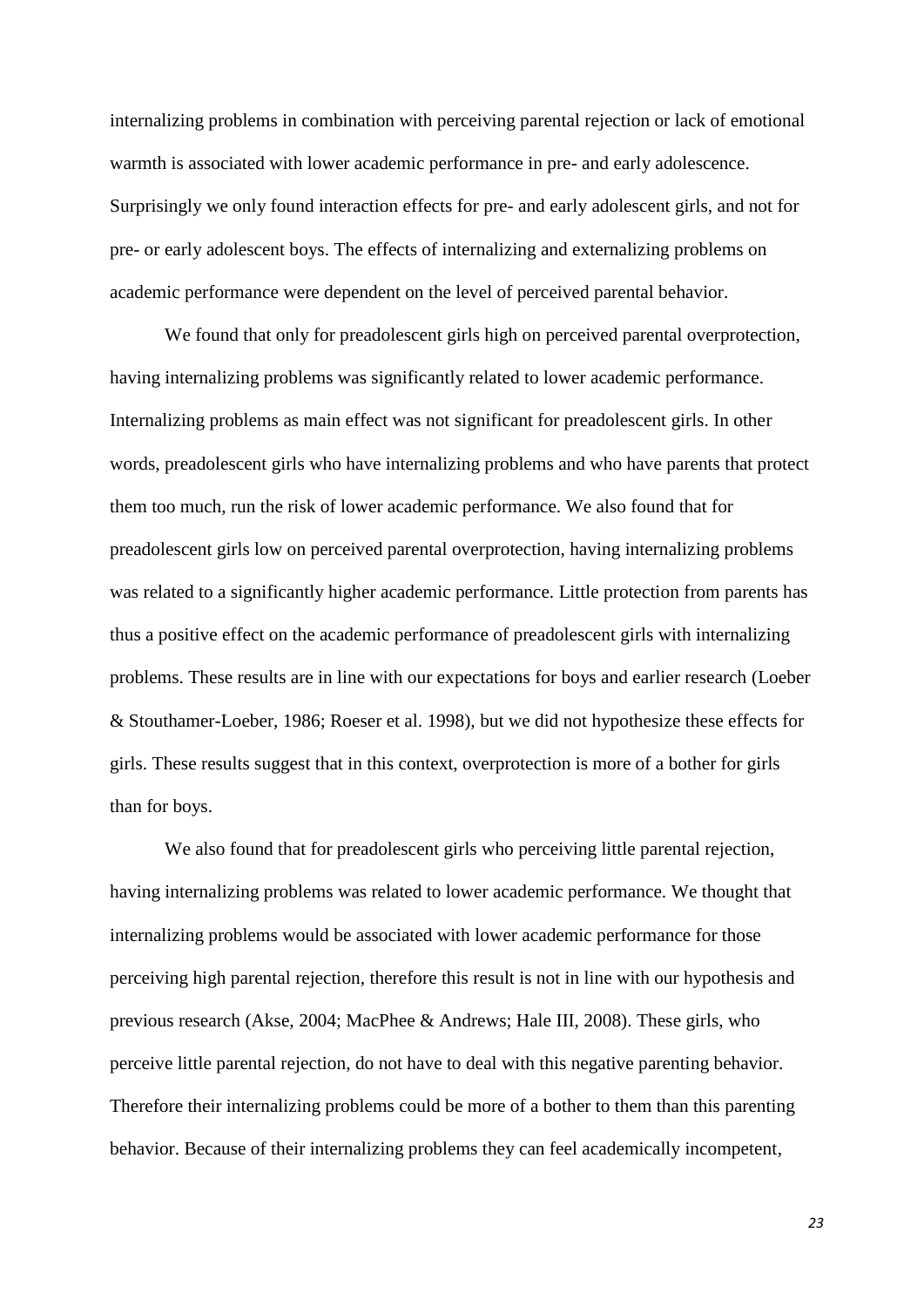devalue school and feel emotionally distressed. This could lead to low grades, high rates of academic failure, and involvement in problem behaviors in school (Roeser et al. 1998). In our study, it is related to lower academic performance. Another explanation is due to the teachers perceptions. Earlier research showed that the interpersonal attractiveness of teachers is negatively correlated towards their students with internalizing problems (Pace et. al., 1999) and that teachers' expectations of the academic performance of children with internalizing problems are relatively lower than their expectations of other children (McLeod & Fettes, 2007). This could mean that the teachers assess the academic performance of their students with internalizing problems lower than their peers without these problems.

Our results also show interaction effects for early adolescent girls. For these girls internalizing problems led to higher academic performance, only for those who perceive low parental rejection. This result is not in line with our expectations and earlier research (Akse, 2004; MacPhee & Andrews; Hale III, 2008), but not totally unexpected when we look at the main effects. Our main effects show that internalizing problems led to higher academic performance for early adolescent girls. Because they do not experience parental rejection, they do not experience this negative parenting behavior. Therefore their internalizing problems alone play a major role in their academic performance. Because this main effect of internalizing problems leads to higher academic performance, this interaction effect does at well. It also seems that for early adolescent girls, little parental rejection diminishes the negative effect of internalizing problems. Other results of our study show that girls who perceive low parental rejection, experience high emotional warmth. As earlier research showed, perceiving parental warmth has a positive effect on academic performance (Ginsburg & Bronstein, 1993; Melby & Conger, 1996; Chen et. al., 2000). If we look at it this way, this result is not totally strange. Because they do not experience rejection, it could be that the warmth these girls perceive from their parents makes them feel more academically competent,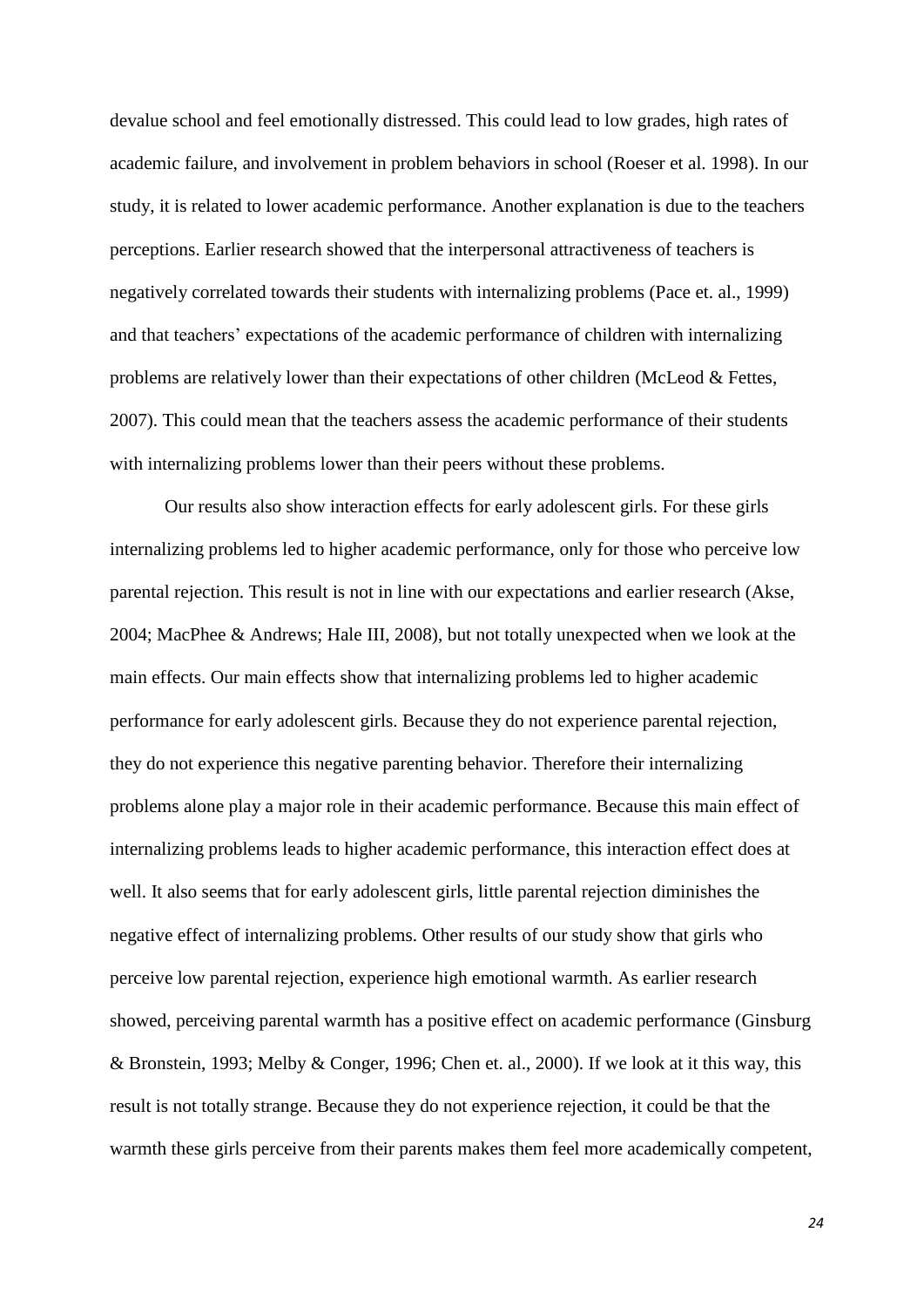interested and valuing school. These feelings protect against the negative effects internalizing problems can have on academic performance.

Our results show that for early adolescent girls perceiving low parental overprotection, externalizing problems led to lower academic performance. Perceiving high parental overprotection is a negative parenting strategy as previous research suggests, therefore perceiving little parental overprotection would have a positive effect on academic performance. However, this result shows that it leads to lower academic performance. Therefore this result is not in line with our expectations. We also did not expect to find this effect for girls; we hypothesized this effect for boys in line with expectations based on earlier research (Loeber & Stouthamer-Loeber, 1986; Roeser et al. 1998). It might be the case that girls who are high on externalizing problems do not experience overprotection as a negative but rather fair parenting strategy, given that they need more supervision and control than girls low on externalizing behaviors. Lastly, our study also showed that for early adolescent girls perceiving high parental emotional warmth, externalizing problems led to lower academic performance. Early adolescent girls who have externalizing problems in combination with highly responsive and accepting parents are more likely to have a lower academic performance in early adolescence. This result is also not in line with our expectations or previous research (Rothbaum & Weisz, 1994; Eisenberg et. al., 2005). We assumed that perceiving high parental emotional warmth would have a positive effect on academic performance, but our results showed that it leads to lower academic performance. It seems that for early adolescent girls, experiencing high parental emotional warmth increases the negative effect of externalizing problems. That externalizing problems leads to lower academic performance is demonstrated by our results and previous studies. That these moderation effects especially count for girls perceiving little parental overprotection and for girls perceiving high parental warmth, could be explained by several reasons.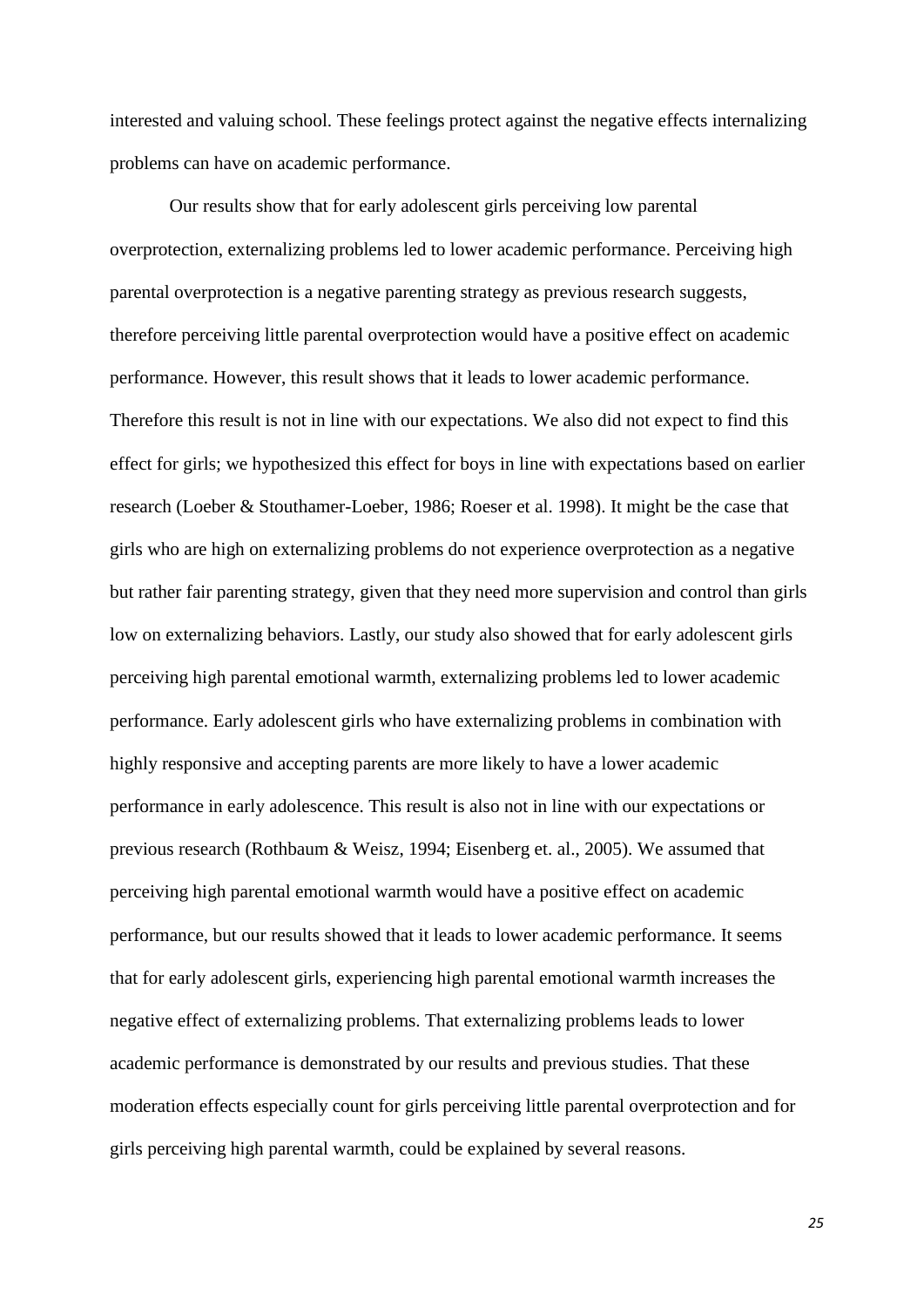Having externalizing problems in preadolescence may affect the parenting behaviors in early adolescence. Research showed that mothers, who earlier reported that their children have externalizing problems, later reported that they used psychological control in early adolescence (Pettit et. al., 2001). In preadolescence these girls have much freedom and autonomy is granted by their parents. Because the girls showed externalizing problems in preadolescence, it could be that the parents respond to this by using control in early adolescence. Because girls are monitored more closely than boys, parents become more aware of the externalizing problems of their girls and modify their controlling strategies accordingly (Pettit et. al., 2001). Girls also are more sensitive to the controlling behaviors of their parents (Pettit et. al., 2001), which could explain the fact that we found this moderation effect for girls and not for boys. Research also showed that conduct problems predicted decreases in parental warmth and increases in harsh punishment (Hipwell et. al., 2008), meaning that girls' externalizing problems predicted changes in parental warmth and harsh punishment over time. Low parental overprotection and high parental warmth could be changed in an unfavorable way due to the child's behavior. This change in parental behaviors could affect the academic performance of these girls negatively. Secondly, if the parenting behaviors change after preadolescence to unsupportive, coercive, and hostile parenting, due to the externalizing problems these girls have, these girls may adopt this aggressive and uncaring style of interaction with others (Scaramella et. al., 1999). This means that antisocial behavior could extent to the school environment due to the change in parenting behaviors, the externalizing problems, or a combination of both. Research showed that disrespect towards teachers and classmates were negatively related to grades, whereas classroom engagement was positively related to grades (De Bruyn et. al., 2003). Other research showed that externalizing problems among children predicted teacher ratings of lower interpersonal attractiveness and increased personal rejection towards students (Pace et. al., 1999). The antisocial behavior of these girls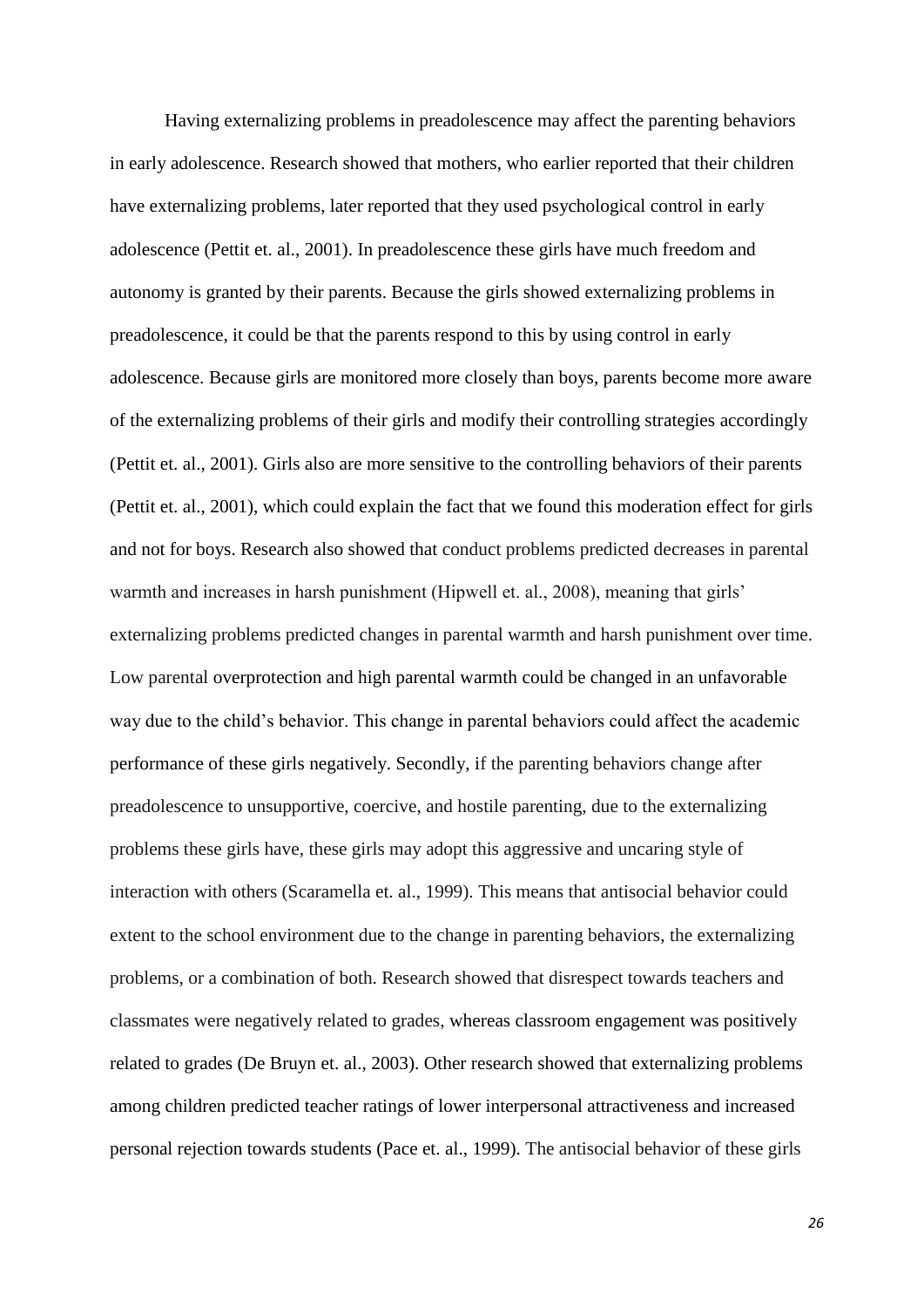at school could result in lower academic performance because the teacher assessed their academic performance. Thirdly, research showed that mean scores for externalizing problems were consistently lower when parents were high on warmth, but also these levels of externalizing problems increased steadily from early till late adolescence (Scaramella et. al., 1999). This means that despite the mean scores for externalizing problems are lower compared to the ones high on parental warmth, externalizing problems did not decrease because of the high parental warmth. In other words, this could mean that during adolescence the effects of externalizing problems on academic performance could not be decreased by parenting behaviors. Further research is required to examine this relation.

We found that mental health problems are not always, or not always in the same way, related to academic performance. Internalizing and externalizing problems are related or lead to higher or lower academic performances in pre- and early adolescence, perceived parenting behaviors specify the conditions in this relation. Despite results of earlier research as well as significant main effects, parental overprotection was not a moderator for the relation of externalizing problems with academic performance for pre- and early adolescent boys. In sum, our results show that under certain conditions, the effects of internalizing and externalizing problems can be positive or negative, especially for girls.

#### *Strengths and Limitations*

The current study has major strengths compared to previous research in this area. Firstly, we examined both mental health problems and parenting behaviors, with the focus on interactions of mental health problems by parenting behaviors. Earlier studies about these topics focused mainly on the relations of mental health problems with academic performance or parenting behaviors with academic performance. We also examined data from two waves instead of one to predict long-term effects. Predictors were based on parent and child reports.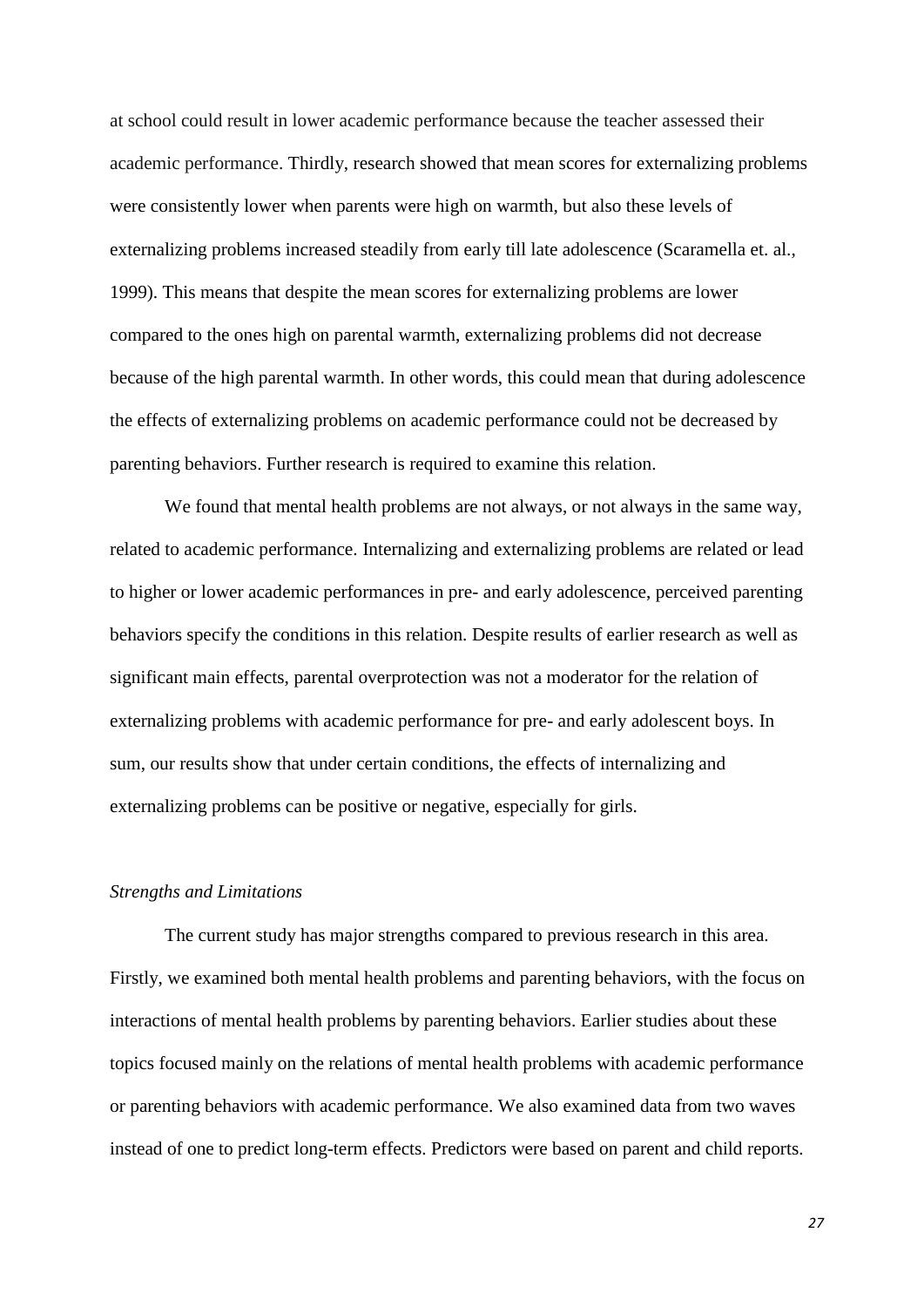These reports of multiple informants are a methodological strength, compared to studies that use only data from one single informant and one single wave. Moreover, we made a distinction between boys and girls based on results of earlier research, and tested differences in mental health problems, perceived parenting behaviors, and mental health problems in combination with perceived parenting behaviors. Based on results of earlier research we were particularly interested in gender differences. We controlled for age and academic performance T1 when academic performance T2 was tested, to adjust for possible confounding. Finally, we were fortunate to conduct this study within a uniquely large group of young adolescents, a somewhat understudied age group in the area of effects of mental health problems in combination with perceived parenting behaviors on academic performance. This group of preand early adolescents is in the context of academic performance interesting, because these children make the transition from elementary school to secondary school. Other studies in this area mainly focused on early elementary school children or late adolescents to predict academic performance with mental health problems or family factors.

Next to these strengths, several limitations should be mentioned. Firstly, our data were based on questionnaires. It can be argued that observational measures capture more reliable, objective information, but in this large group of participants (T1:  $n = 2230$ ; T2:  $n = 2149$ ) it was practically impossible to gather observational data. Moreover, we believe that it is important to have data of experienced mental health problems and perceived parenting behaviors instead of purely objective measures. Secondly, the measurement of the outcome variable academic performance was measured by a single informant instead of multiple informants. We used teacher reports to measure the outcome variable academic performance which were based on the judgments of teachers. Teachers of pre-and early adolescents have great knowledge of the academic performance of their pupils, nevertheless a more valid measurement would be the results of tests who measure academic performance. To conclude,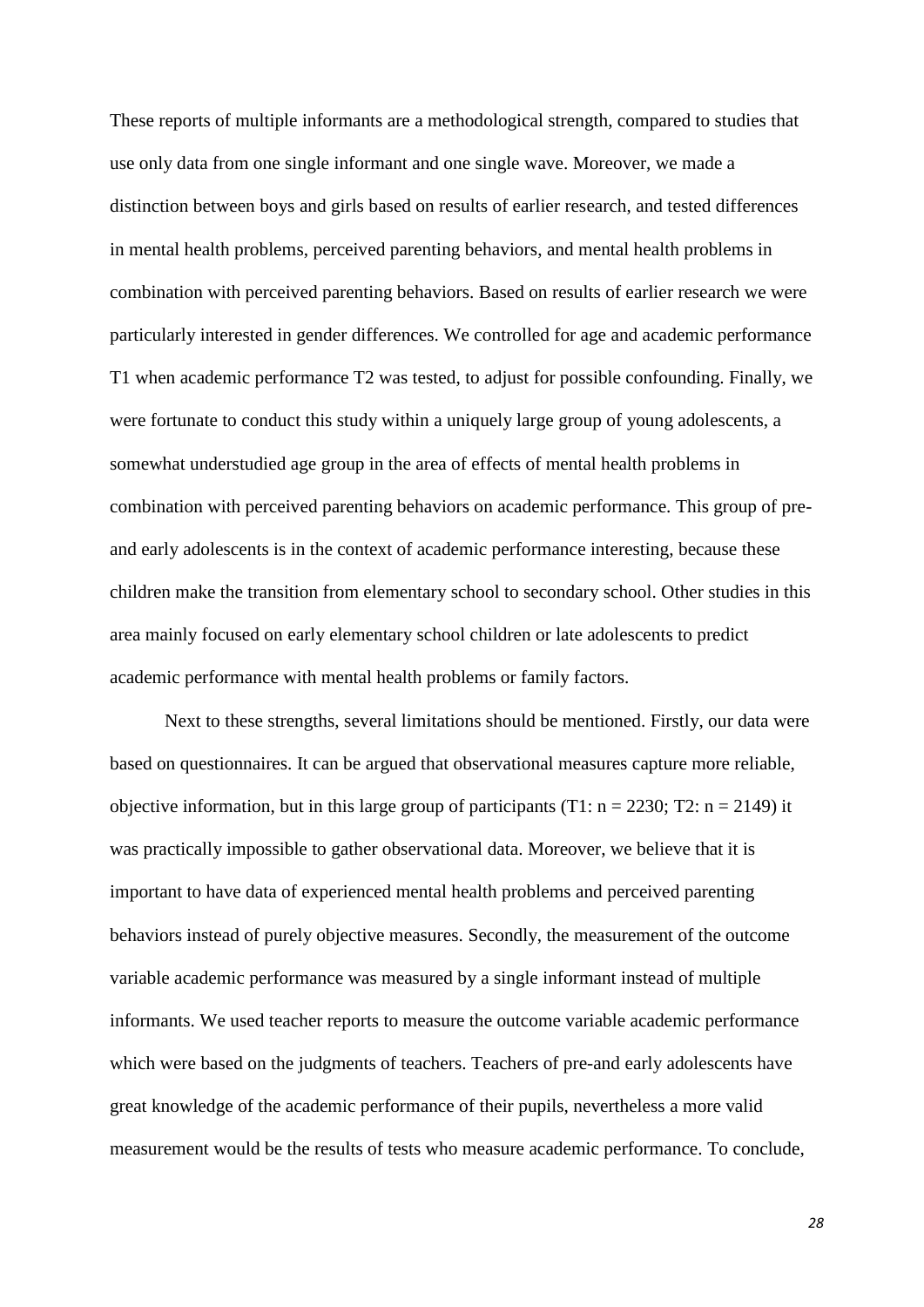the current study shows that in order to understand and subsequently prevent a low level of academic performance, it is important to take into account the interplay between personal factors and their social environment. In the social environment outside the family context, the school environment could be important in studying academic performance (Marchant et. al., 2001; Brand et. al., 2008; Brock et. al., 2008). Future research may extend the socializing environment to factors outside the family context such as the school environment or peers.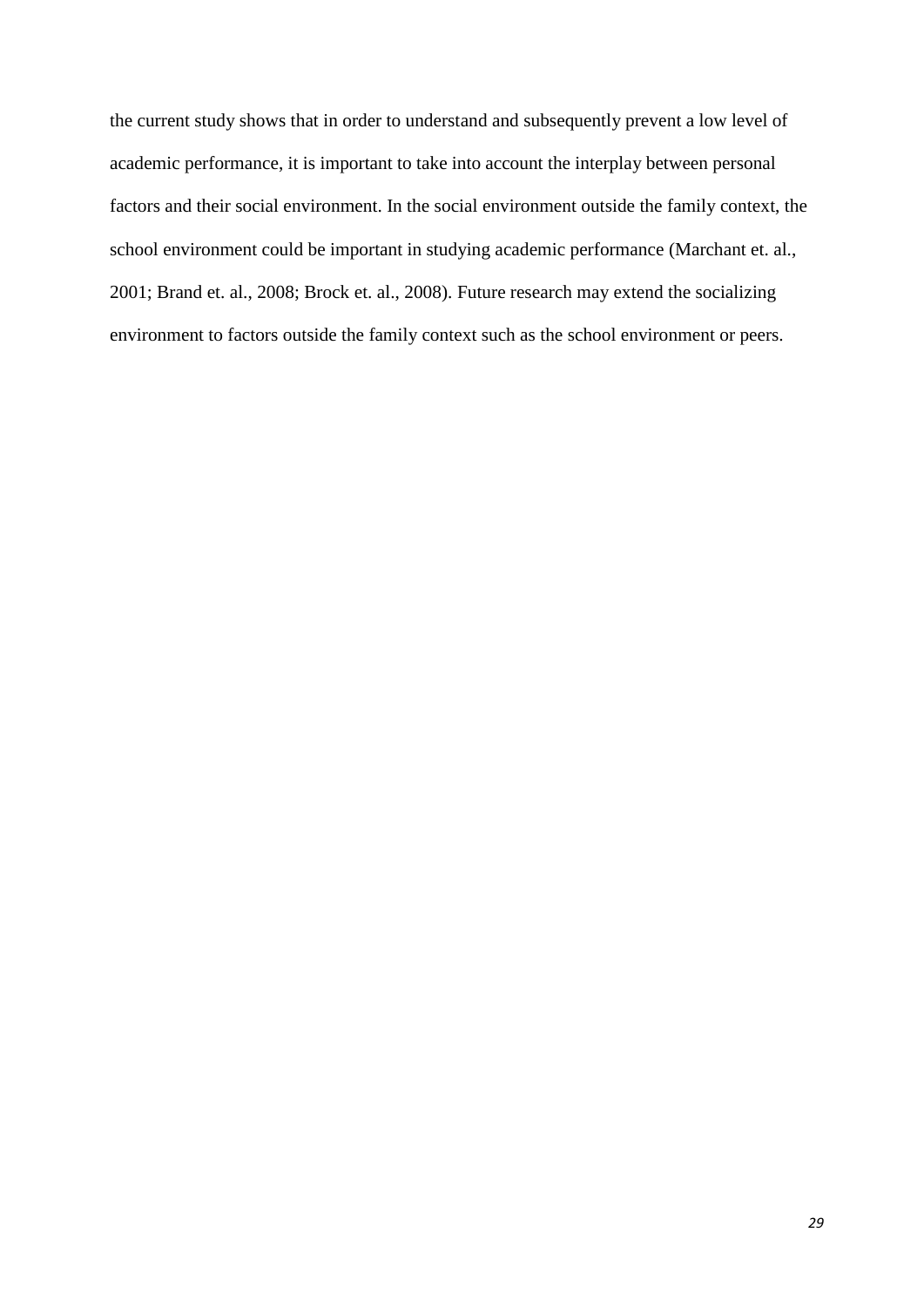- Achenbach, T. M., Mcconaughy, S. H., & Howell, C. T. (1987). Child adolescent behavioral and emotional problems: Implications of cross-informant correlations for situational specificity. *Psychological Bulletin, 101,* 213-232.
- Achenbach, T. M. (1991a). *Manual for the Youth Self-Report and 1991 Profile.* Burlington, VT: University of Vermont.
- Achenbach, T. M. (1991b). *Manual for the Child Behavior Chicklist/4-18 and 1991 Profile.* Burlington, VT: University of Vermont.
- Aiken, L.S. & West, S.G. (1991). *Multiple regression: Testing and interpreting interactions.* Newbury Park, CA: Sage.
- Amato, P.R. & Fowler, F. (2002). Parenting Practices, Child Adjustment, and Family Diversity. *Journal of Marriage and the Family, 64,* 703-716.
- Ary, D.V., Duncan, T.E., Biglan, A., Metzler, C.W., Noell, J.W., & Smolkowski, K. (1999) Development of Adolescent Problem Behavior. *Journal of Abnormal Child Psychology, 27,*   $141 - 150.$
- Akse, J., Hale III, W.W., Engels, R.C.M.E., Raaijmakers Q.A.W., & Meeus, W.H.J. (2004). Personality, perceived parental rejection and problems behavior in adolescence. *Social Psychiatry and Psychiatric Epidemiology, 39,* 980 – 988.
- Aunola, K., Stattin, H., and Nurmi, J. E. (2000). Parenting Behaviors and adolescents' achievement strategies. *Journal of Adolescence, 23,* 205 – 222.
- Baumrind, D. (1991). The influence of parenting style on adolescent competence and substance use. *Journal of Early Adolescence, 11,* 56 – 95.
- Brand, S., Felner, R.D., Seitsinger, A., Burns, A., & Bolton, N. (2008). A large scale study of the assessment of the social environment of middle and secondary schools: The validity and utility of teachers' ratings of school climate, cultural pluralism, and safety problems for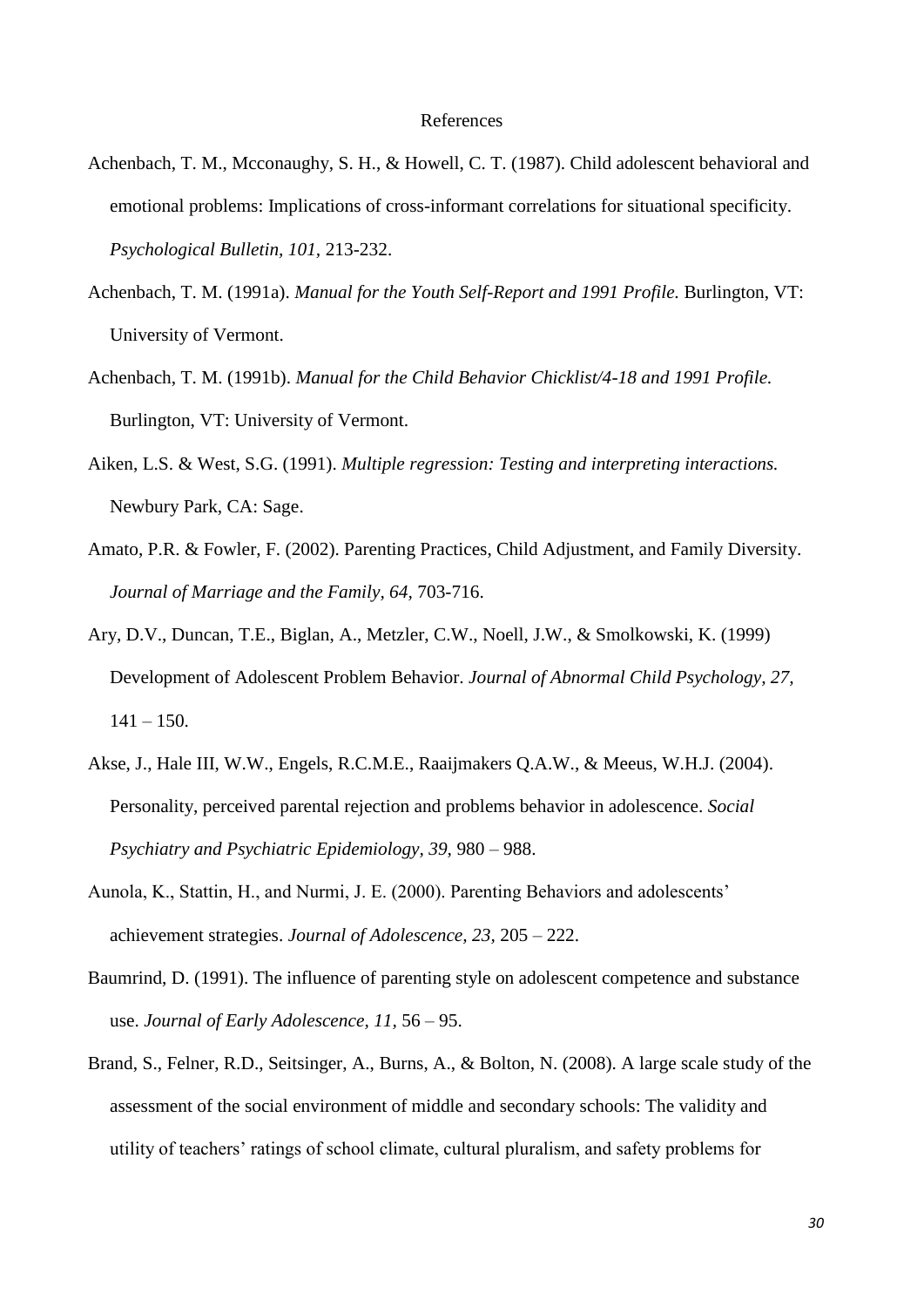understanding school effects and school improvement. *Journal of School Psychology, 46,* 507 – 535.

- Brock, L.L., Nishida, T.K., Chiong, C., Grimm, K.J., & Rimm-Kaufman, S.E. (2008). Children's perceptions of the classroom environment and social and academic performance: A longitudinal analysis of the contribution of the Response Classroom approach. *Journal of School Psychology, 46,* 129 – 149.
- Bronstein, P., Clauson, J., Stoll, M.F., & Abrams, C.L. (1993). Parenting Behavior and Social, Psychological, and Academic Adjustment in Diverse Family Structures. *Family Relations, 42,*   $268 - 276.$
- Bronstein, P., Ginsburg, G.S., & Herrera, I.S. (2005). Parental Predictors of Motivational Orientation in Early Adolescence: A Longitudinal Study. *Journal of Youth and Adolescence, 34,* 559 – 575.
- Buehler, C. (2006). Parents and peers in relation to early adolescent problem behavior. *Journal of Marriage and the Family, 68,* 109-124.
- Cairns, R.B., Cairns, B.D., and Neckerman, H.J. (1989). Early school dropout: configurations and determinants. *Child Development, 60,* 1437 – 1452.
- Chen, X., Liu, M., & Li., D. (2000). Parental warmth, control and indulgence and their relations to adjustment in Chinese children: a longitudinal study. *Journal of Family Psychology, 14,*   $401 - 419$ .
- De Bruyn, E.H., Dekovic, M., & Meijnen, G.W. (2003). Parenting, goal orientation, classroom behavior, and school success in early adolescence. *Applied Developmental Psychology, 24,*  393 – 412.
- Deslandes, R., Bouchard, P., & St-Amant, J. (1998). Family variables as predictors of school achievement: sex differences in Quebec adolescents. *Canadian Journal of Education, 23,* 390  $-404.$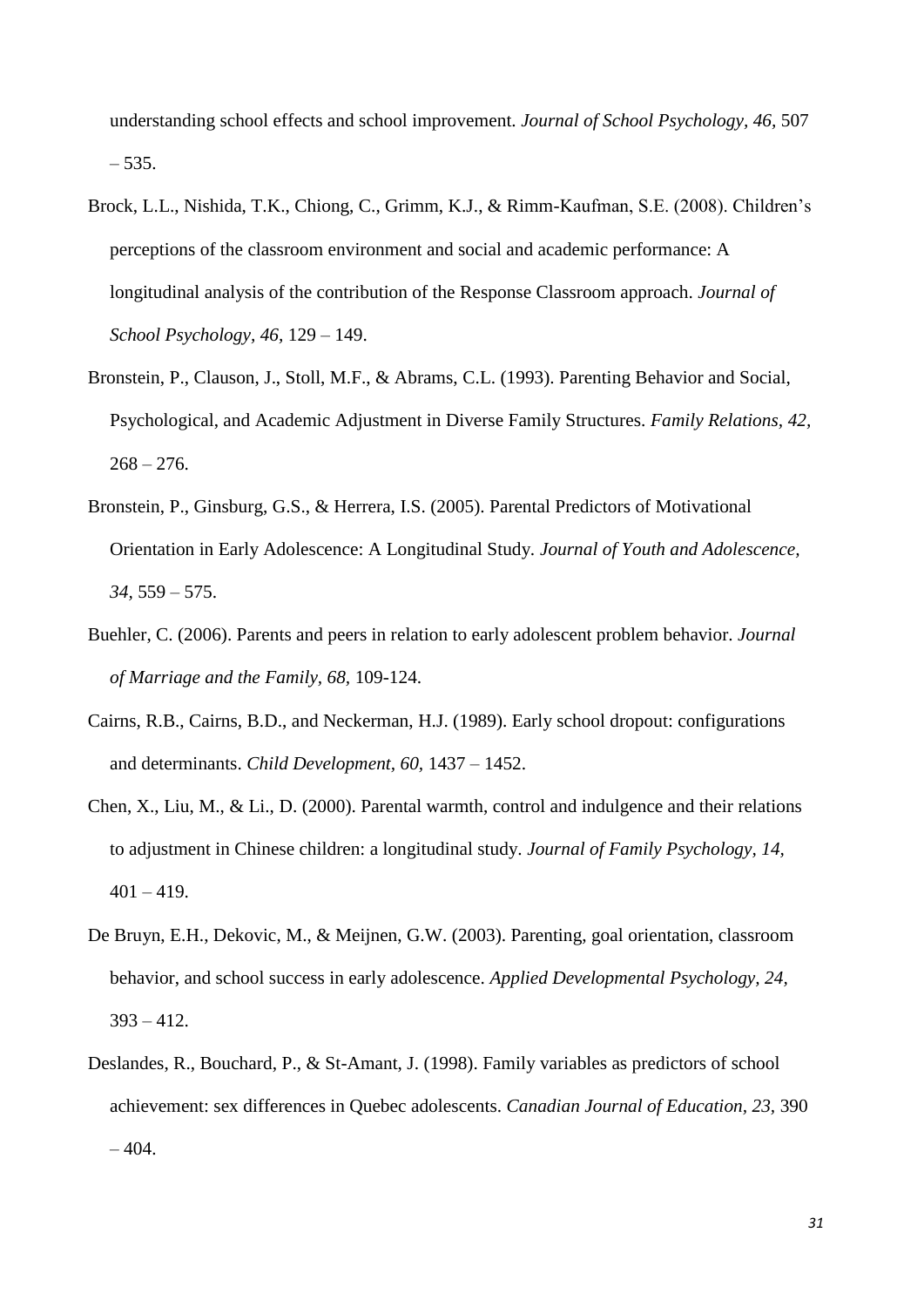- De Winter, A. F., Oldehinkel, A. J., Veenstra, R., Brunnekreef, J. A., Verhulst, F. C., & Ormel, J. (2005). Evaluation of non-response bias in mental health determinants and outcomes in a large sample of pre-adolescents. *European Journal of Epidemiology, 20,* 173-181.
- Dornbusch, S.M., Ritter, P.L., Leiderman, P.H., Roberts, D.F., & Fraleigh, M.J. (1987). The Relation of Parenting Style to Adolescent School Performance. *Child Development, 58,* 1244  $-1257.$
- Eisenberg, N., Zhou, Q., Spinrad, T.L., Valiente, C., Fabes, R.A., & Liew, J. (2005). Relations among positive parenting, children's effortful control and externalizing problems: a threewave longitudinal study. *Child Development, 76,* 1055 – 1071.
- Frojd, S.A., Nissinen, E.S., Pelkonen, M.U.I., Marttunen, M.J., Koivisto, A., & Kaltiala-Heino, R. (2008). Depression and school performance in middle adolescent boys and girls. *Journal of Adolescence, 31,* 485 - 498.
- Fulton, E., & Turner, L.A. (2008). Students' academic motivation: relations with parental warmth, autonomy granting, and supervision. *Educational Psychology, 28,* 521 – 534.
- Ge, X., Lorenz, F.O., Conger, R.D., Elder, G.H., & Simons, R.L. (1994) Trajectories of stressful life events and depressive symptoms during adolescence. *Developmental Psychology, 30,* 467 – 483.
- Ginsburg, G.S., & Bronstein, P. (1993). Family factors related to children's intrinsic/extrinsic motivational orientation and academic performance. *Child Development, 64,* 1461 – 1474.
- Grolnick, W.S., & Ryan, R.M. (1989). Parent styles associated with children's self-regulation and competence in school. *Journal of Educational Psychology, 45,* 142 – 154.
- Hale III, W.W., Van der Valk, I., Akse, J., & Meeus, W. (2008). The interplay of early adolescents' depressive symptoms, aggression and perceived parental rejection: a four-year community study. *Journal of Youth and Adolescence, 37,* 928 – 940.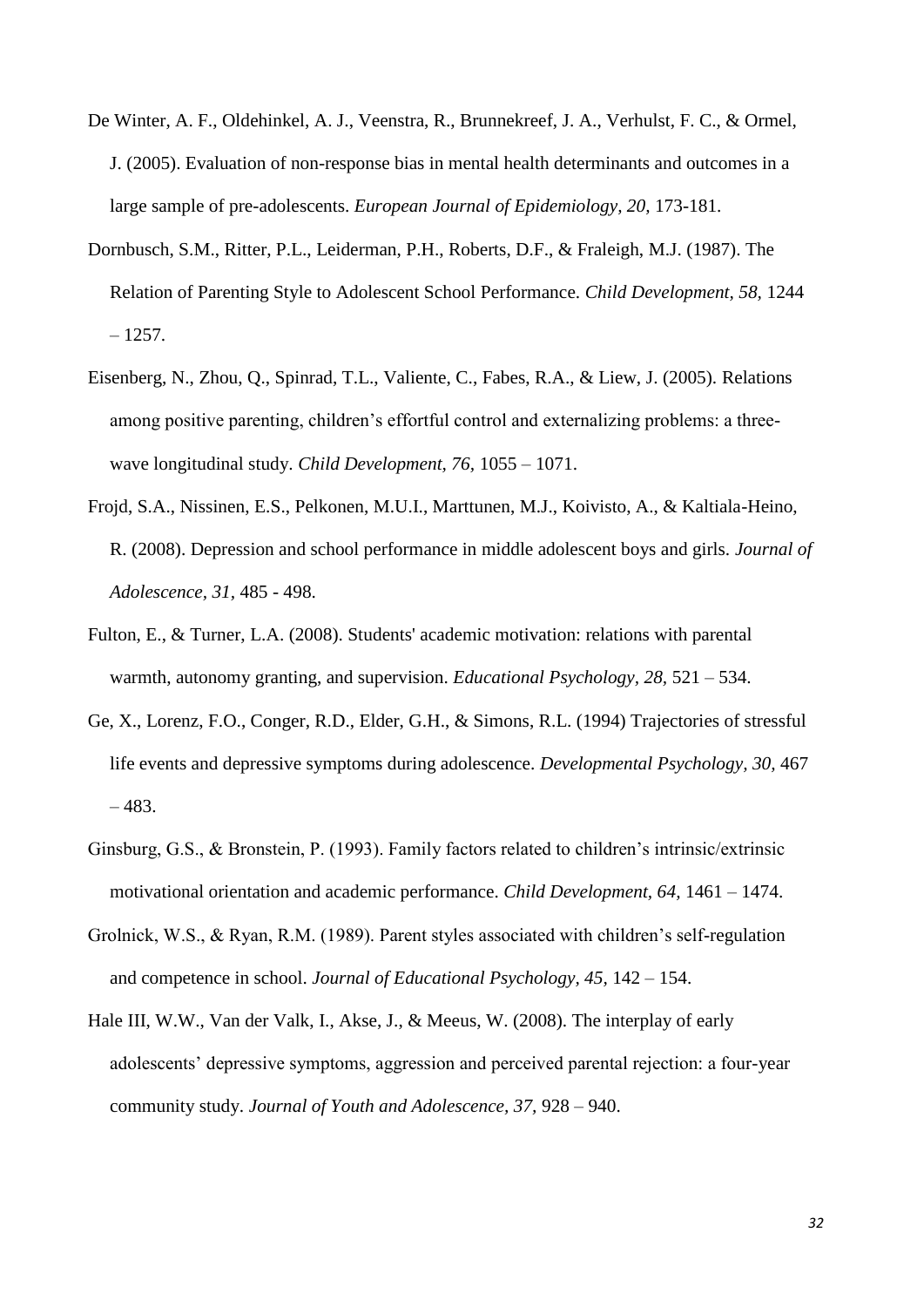- Heaven, P.C.L., Mak, A., Barry, J., & Ciarrochi, J. (2002). Personality and family influences on adolescent attitudes to school and self-rated academic performance. *Personality and Individual Differences, 32,* 453 – 462.
- Hess, R.D., & McDevitt, T.M. (1984). Some cognitive consequences of maternal intervention techniques: A longitudinal study. *Child Development, 55,* 2017 – 2030.
- Hinshaw, S.P. (1992). Externalizing Behavior Problems and Academic Underachievement in Childhood and Adolescence: Causal Relationships and Underlying Mechanisms. *Psychological Bulletin, 111,* 127 – 155.
- Hipwell, A., Keenan, K., Kasza, K., Loeber, R., Stouthamer-Loeber, M., & Bean, T. (2008). Reciprocal influences between girls' conduct problems and depression, and parental punishment and warmth: a six year prospective analysis. *Journal of Abnormal Child Psychology, 36,* 663 – 677.
- Huisman, M., Oldehinkel, A.J., De Winter, A., Minderaa, R.B., De Bildt, A., Huizink, A.C.,Verhulst, F., & Ormel, J. (2008). Cohort profile: The Dutch 'TRacking Adolescents' Individual Lives' Survey'; TRAILS. *International Journal of Epidemiology, 37,* 1227 – 1235.
- Juang, L.P., & Silbereisen, R.K. (2002). The relationship between adolescent academic capability beliefs, parenting and school grades. *Journal of Adolescence, 25,* 3 – 18.
- Kessler, R.C., Foster, C.L., Saunders, W.B., & Stand, P.E. (1995). Social Consequences of Psychiatric Disorders, I: Educational Attainment. *American Journal of Psychiatry, 152,* 1026- 1032.
- Kuperminc, G.P., Leadbeater, B.J., & Blatt, S.J. (2001). School social climate and individual differences in vulnerability to psychopathology among middle school students. *Journal of school psychology, 39*, 141 – 159.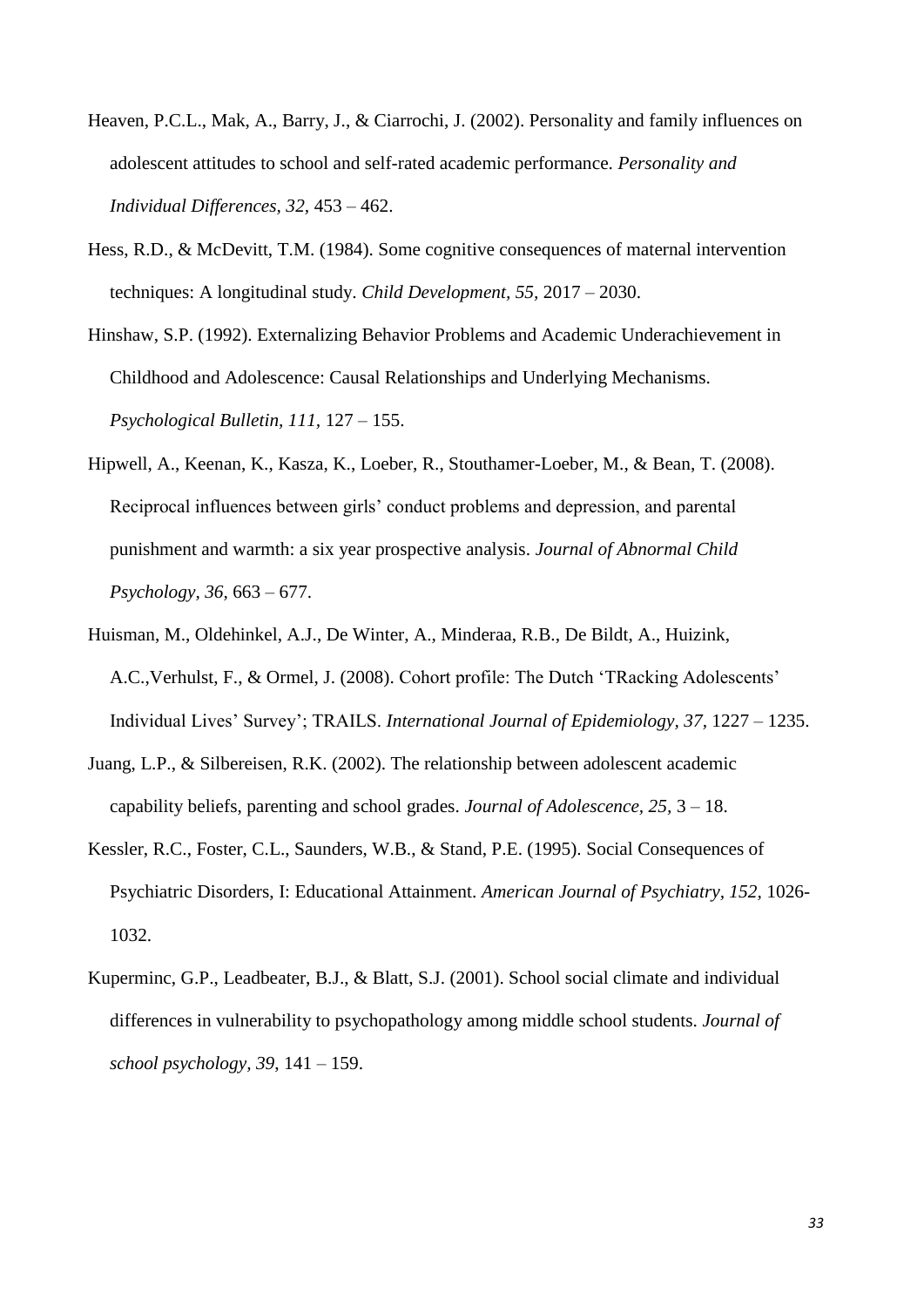- Lamborn, S. D., Mounts, N. S., Steinberg, L., & Dornbusch, S. M. (1991). Patterns of competence and adjustment among adolescents from authoritative, authoritarian, indulgent, and neglectful families. *Child Development. 62,* 1049 – 1065.
- Leadbeater, B.J., Kuperminc, G.P., Blatt, S.J., and Hertzog, C. (1999). A multivariate model of gender differences in adolescent's internalizing and externalizing problems. *Developmental Psychology, 35,* 1268 – 1282.
- Lee, S.M., Daniels, M.H., & Kissinger, D.B. (2006). Parental influences on adolescent adjustment: parenting styles versus parenting practices. *The Family Journal, 14,* 253 – 259.
- Liu, Y. (2003). Parent-child interaction and children's depression: The relationship between parent-child interaction and children's depressive symptoms in Taiwan. *Journal of Adolescence, 26,* 447 – 457.
- Loeber, R., & Stouthamer-Loeber, M. (1986). Family factors as correlates and predictors of juvenile conduct problems and delinquency. *Crime and Justice-A Review of Research, 7,* 29- 149.
- MacPhee, A.R, & Andrews, J.J.W. (2006). Risk factors for depression in early adolescence. *Adolescence, 41,* 435 – 466.
- Marchant, G.J., Paulson, S.E., & Rothlisberg, B.A. (2001). Relations of middle school students' perceptions of family and school context with academic achievement. *Psychological in the Schools, 38,* 505 – 519.
- Markus, M. T., Lindhout, I. E., Boer, F., Hoogendijk, T. H. G., & Arrindell, W. A. (2003). Factors of perceived parental rearing styles: the EMBU-C examined in a sample of Dutch primary school children. *Personality and Individual Differences, 34,* 503-519.
- McLeod, J. D., & Fettes, D. L. (2007). Trajectories of failure: the educational careers of children with mental health problems. *American Journal of Sociology, 113,* 653 – 701.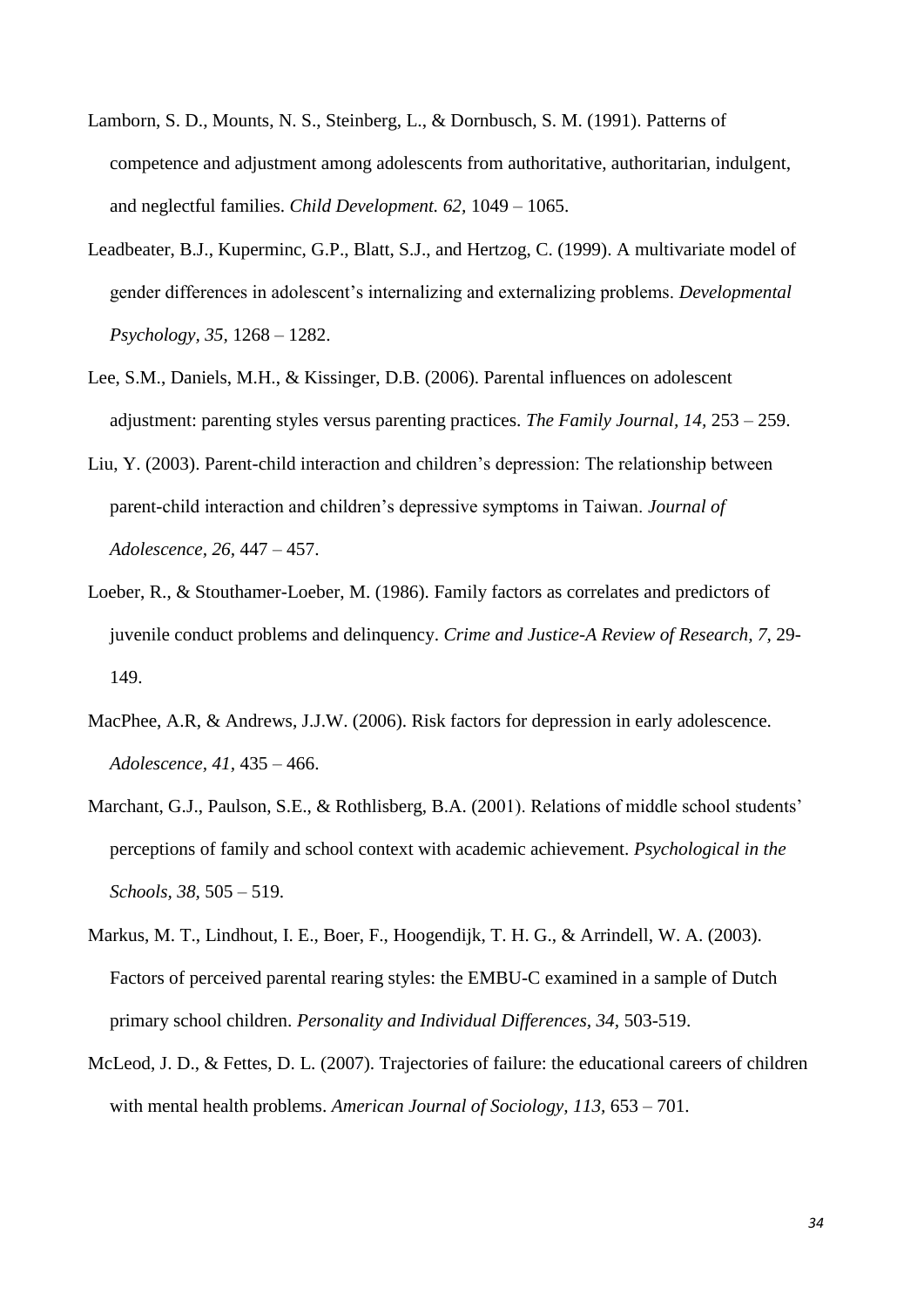- Melby, J.N., & Conger, R. D. (1996). Parental behaviors and adolescent academic performance: a longitudinal analysis. *Journal of research on adolescence, 6,* 113 – 137.
- Oldehinkel, A. J., Veenstra, R., Ormel, J., De Winter, A. F., & Verhulst, F. C. (2006). Temperament, parenting, and depressive symptoms in a population sample of preadolescents. *Journal of Child Psychology and Psychiatry, 47,* 684-695.
- Pace, T.M., Mullins, L.L., Beesley, D., Hill, J.S., & Carson, K. (1999). The relationship between children's emotional and behavioral problems and the social responses of elementary school teachers. *Contemporary Educational Psychology, 24,* 140 – 155.
- Patterson, G.R., DeBaryshe, B.D., & Ramsey, E. (1989). A developmental perspective on antisocial behavior. *American Psychologist, 44*, 329 – 335.
- Pettit, G.S., Laird, R.D., Dodge, K.A., Bates, J.E., & Criss, M.M. (2001). Antecedents and behavior-problem outcomes of parental monitoring and psychological control in early adolescence. *Child Development, 72,* 583 – 598.
- Roeser, R.W., Eccles, J. S., & Strobel, K.R. (1998). Linking the study of schooling and mental health: selected issues and empirical illustrations at the level of the individual. *Educational Psychologist, 33,* 153 – 176.
- Rothbaum, F., & Weisz, J.R. (1994). Parental Caregiving and Child Externalizing Behavior in Nonclinical Samples: A Meta-Analysis. *Psychological Bulletin, 116,* 55 -74.
- Rohner, R.P. (2004). The Parental "Acceptance-Rejection Syndrome": Universal Correlates of Perceived Rejection. *American Psychologist, 59,* 830 – 840.
- Scaramella, L.V., Conger, R.D., & Simons, R.L. (1999) Parental protective influences and gender-specific increases in adolescent internalizing and externalizing problems. *Journal of research on adolescence, 9,* 111 – 141.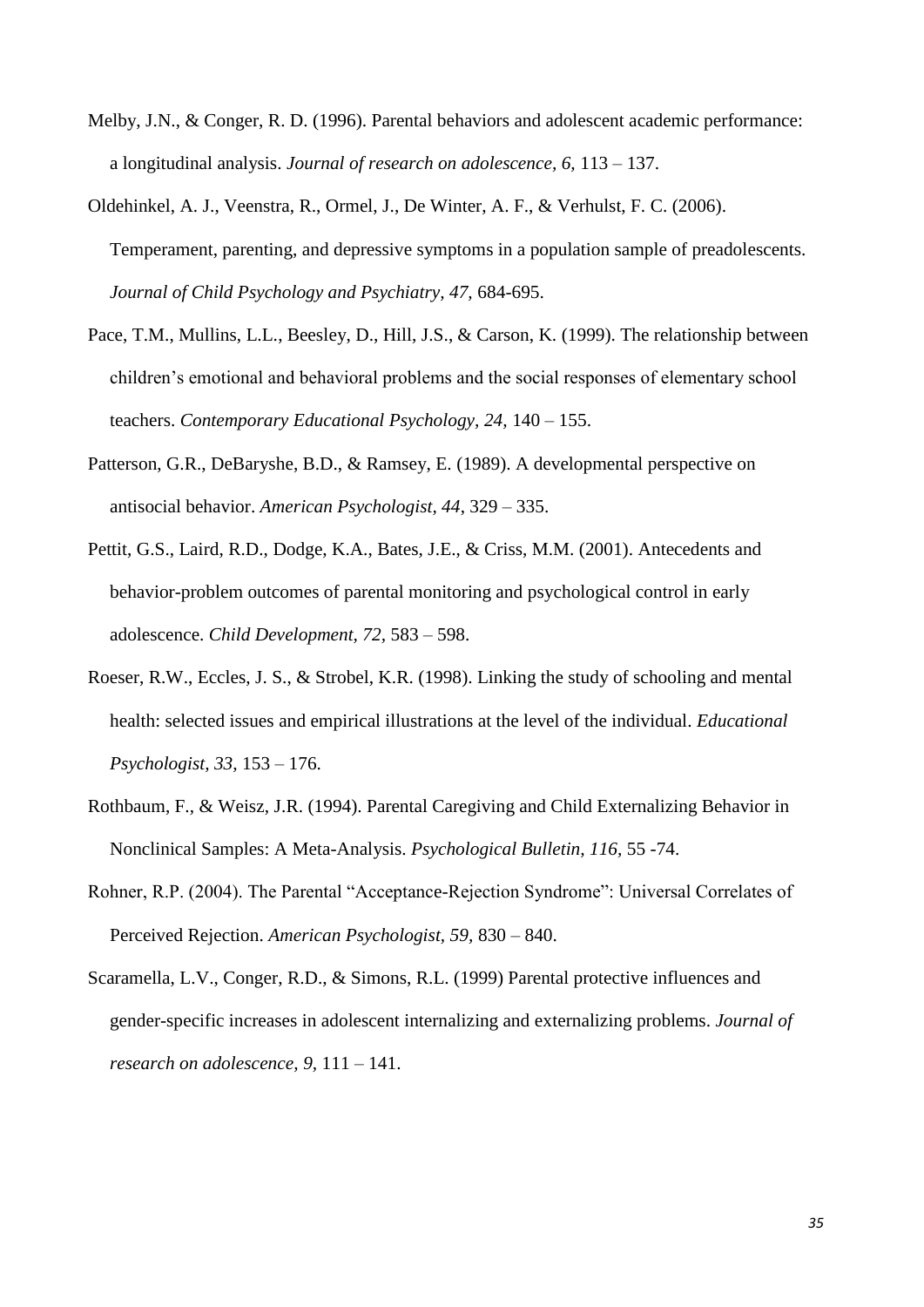- Sentse, M., Veenstra, R., Lindenberg, S., Verhulst, F., & Ormel, J. (2009). Buffers and risks in temperament and family for early adolescent psychopathology: Generic, conditional, or domain-specific effects? The TRAILS Study. *Developmental Psychology, 45*, 419-430.
- Sentse, M., Dijkstra, J. K., Lindenberg, S., Ormel, J., & Veenstra, R. (in press). The delicate balance between parental protection, unsupervised wandering, and adolescents' autonomy and its relation with antisocial behavior. The TRAILS Study. *[International J](http://www.gmw.rug.nl/~sentse/Sentse_IJBD_2009.pdf)ournal of Behavioral Development.*
- Sheeber, L., Hops, H., & Davis, B. (2001). Family processes in adolescent depression. *Clinical Child and Family Psychology Review, 4,* 19 -35.
- Spera, C. (2005). A Review of the Relationship Among Parenting Practices, Parenting Behaviors, and Adolescent School Achievement. *Educational Psychology Review, 17,* 120 – 146.
- Steinberg, L., Elmen, J.D., & Mounts, N.S. (1989). Authoritative parenting, psychosocial maturity, and academic success among adolescents. *Child Development, 60,* 1424 – 1436.
- Steinberg, L., Lamborn, S.D., Dornbusch, S.M., & Darling, N. (1992). Impact of parenting practices on adolescent achievement: authoritative parenting, school involvement, and encouragement to succeed. *Child Development, 63,* 1266 – 1281.
- Van Ameringen, M., Mancini, C. & Farvolden, P. (2003). The impact of anxiety disorders on education attainment. *Journal of anxiety disorders, 17,* 561 – 571.
- Veenstra, R., Lindenberg, S., Oldehinkel, A. J., De Winter, A. F., & Ormel, J. (2006). Temperament, environment, and antisocial behavior in a population sample of preadolescent boys and girls. *International Journal of Behavioral Development, 30,* 422-432.
- Verhulst, F. C., & Van der Ende, J. (1992). Agreement between parents reports and adolescents self-reports of problem behavior. *Journal of Child Psychology and Psychiatry and Allied Disciplines, 33,* 1011-1023.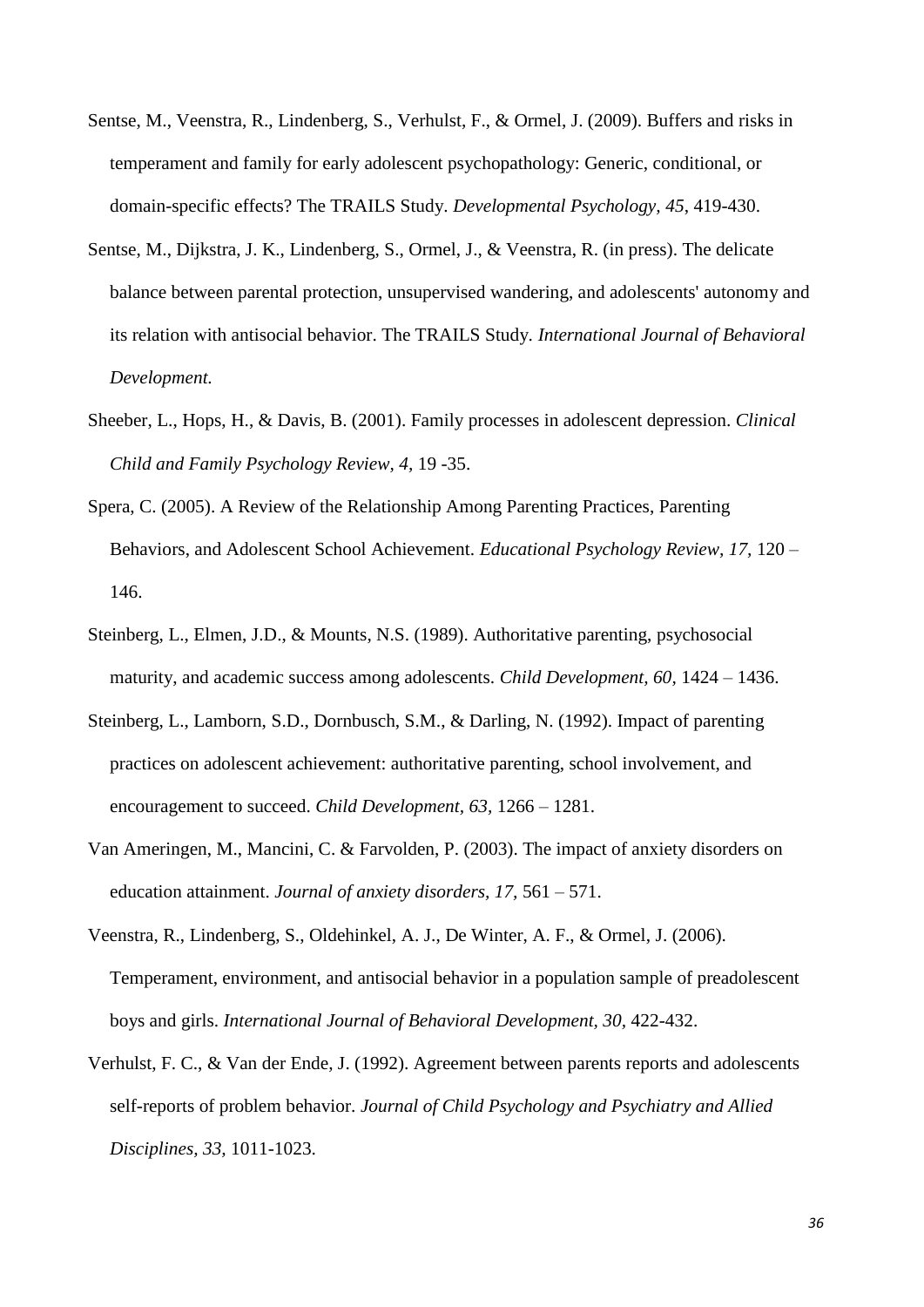- Verhulst, F. C., & Achenbach, T. M. (1995). Empirically based assessment and taxonomy of psychopathology: Cross-cultural applications. *European Child & Adolescent Psychiatry, 4,* 61-76.
- Vitaro, F., Brendgen, M., & Wanner, B. (2005). Patterns of affiliation with delinquent friends during late childhood and early adolescence: Correlates and consequences. Social *Development, 14,* 82-108.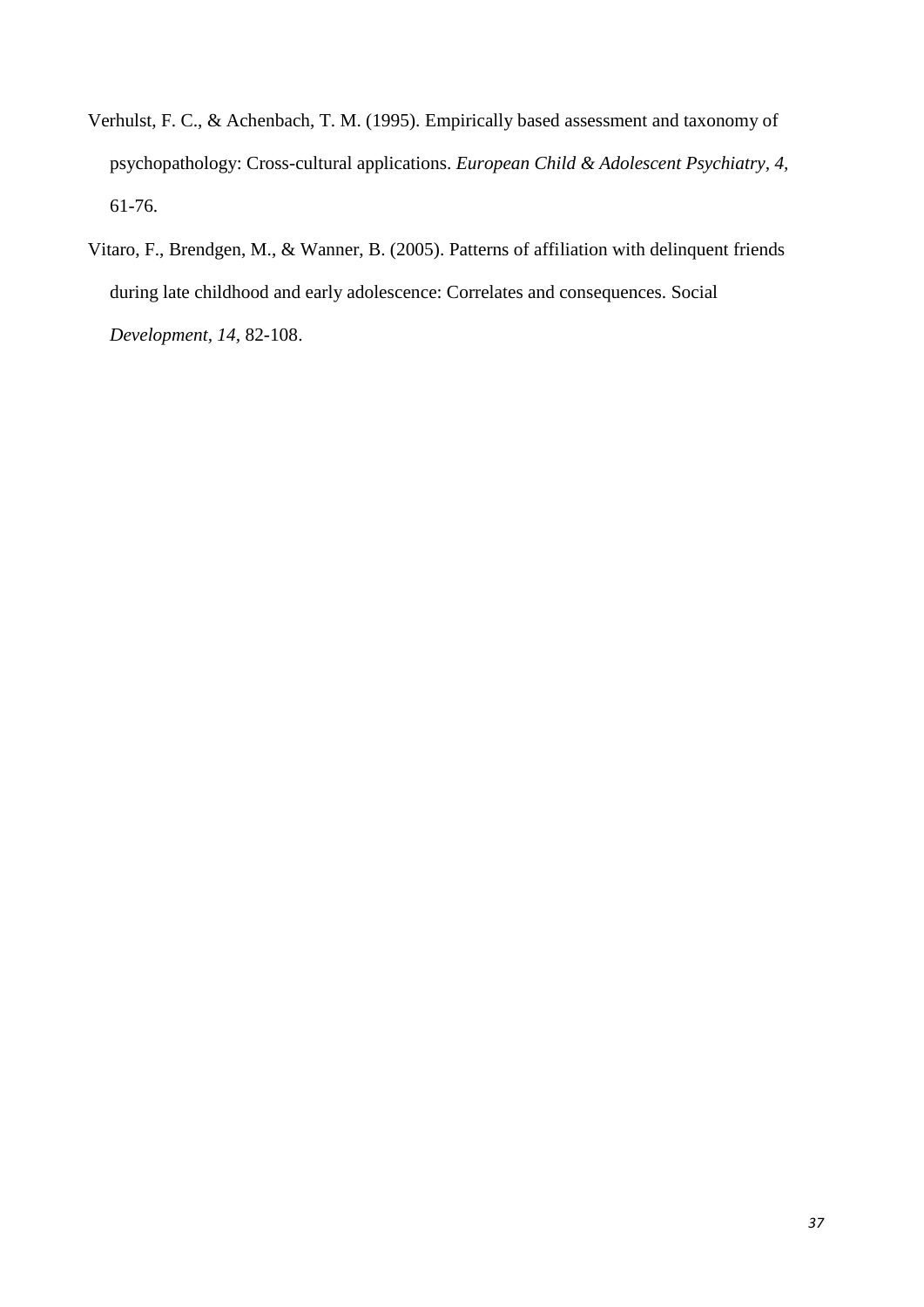# Table 1

# *Means and Standard Deviations of Academic Performance, Age, Mental Health Problems and*

# *Parenting Behaviors*

|                               | <b>Girls</b> |     |                  | <b>Boys</b> |     |                  | <b>Difference</b> |      |                  |
|-------------------------------|--------------|-----|------------------|-------------|-----|------------------|-------------------|------|------------------|
| Variables                     | Mean         | SD  | $\boldsymbol{n}$ | Mean        | SD  | $\boldsymbol{n}$ | t                 | df   | $\boldsymbol{p}$ |
| <b>Outcome variables</b>      |              |     |                  |             |     |                  |                   |      |                  |
| Academic Performance T1       | 3.77         | .84 | 991              | 3.45        | .92 | 934              | 7.89              | 1878 | < 01             |
| Academic Performance T2       | 3.46         | .76 | 785              | 3.14        | .77 | 766              | 8.08              | 1547 | < 01             |
| <b>Mental Health Problems</b> |              |     |                  |             |     |                  |                   |      |                  |
| <b>Internalizing Problems</b> | .07          | .83 | 1127             | $-.07$      | .80 | 1093             | 3.89              | 2218 | < 01             |
| <b>Externalizing Problems</b> | $-17$        | .73 | 1128             | .18         | .89 | 1094             | $-9.94$           | 2117 | < 01             |
| <b>Parenting Behaviors</b>    |              |     |                  |             |     |                  |                   |      |                  |
| Overprotection                | 1.84         | .37 | 1123             | 1.88        | .39 | 1083             | $-2.81$           | 2204 | < 01             |
| Rejection                     | 1.48         | .29 | 1123             | 1.51        | .33 | 1083             | $-5.02$           | 2154 | < 01             |
| <b>Emotional Warmth</b>       | 3.26         | .49 | 1124             | 3.16        | .51 | 1083             | 4.81              | 2205 | < 01             |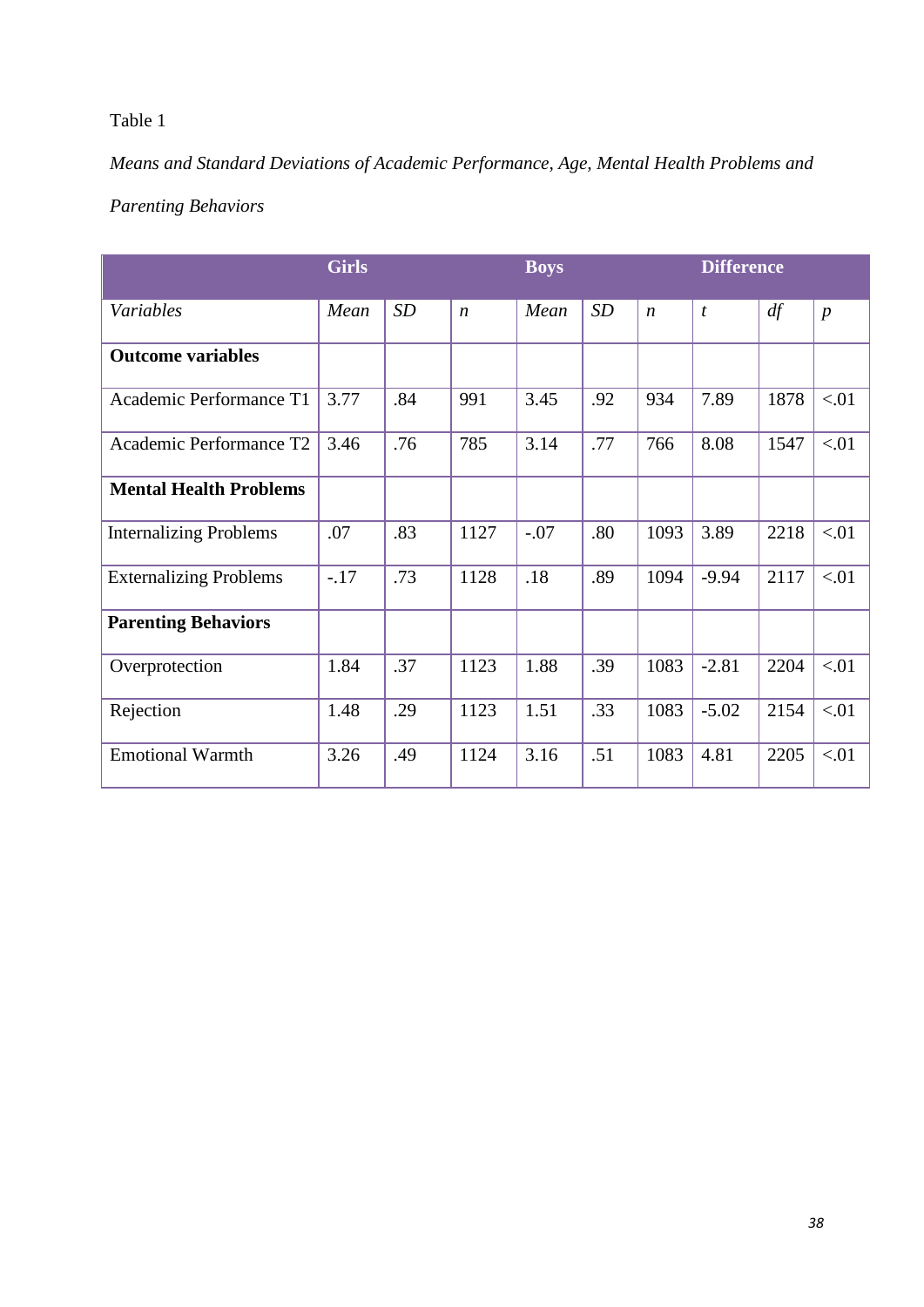## Table 2

*Correlations between Academic Performance, Mental Health Problems, Parental Behaviors and Age, for Girls and Boys <sup>a</sup>*

| <b>Variables</b>                 | 1        | $\overline{2}$ | $\overline{3}$ | $\overline{\mathbf{4}}$ | 5        | 6        | $\overline{7}$ |
|----------------------------------|----------|----------------|----------------|-------------------------|----------|----------|----------------|
| 1. Academic Performance T1       |          | $.30**$        | $-14**$        | $-19**$                 | $-0.08*$ | $-11**$  | $.24**$        |
| 2. Academic Performance T2       | $.27**$  |                | $-.07$         | $-19**$                 | $-.07*$  | $-11**$  | $.12**$        |
| <b>3. Internalizing Problems</b> | $-.06$   | .04            |                | $.56**$                 | $.28**$  | $.38**$  | $-.19**$       |
| <b>4. Externalizing Problems</b> | $-.21**$ | $-12**$        | $.52**$        |                         | $.25**$  | $.44**$  | $-.23**$       |
| 5. Overprotection                | $-.09*$  | $-.01$         | $.22**$        | $.20**$                 |          | $.46**$  | $.13**$        |
| 6. Rejection                     | $-.08*$  | $-.04$         | $.33**$        | $.40**$                 | $.41**$  |          | $-.33**$       |
| 7. Emotional Warmth              | $.18**$  | $.09*$         | $-12**$        | $-.24**$                | $.25**$  | $-.31**$ |                |

<sup>a</sup>Girls' correlations are printed above the diagonal and boys' correlations below the diagonal.

a ka

\*\*:  $p < .01$ .

\*:  $p < .05$ .

.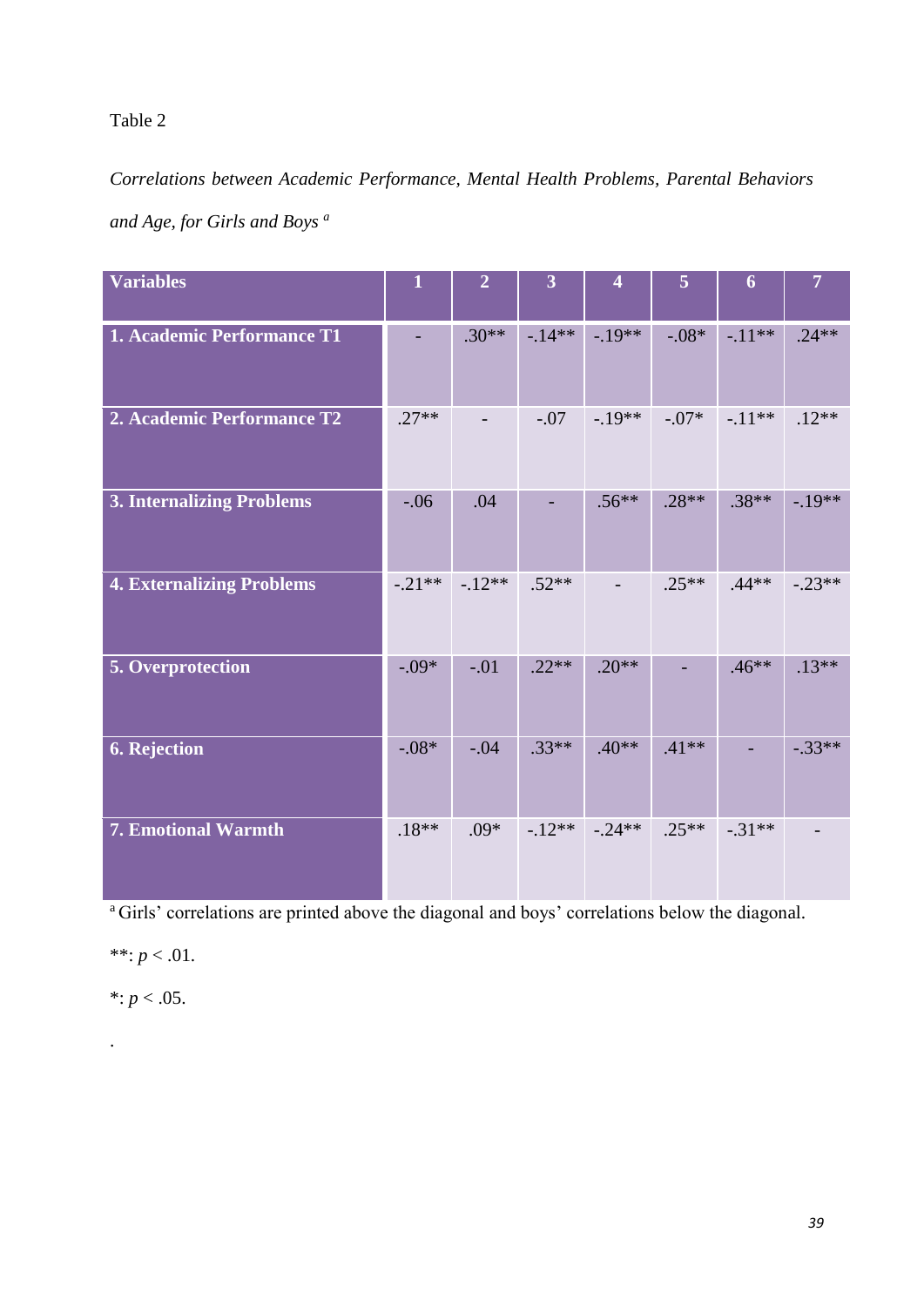# **T1 Academic Performance Girls T1 Academic Performance Boys** *Main Effects Full Model Main Effects Full Model* Predictors  $\begin{array}{c|c|c|c|c|c|c} \hline \end{array}$  *b*  $\begin{array}{c|c|c|c} \hline \end{array}$  *SE b*  $\begin{array}{c|c|c} \hline \end{array}$ *SE b SE* **Control Variable** T1 Age .00 .06 .01 .06 -.08 .06 -.03 .06 **Main effects** Externalizing Problems  $\vert$  -.15<sup>\*\*</sup>  $\vert$  .04  $\vert$  -.16<sup>\*\*</sup>  $\vert$  .04  $\vert$  -.20<sup>\*\*</sup>  $\vert$  .04  $\vert$  -.20<sup>\*\*</sup>  $\vert$  .04 Internalizing Problems -.02 .04 -.01 .04 .08†  $.04 \ 0.09$ <sup>\*</sup> .04 Overprotection -.11<sup>\*\*</sup> .04 -.09<sup>\*\*</sup> .04 -.15<sup>\*\*</sup> .04 -.15<sup>\*\*</sup> .04 Rejection .04 .10\* .04 .08\* .04 .10\* .04 .10\* .04 .11\* .04 Emotional Warmth .24\*\* .03 .24\*\* .03 .21\*\* .04 .21\*\* .04 **Interaction Effects** Internalizing Problems X Overprotection  $-13**$  .03 .02 .04 Internalizing Problems X Rejection  $.08**$   $.03$   $-.04$   $.03$ *R Square* .09 .09 .08 .08 .08

## *Regression Analyses for Academic Performance T1 in Preadolescent Girls & Boys*

 $\ddot{p}$ : *p* < .10. \*: *p* < .05. \*\*: *p* < .01.

Table 3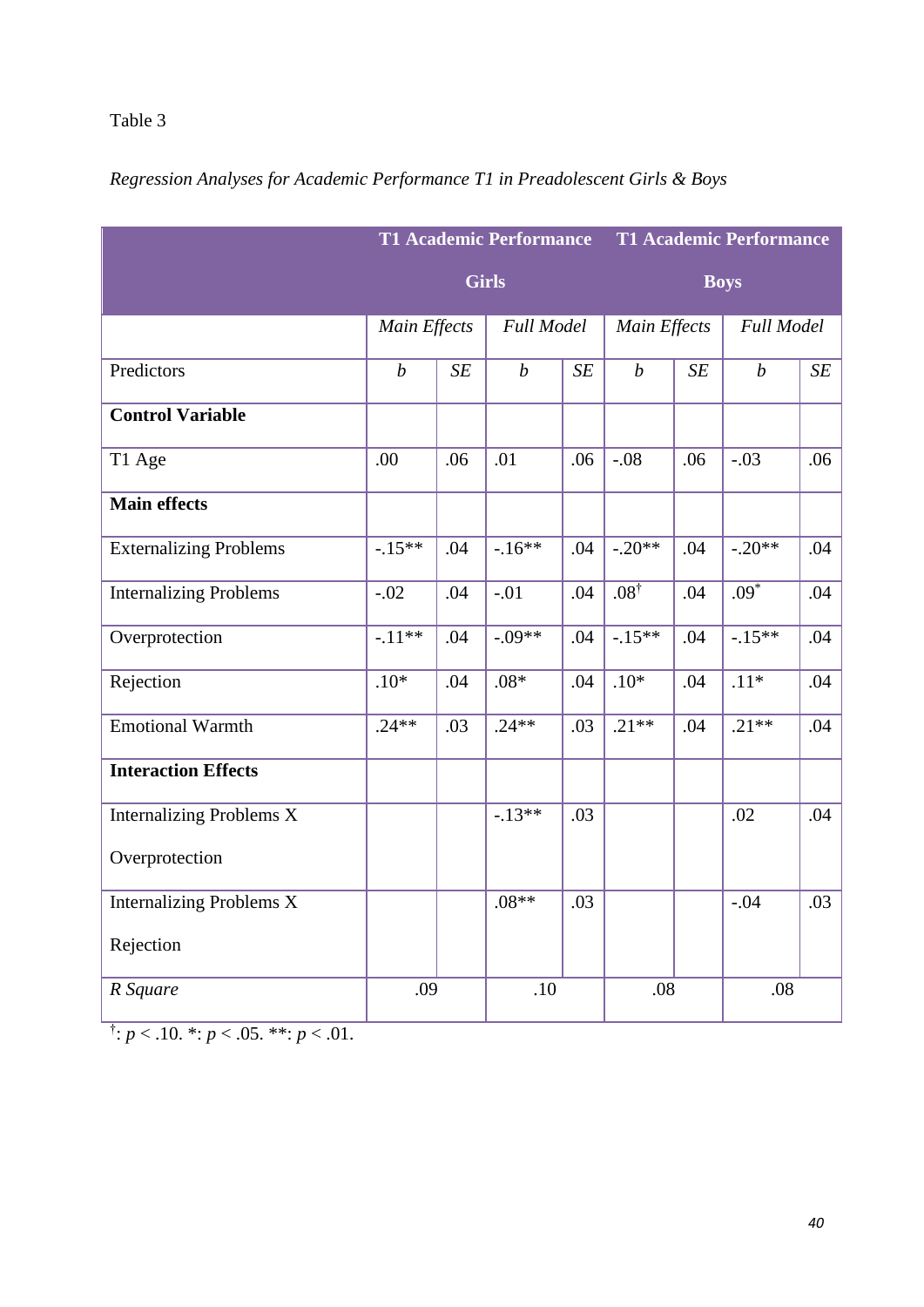# **T2 Academic Performance Girls T2 Academic Performance Boys** *Main Effects Full Model Main Effects Full Model* Predictors  $\begin{array}{c|c|c|c|c|c|c} \hline \end{array}$  *b*  $\begin{array}{c|c|c|c} \hline \end{array}$  *SE b*  $\begin{array}{c|c|c} \hline \end{array}$ *SE b SE* **Control Variable** T2 Age  $-04$   $-07$   $-03$   $07$   $-03$   $07$   $-02$ \*\*  $07$   $-07$   $-02$ \*\*  $08$ Academic Performance T1 .33\*\* .04 .31\*\* .04 .25\*\* .04 .23\*\* .04 **Main effects** Externalizing Problems  $-18**$  .05 -.19\*\* .05 -.07 .05 -.08<sup>†</sup>  $.05$ Internalizing Problems .09†  $.05 \ 0.09^{\dagger}$  $.04$   $.10*$   $.05$   $.11*$   $.05$ Overprotection -.05 .04 -.01 .05 .01 .05 -.00 .05 Rejection  $\vert .00 \vert \, .05 \, \vert .01 \, \vert \, .05 \, \vert .05 \, \vert \, .05 \, \vert \, .05 \, \vert \, .05 \, \vert \, .05 \, \vert \, .05$ Emotional Warmth .04 .04 .02 .04 .01 .05 .01 .05 .05 **Interaction effects** Internalizing Problems X Rejection  $-07^{\dagger}$  $.04$   $-.02$   $.04$ Externalizing Problems X Overprotection  $.13**$  .05 .06 .04 Externalizing Problems X Emotional Warmth  $-0.09*$  04  $0.04$  04 *R Square* .12 .13 .13 .10 .10

### *Regression Analyses for Academic Performance T2 in Early Adolescent Girls & Boys*

Table 4

 $\ddot{p}$ : *p* < .10. \*: *p* < .05. \*\*: *p* < .01.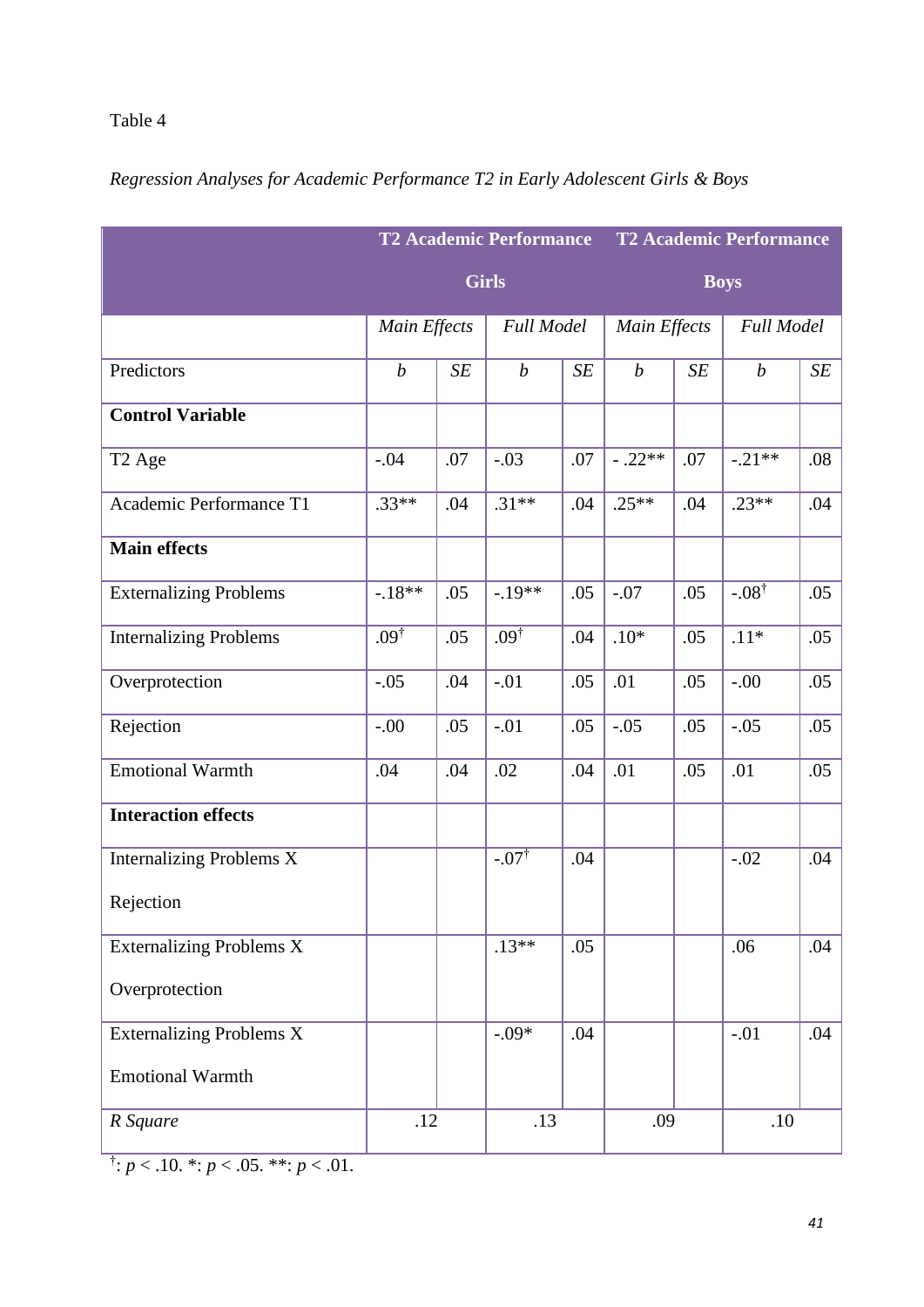#### Figure Captions

*Figure 1.* Overview of hypotheses to be tested

*Figure 2.* Interaction between internalizing problems and parental protection in relation to the academic performance of preadolescent girls

*Figure 3.* Interaction between internalizing problems and parental rejection in relation to the academic performance of preadolescent girls

*Figure 4.* Interaction between internalizing problems and parental rejection in the prediction of the academic performance of early adolescent girls

*Figure 5.* Interaction between externalizing problems and parental overprotection in the prediction of the academic performance of early adolescent girls

*Figure 6.* Interaction between externalizing problems and parental emotional warmth in the prediction of the academic performance of early adolescent girls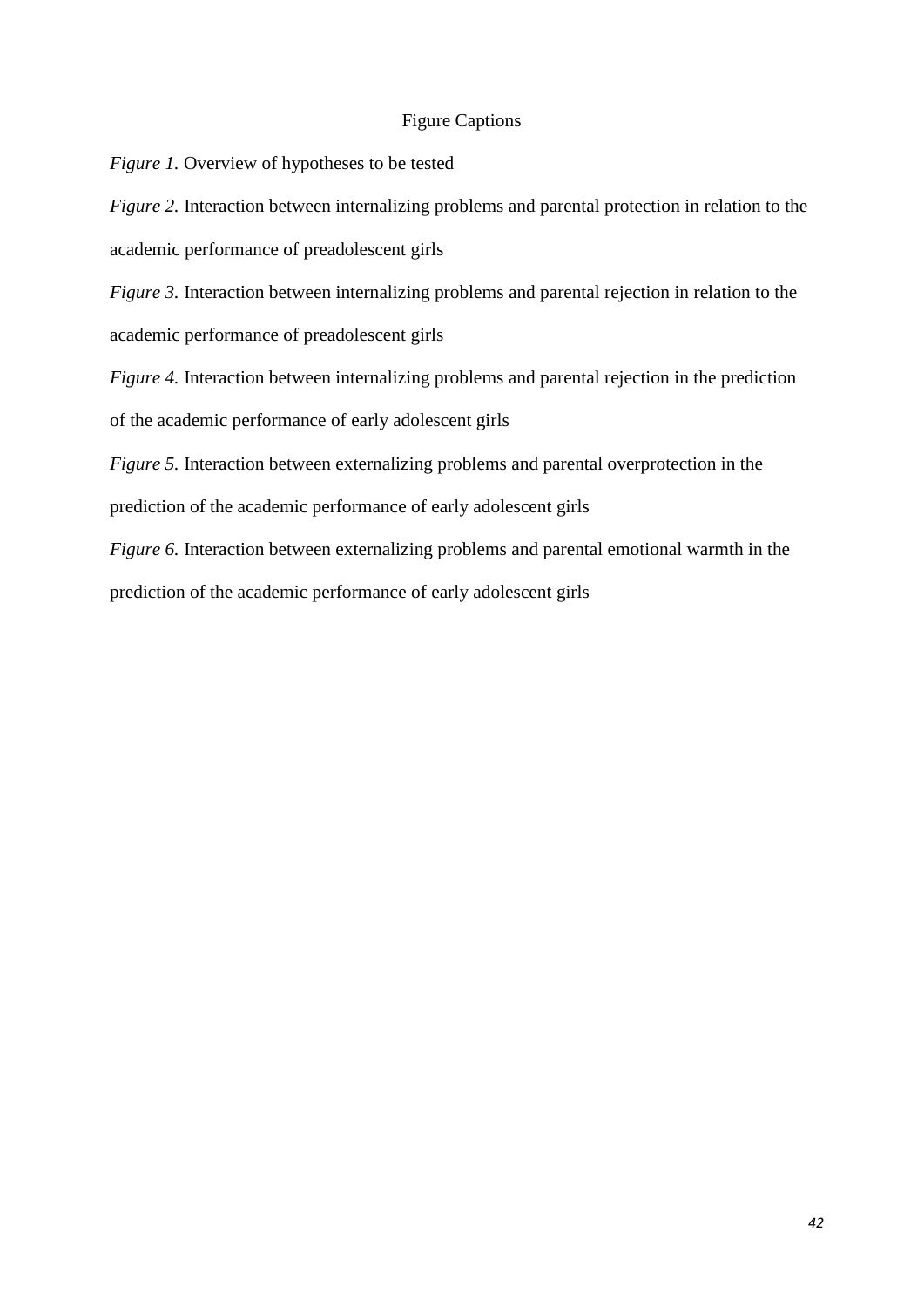

\* Hypothesis for girls

\*\* Hypothesis for boys

Note. The numbers correspond with hypotheses in the introduction.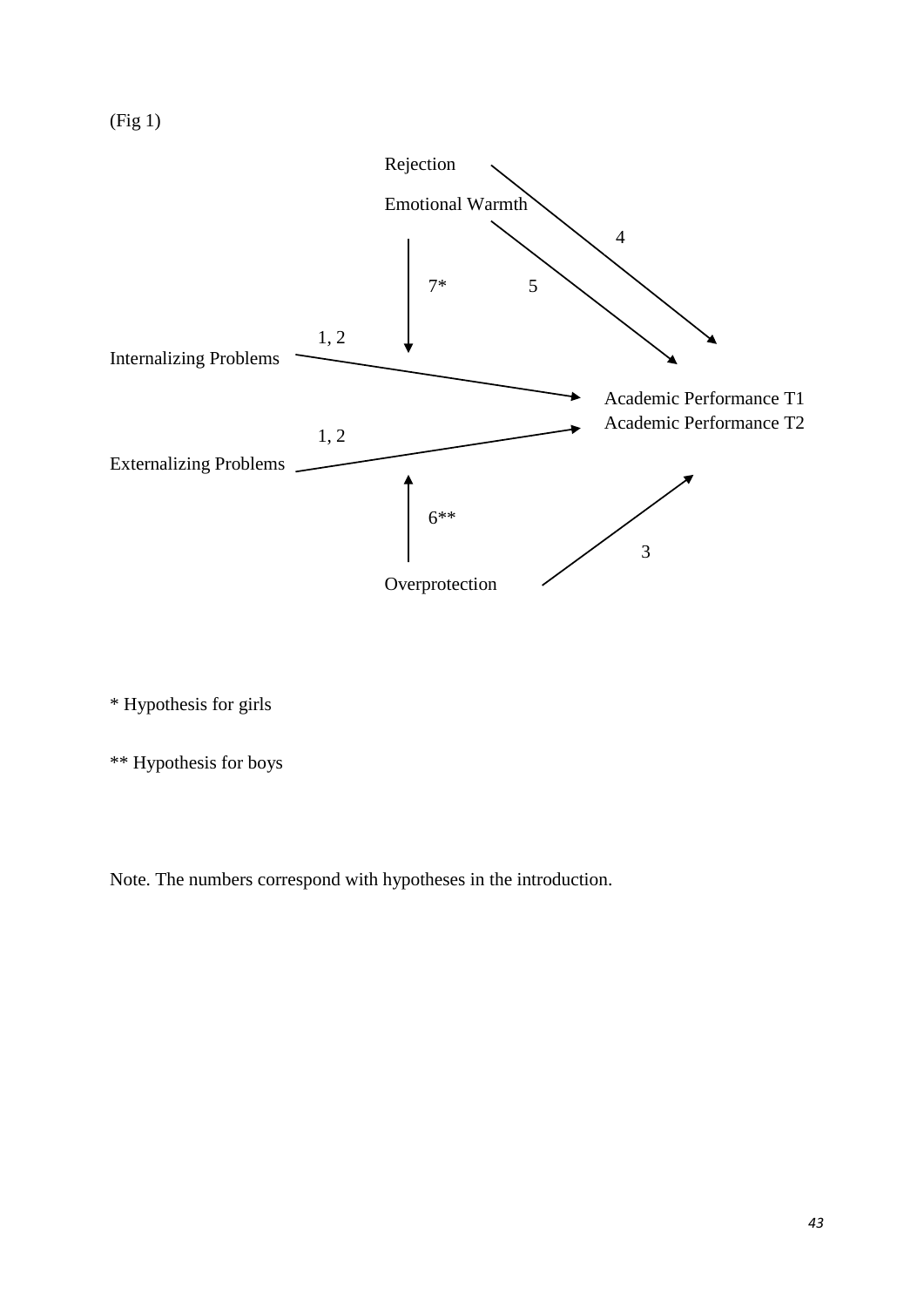(Fig 2)



**Internalizing Problems** 

(Fig 3)



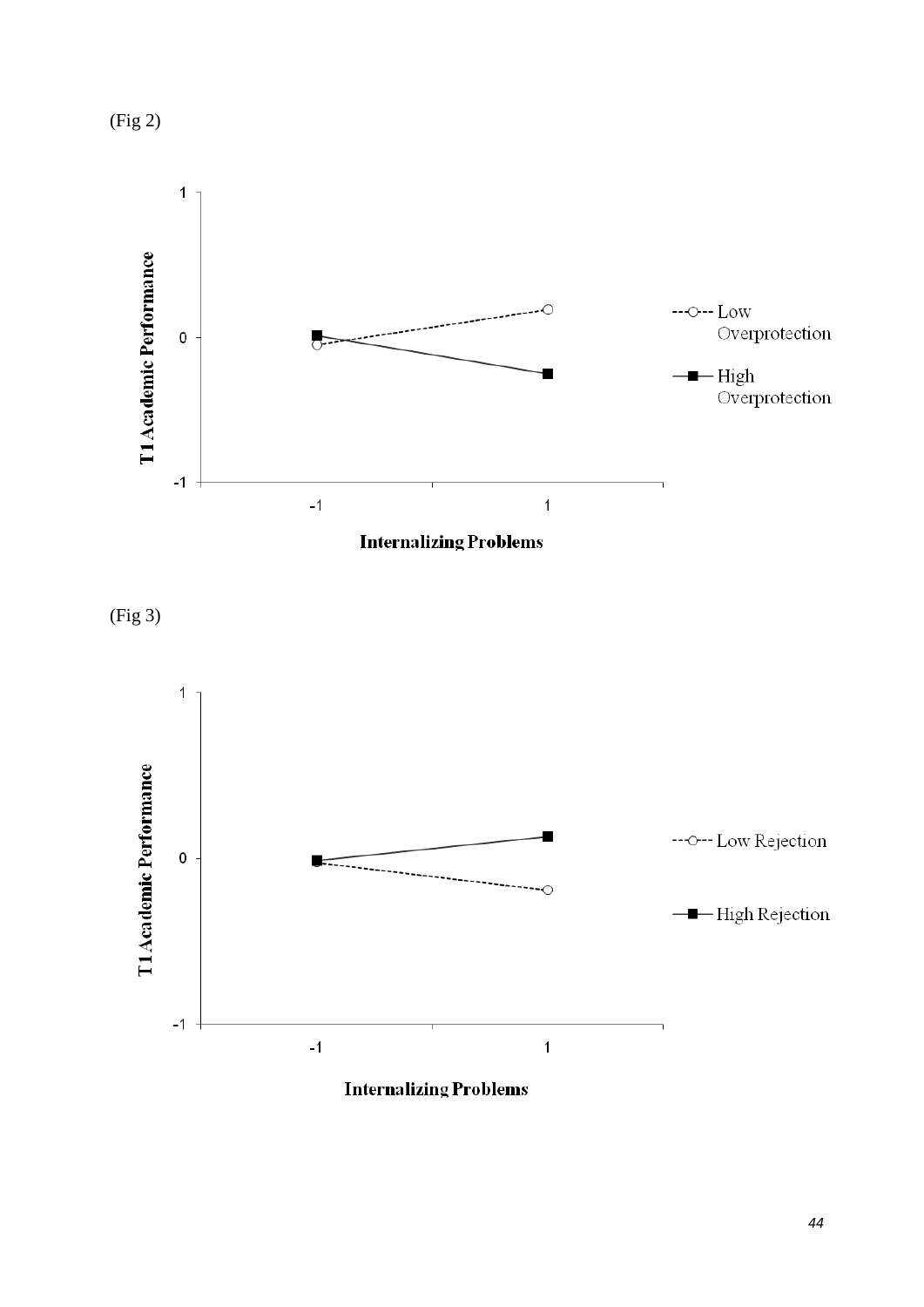(Fig 4)







**Externalizing Problems**